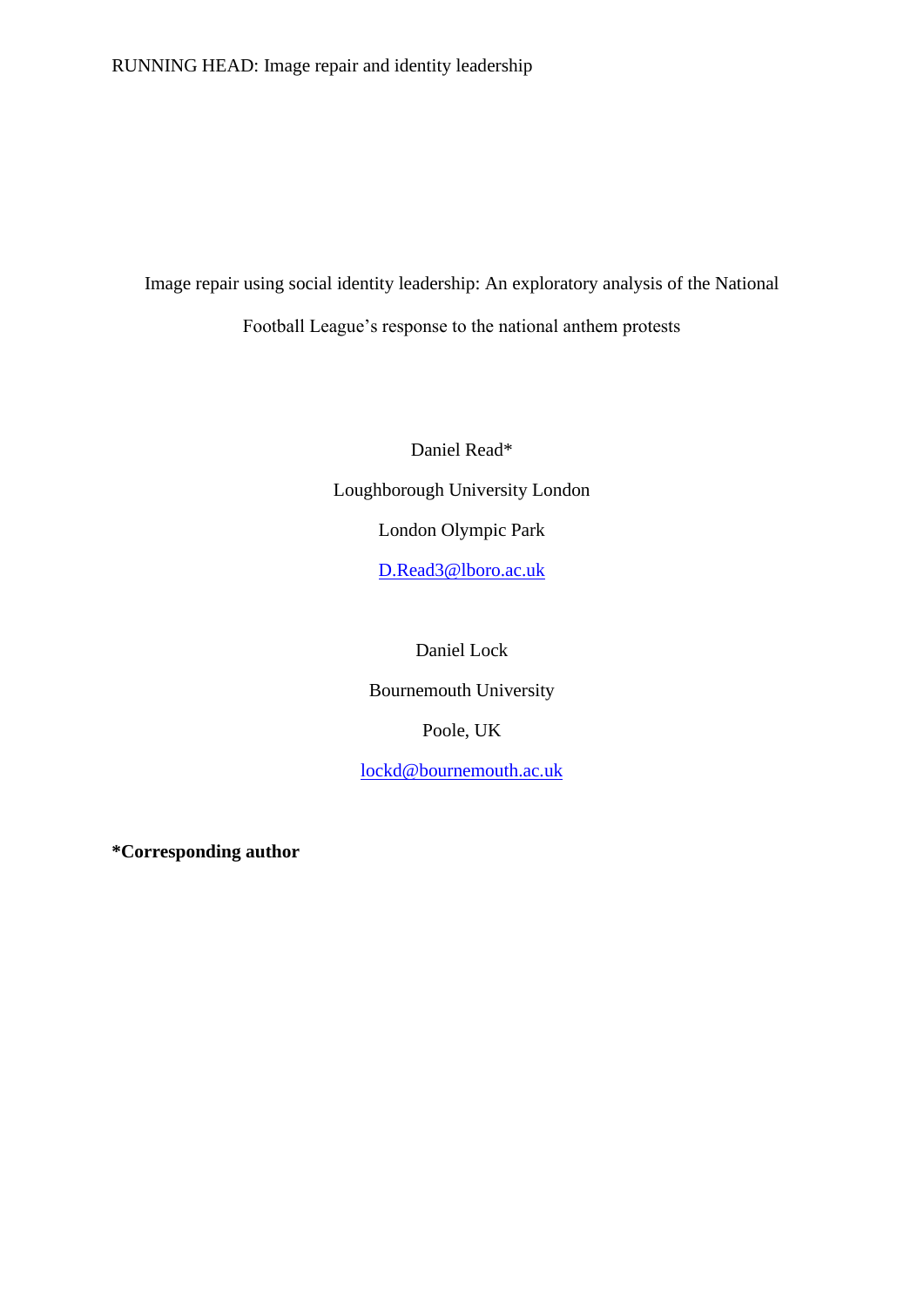#### **Abstract**

Events such as player protests can create image crises that require sport organizations to engage in political issues. In this manuscript, we blend image repair theory with the social identity approach to leadership to advance knowledge about how sport organizations communicate in response to crises. Applying a discursive social psychology framework to analyze 21 NFL communications and interview statements, we explored how the NFL's rhetoric evolved in response to the 2016-2020 national anthem and Black Lives Matter protests. The NFL augmented its traditionally militarized patriot identity as the crisis progressed, to address the social change issues raised by protestors. We show that sport organizations use rhetoric to mobilize support for their version of events to manage threats to organizational image. Accordingly, we provide theoretical and managerial implications arguing that apolitical identities are increasingly untenable in sport. Keywords: Social Identity, Leadership, Organizational Communication.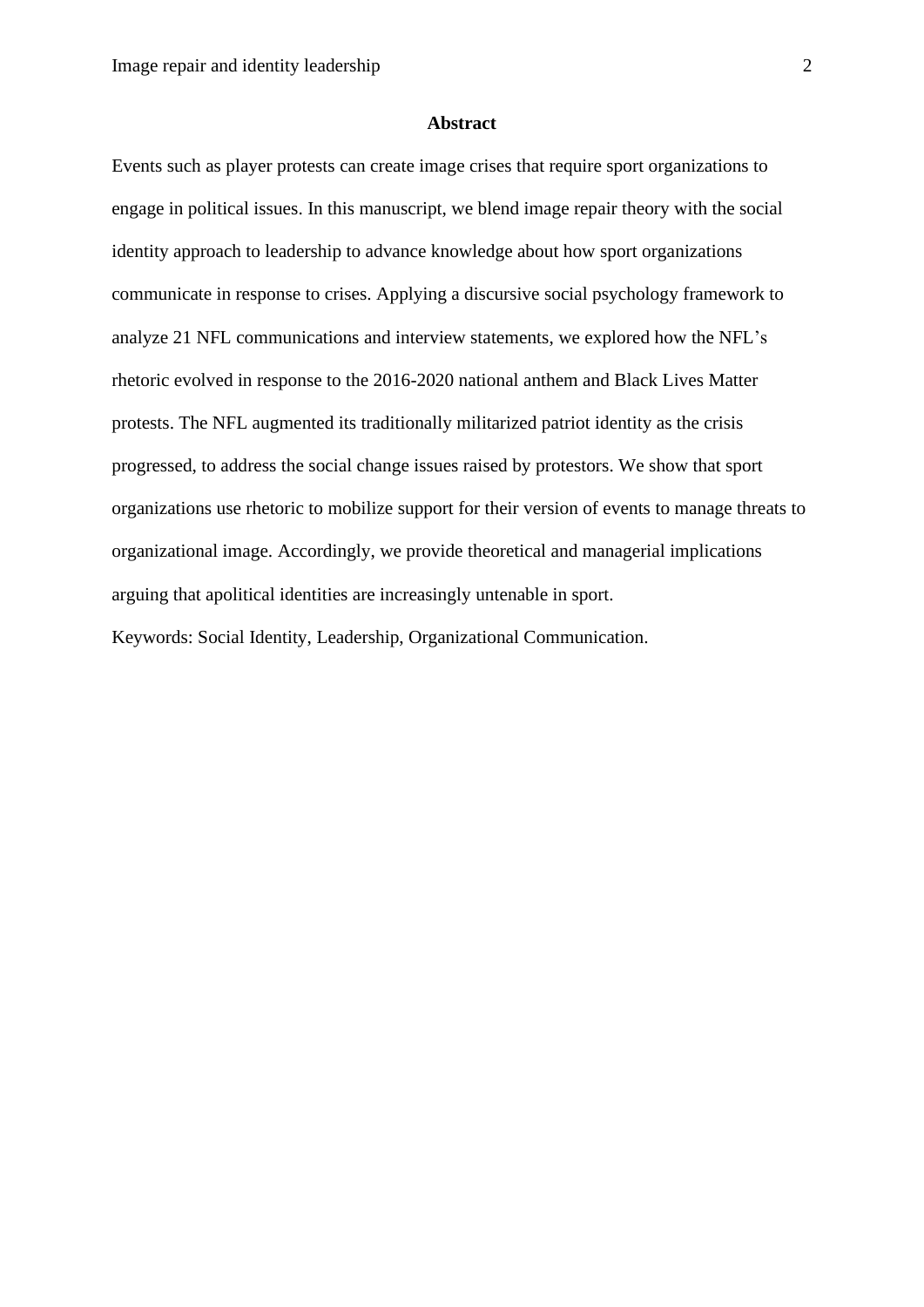Image repair using social identity leadership: An exploratory analysis of the National

Football League's response to the national anthem protests

Many sport organizations including the IOC, NFL, and PGA Tour claim to promote social and political values (e.g., equality, free speech, democracy); however, paradoxically, they do so from an overtly 'apolitical' position (i.e., claiming to be unbiased towards all political opinions; Campbell, 2019; International Olympic Committee, 2020; Mushnick, 2018). This reflects an organizational belief that political issues can divide fans, sponsors, and event hosts thus undermining revenue generation (Maurice, 2016; McDonnell, 2019; Næss, 2019). Yet, as Thorson and Serazio (2018) argue, American sports and politics are symbiotically related. Consequently, when athletes express political views and protest social issues, sport organizations that claim to be apolitical are cast into political debates.

In 2016, Colin Kaepernick sat and then knelt during the Star-Spangled Banner (anthem from hereon) in objection to the oppression and police brutality experienced by black people and other minority groups in America (Montez de Oca & Suh, 2020). His initial protest spurred other NFL players to kneel and continued, to varying degrees, from 2016 to 2020. The protests drew criticism from the Trump Government (Graham, 2017), and raised concern among some NFL sponsors, but by 2019 had largely stopped. Then, in May 2020, the killing of George Floyd sparked protests and riots across America. The riots brought the issue of police brutality against black and minority groups back to the forefront of social and political commentary and, problematically for the NFL, organizations across America were pressured to express a political position on the issue.

The anthem protests were interpreted favorably or unfavorably based on sociodemographic (e.g., age and race), nationalist (e.g., perceptions of American values), and party-political differences (Chaplin & Montez de Oca, 2019; Intravia et al., 2018; Murty et al., 2018; Smith, 2019; Stratmoen et al., 2019). Clearly, for the NFL, an organization with an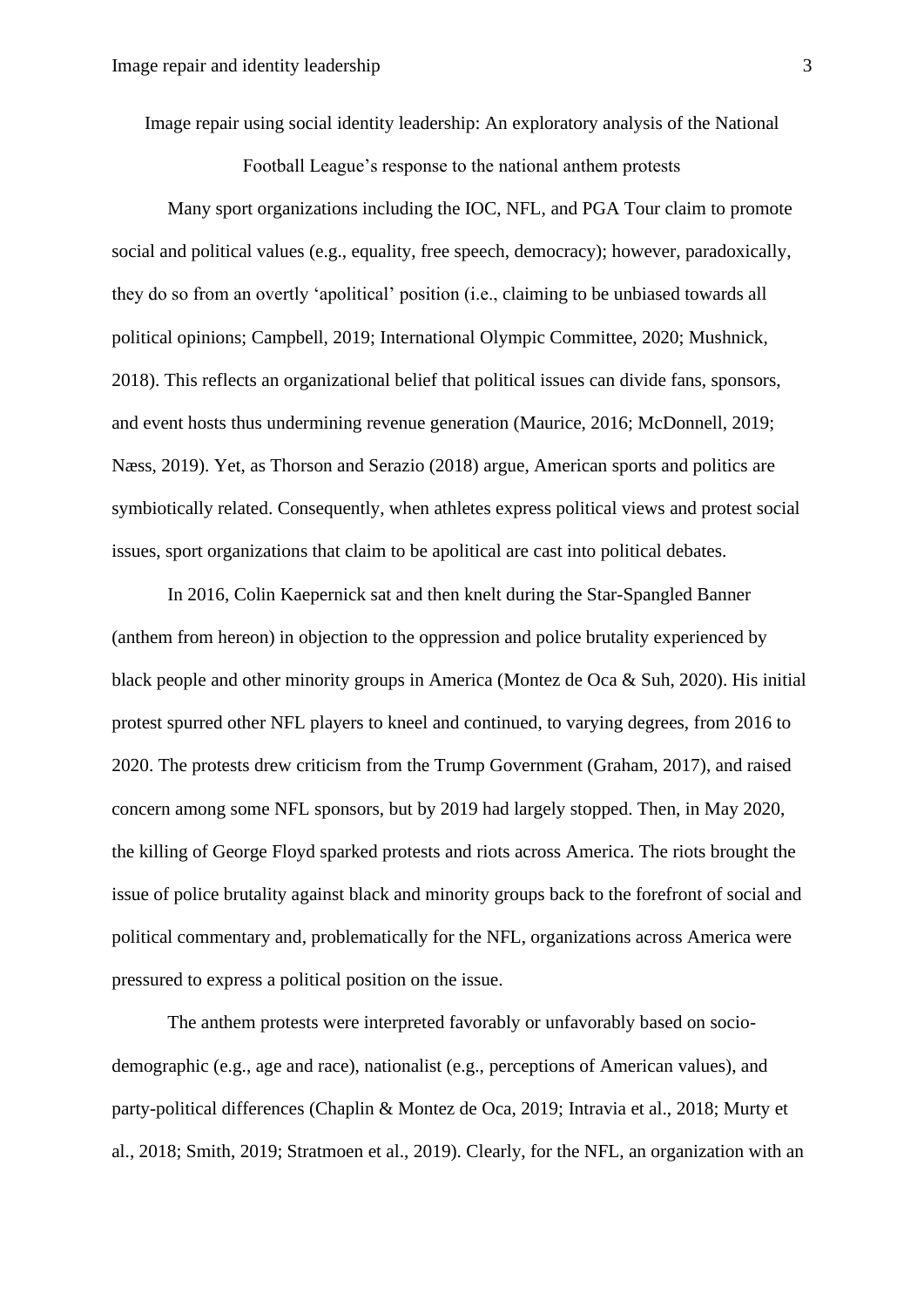identity that aimed "to connect with the popular mood, not promote any political agenda" (Oriard, 2010, p. 23), the socio-political nature of the anthem protests created an image crisis (i.e., how the organization was *perceived* by stakeholders was under threat). The NFL's longstanding pro-military (Rugg, 2016), patriotic (Montez de Oca & Suh, 2020) and apolitical (Oriard, 2010) identity content was insufficient to address the crisis. As a result, the NFL was forced to enter highly politicized debates. According to Benoit's (1997) image repair theory (IRT), image crises are social constructions and only exist when an organization is held responsible for an action that is perceived to be offensive. Following the protests, the NFL was held responsible because it sanctioned the fixture and pre-game anthem, which provided a stage for the protest to occur. The perceived offensiveness stemmed from the NFL's position in relation to the issues raised, thus drawing the organization into broader debates about equality, social change, and race.

Types of image repair strategies and their relative effectiveness have been studied regularly (Arendt et al., 2017; Hambrick, 2018). However, this work lacks insight into how organizations respond to address the broader social, psychological, and contextual issues created by crises. In this paper, to address this lacuna, we draw from theorizing about social identity leadership (Haslam et al., 2020), with a particular focus on leader rhetoric (Reicher & Hopkin, 1996a; 2001). This theoretical perspective provides a framework to make sense of how leaders present and reinterpret events to achieve support for their goals in social context. As we will go on to demonstrate, leaders can attempt to redefine an image crisis by communicating a vision that seeks to reinterpret the focal event[s] to reduce offensiveness and/or responsibility in target audiences. Such apologia rhetoric can be understood as an organization redefining its identity to match the values of stakeholders (Ma, 2020). Accordingly, we argue that social identity leadership can be applied to study organizational image repair strategies. The purpose of the present study is to *analyze how the NFL*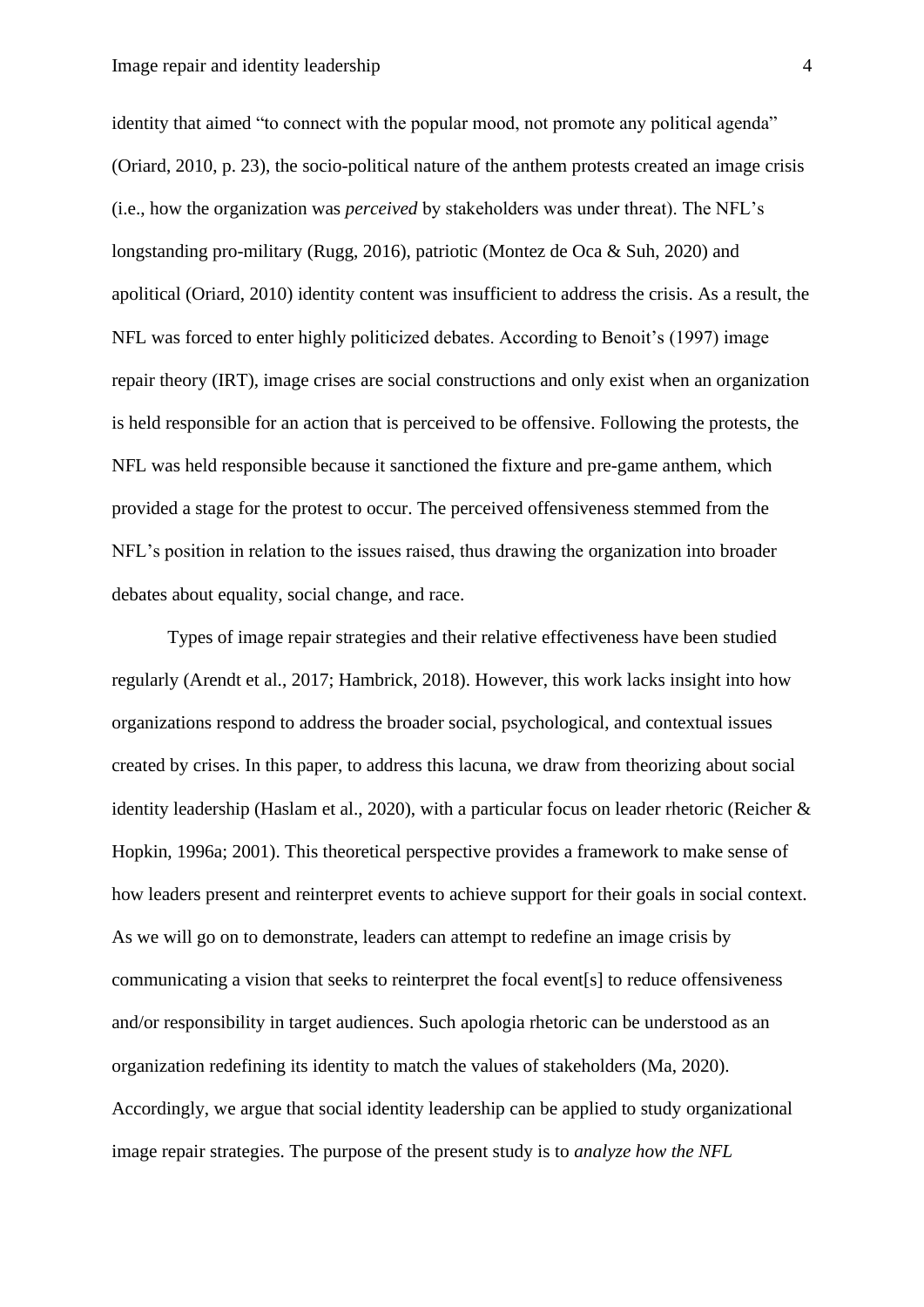*rhetorically [re]constructed its identity in response to the national anthem and subsequent 2020 Black Lives Matter (BLM) protests*. In doing so, we contribute an innovative theoretical lens for academics and practitioners to analyze organizational rhetoric and image repair.

# **Study Background**

The problematic relations between American Football, militarism, patriotism, and nationalism are well documented (e.g., Butterworth, 2012; Montez de Oca & Suh, 2020). Explaining why the protests created a crisis for the NFL, Anderson (2020) argued that they were construed as players displaying a lack of love for America and the U.S. flag. This conflicted with the NFL's longstanding incorporation of military values into branding and marketing (King, 2008; Rugg, 2016, 2020). However, judgements of the protests were not uniform. Montez de Oca and Suh (2020) demonstrated that reactions were polarized between what they termed *patriarchal* and *constructive* patriots. The former was linked with deference to authority and undertones of white supremacy, whilst the latter supported Kaepernick and included people that acknowledged social inequalities in America that needed to be addressed. Kaepernick wanted to focus on social injustice; yet his supporters' efforts to defend the protests focused the conversation on patriotism (Martin & McHendry Jr, 2016).

Following the initial protests, the NFL experienced decreased viewing figures and attendances in the 2016 (Rovell, 2017, January 5) and 2017 (Rovell, 2018, January 4) seasons with the anthem protests reported as the primary reason for fans loss of interest (Evans, 2016, October 11; Richardson, 2018, February 6). Researchers have shown that attitudes to nationalism, patriotism, and racial equality heavily influenced how the protests were perceived (Chaplin & Montez de Oca, 2019; Smith, 2019; Schmidt et al., 2019; Stratmoen et al., 2019). One poll suggested that 76% of participants who identified as politically liberal approved of the NFL's response, compared to only 16% of participants who identified as politically conservative, and 3% of participants who identified as politically moderate (CBS,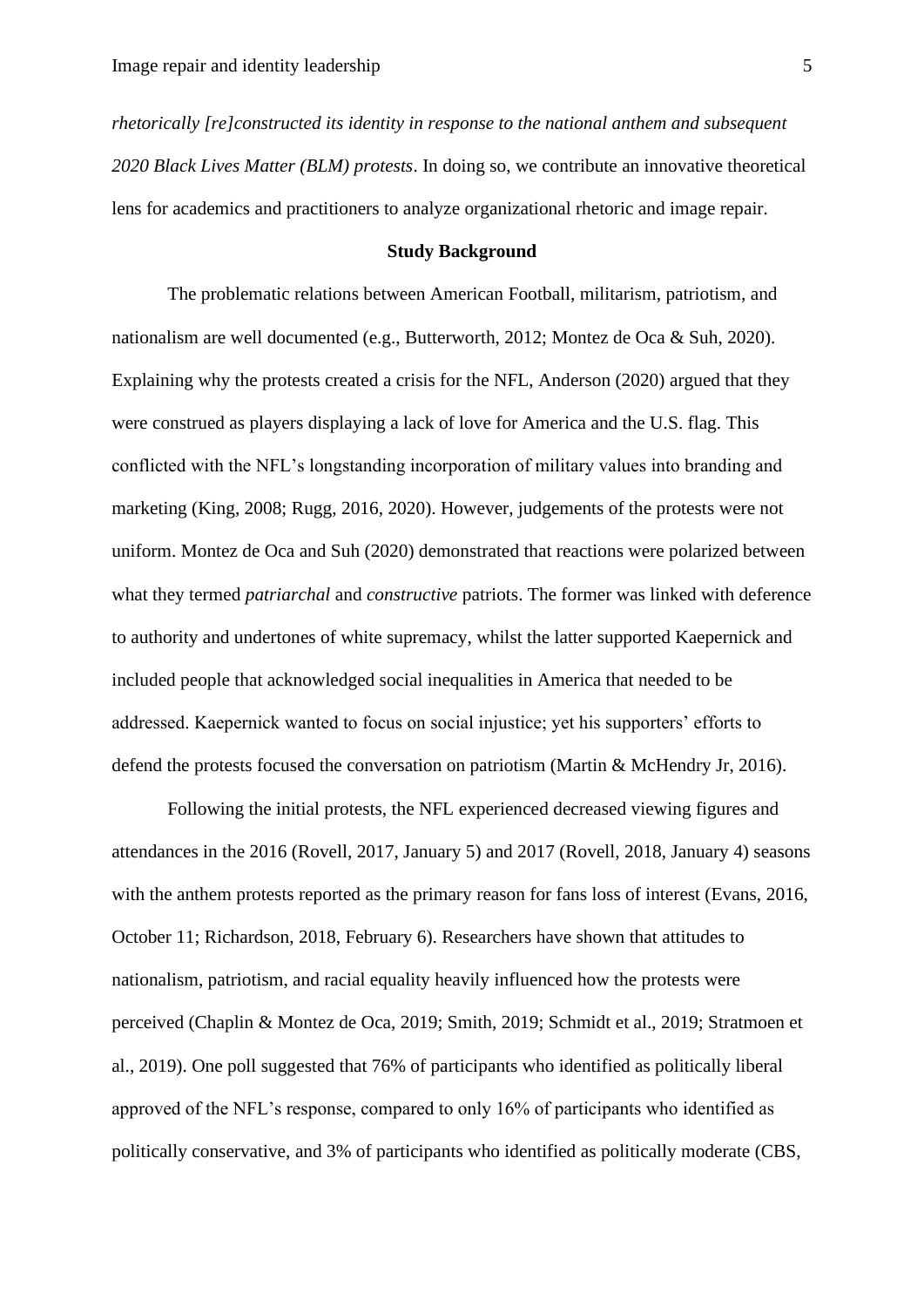2017, September 28). The protests also highlighted complex racial dynamics for the NFL to manage as 70% of players are black (Lawrence, 2019). Moreover, black adults were more likely to view the protests positively and punishments negatively (Intravia et al., 2018; Murty et al., 2018)

By the 2018 season, the protests were no longer headline news as the NFL had taken control of the narrative because:

Once the liberal emphasis on conversation and patriotic unity was appropriated by NFL marketing, it shifted focus away from state violence, it diffracted the social change goals of the movement into a variety of diverse initiatives, and it promoted

NFL products to a liberal-left market (Montez de Oca & Suh, 2020, p. 17). Supporting this assertion, analysis of the NFL's 2019 official social change partnership 'Inspire Change' highlighted that the campaign's apolitical nature and focus on unification nullified the original message of Kaepernick's protests (Rugg, 2020). Our work develops previous research (Montez de Oca & Suh, 2020; Rugg, 2020) by exploring the rhetoric the NFL used to [re]define its identity in relation to the protests. Specifically, we focus on the NFL's use of rhetoric to mobilize support for their reinterpretation of the protests and do not comment on the effectiveness of the NFL's identity rhetoric.

# **Literature Review and Theoretical framework**

Organizational image is the external, macro-level accumulation of perceptions within, and across, different stakeholder groups<sup>1</sup> (e.g., NFL (and its franchises) employees, fans, sponsors, broadcasters, players, and public; Benoit, 2020). IRT (Benoit, 1997) frames how organizations use communications to manage stakeholder perceptions during crises. From this perspective, an organization faces an image crisis when it is held responsible for an

<sup>&</sup>lt;sup>1</sup> For clarity, we distinguish identity as the constellation of values an organization presents that it wishes stakeholders to characterize it by (e.g., apolitical, socially conscious, sustainable), whereas organizational image is the sum of perceptions within, and across, external stakeholder groups (Benoit, 1997).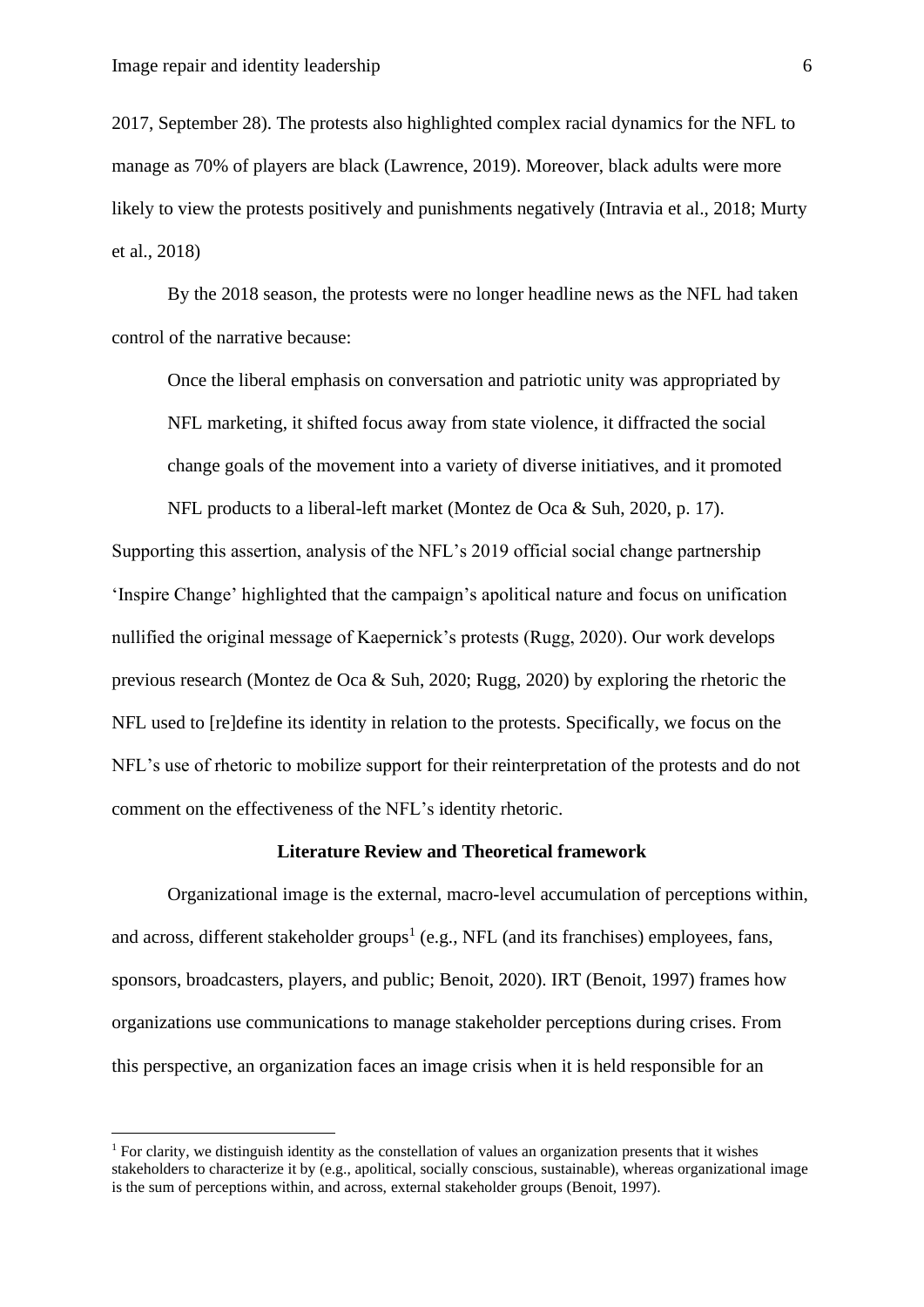action that is perceived to be offensive by a stakeholder[s]. Resulting from this perspective, crisis responses should be targeted to the concerns of specific groups in which organizational image has been damaged (Page, 2019).

Benoit (1997) theorized five broad communicative responses used by organizations to alter stakeholder perceptions of offensiveness and/or responsibility when facing a crisis progressing from (i) complete denial to (ii) evasion of responsibility to (iii) reducing perceived event offensiveness to (iv) corrective action to (v) full acceptance. The inclusion of an action's perceived offensiveness differentiates IRT from other crisis communications models (Page, 2019) as stakeholders may perceive the same action in different ways. For example, if a sport clothing brand's supply chain was shown to involve harmful labor practices, human rights organizations may find this action more offensive than consumers. Equally, the brand may avoid a crisis if they are not deemed responsible, and if a stakeholder, such as a human rights organization, is not considered to possess significant influence, the brand may dismiss responding to the problem.

Additional communication types have since been identified in the sport literature including stonewalling (i.e., highlighting trivial matters; Frederick et al., 2014), victimization (Sanderson, 2008), exposing abusive critics (Schmittel & Hull, 2015), rallying stakeholders to move past the transgression (Frederick & Pegoraro, 2018), retrospective regret (Hambrick et al., 2015), and diverting responsibility to higher levels of leadership (Bruce & Tini, 2008). Consistent with Benoit's original work, these new strategies all aim to reduce organizational responsibility, or the perceived offensiveness of an action.

The efficacy of different image repair strategies is hard to gauge as their utility varies between crisis scenarios, and at what stage they are used (Hambrick, 2018). For example, when used as the first response, mortification is an effective image repair tool (Meng & Pan, 2013). Yet, when an organization apologizes after initially denying responsibility it is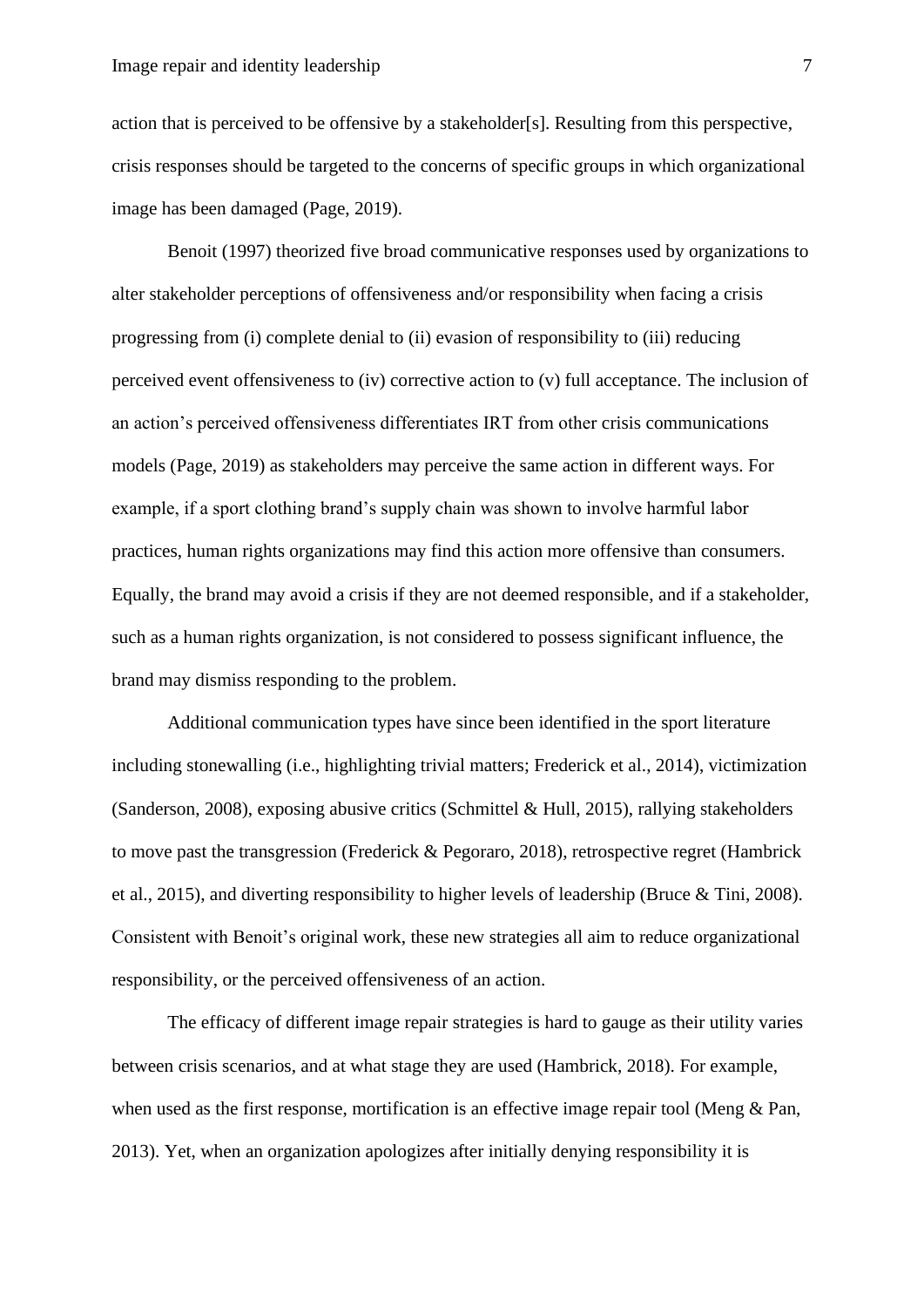ineffective (Bruce & Tini, 2008). Furthermore, there are fewer studies that analyze how sporting organizations have engaged in image repair using Benoit's (1997) categorization (e.g., Bruce & Tini, 2008; Compton & Compton, 2015; Frederick & Pegoraro, 2018; Onwumechili & Bedeau, 2017; Pfahl & Bates, 2008). Compton and Compton (2015) provide the only analysis of the NFL's image repair strategies from Benoit's (1997) perspective, finding that the organization's open letters in response to the concussion crisis used corrective action and types of offense reducing communications (e.g., transcendence and bolstering). Compton and Compton (2015) did not comment about the impact of these image repair strategies on stakeholder perceptions; however, they noted that the NFL was "careful to characterize any changes as ones that will not diminish fans' enjoyment" (p. 274). Nevertheless, how organizations [re]define and communicate their organizational identity when facing an image crisis is under researched. Our theoretical framework, the social identity approach to leadership, provides an explanation for how organizations and their representatives (e.g., Chief Executive Officer, players, coaches) might use rhetoric to respond to crises.

### **Social identity approach to leadership**

The social identity approach to leadership combines social identity (Tajfel & Turner, 1979) and self-categorization (Turner et al., 1987) theories to explain the relationship between social context and leader influence. Despite a huge volume of work exploring organization identification in mainstream management (e.g., Ashforth & Mael, 1989), there is a paucity of research exploring how organizational identities emerge, are led, and impact constituents in sport management (Inoue et al., 2021; Swanson & Kent, 2015). Wegner et al. (2021) found that new volunteers formed organizational identities that were equivalent to long-term contributors in a five-month period. In a recent conceptual advance, Inoue et al. (2021) discussed how organizational leaders can adapt identities during crises to address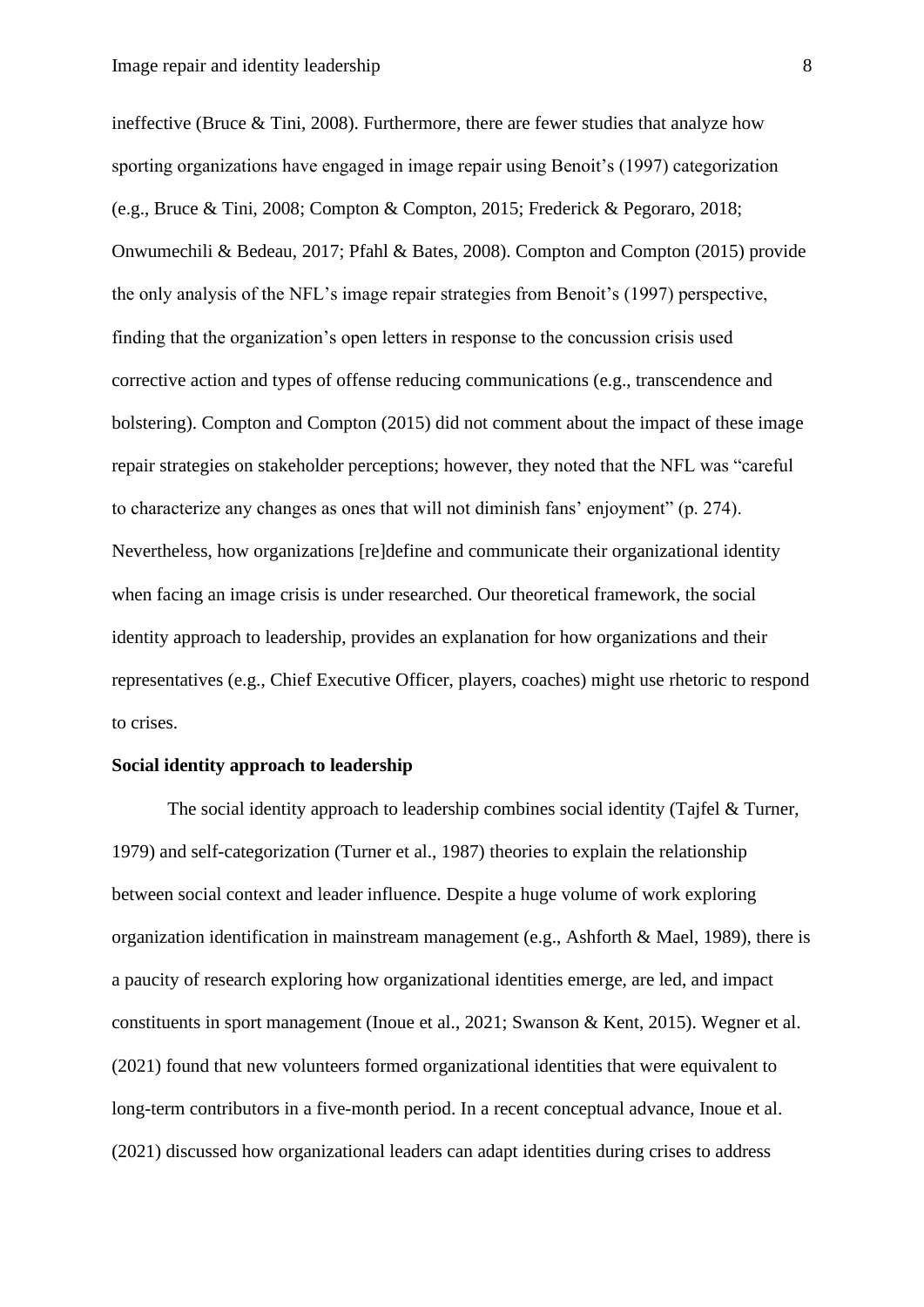# Image repair and identity leadership 9

areas of community need and contribute to participant well-being and recovery for people that do and do not identify with organizations. Broadly, however, we know little about how sport organizations use rhetoric to [re]define diverse, disparate stakeholder understandings of their identity from whom they seek to gain support following crises.

The social identity approach to leadership focuses on influence in relation to group dynamics. Specifically, it is premised on *leaders* seeking to create shared understandings amongst people that identify with a group or whom leaders hope to influence by extolling a vision of the group moving forward that is attractive to people that do or do not identify with a group (Haslam et al., 2020). To make sense of how rhetoric, social identity, and image repair connect, it is initially important to explain how individuals come to understand themselves in collective terms (i.e., We and Us) and how this influences cognition and behavior. Turner et al. (1987) argued that individuals self-categorize with groups, teams, and organizations via a process of self-stereotyping. By self-stereotyping, individuals become psychologically interchangeable with other group members on a shared characteristic[s] (e.g., NFL fan). It is the sense of sharing a common value[s] that creates a perception of shared identity with others. When salient, shared social identity invokes a transition in selfperception from 'I' and 'Me', to what an event or context means for 'We' and 'Us' (Oakes et al., 1991; Turner et al, 1994).

When a shared social identity is rendered salient in context (e.g., racial or political identity through a player protesting during the national anthem), the norms and values shared by members become an important heuristic for behavior, thought, and action (Hogg & Reid, 2006). The stereotyped understandings of what makes in-group members similar in a specific situation is cognitively represented as the in-group prototype (Turner et al., 1987). Hogg and Reid (2006) explain that the in-group prototype is a "fuzzy set" (p. 10) of attributes shared by group members that accentuates similarity between in-group members and distinctiveness in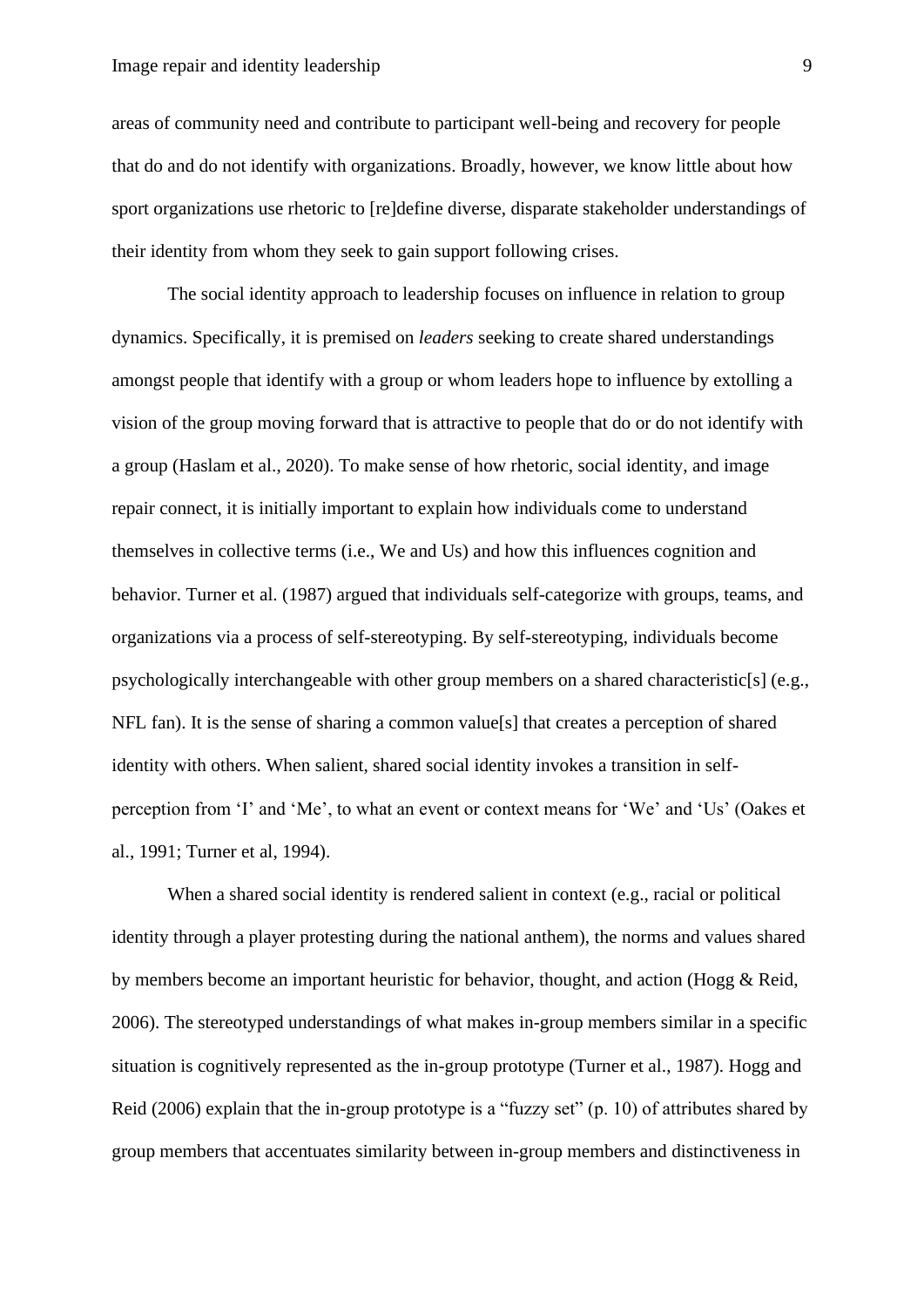relation to other groups. To accentuate distinctiveness, group members use language that characterizes the attributes of their category in relation to others (Livingston et al., 2009).

What group members share in context (i.e., represented as the in-group prototype) is, however, fluid, and responsive to social and contextual change (e.g., interventions by the U.S. President; Turner et al., 1994). Therefore, a person might identify with the broad category of 'Americans', until conversation moves into the domain of politics and renders a specific political-partisan identity salient. While the person does not forgo their American identity, partisan affiliation offers a more useful identity to make sense of the political conversation and creates division within the broad 'American' group. Consequently, to repair image during a crisis that invokes socio-political dimensions, leaders need to be acutely aware of the social identities and values that are salient (Turner et al., 1994) for the intended audience (see Reicher & Hopkins, 1996a).

**Leaders as identity entrepreneurs**. Leadership, viewed from the social identity perspective, is an active process that seeks to accentuate similarities between people in social context (Reicher et al., 2005). Such active approaches to leadership involve attempting to mobilize people that do and do not identify with a group to support leader objectives (Inoue et al., 2021; Steffens & Haslam, 2013). A major feature of this strand of social identity leadership theorizing concerns rhetoric, and the language leaders use to communicate what they are trying to achieve (e.g., support for the NFL). Such acts of identity entrepreneurship can occur in speech (e.g., Reicher & Hopkins, 1996a, 1996b) and media communications (e.g., Hopkins & Kahani-Hopkins, 2004). Reicher and Hopkins (1996a, 2001) drew from political rhetoric (see Condor et al., 2013) and self-categorization theory (Turner et al., 1987) to explain how leaders (or 'speakers') use rhetoric to appeal to large, diverse social groups in order to mobilize support for the speaker's objectives (e.g., buying a ticket to watch an NFL match or continuing to sponsor the competition; Augoustinos & De Garis, 2012; Elcheroth  $\&$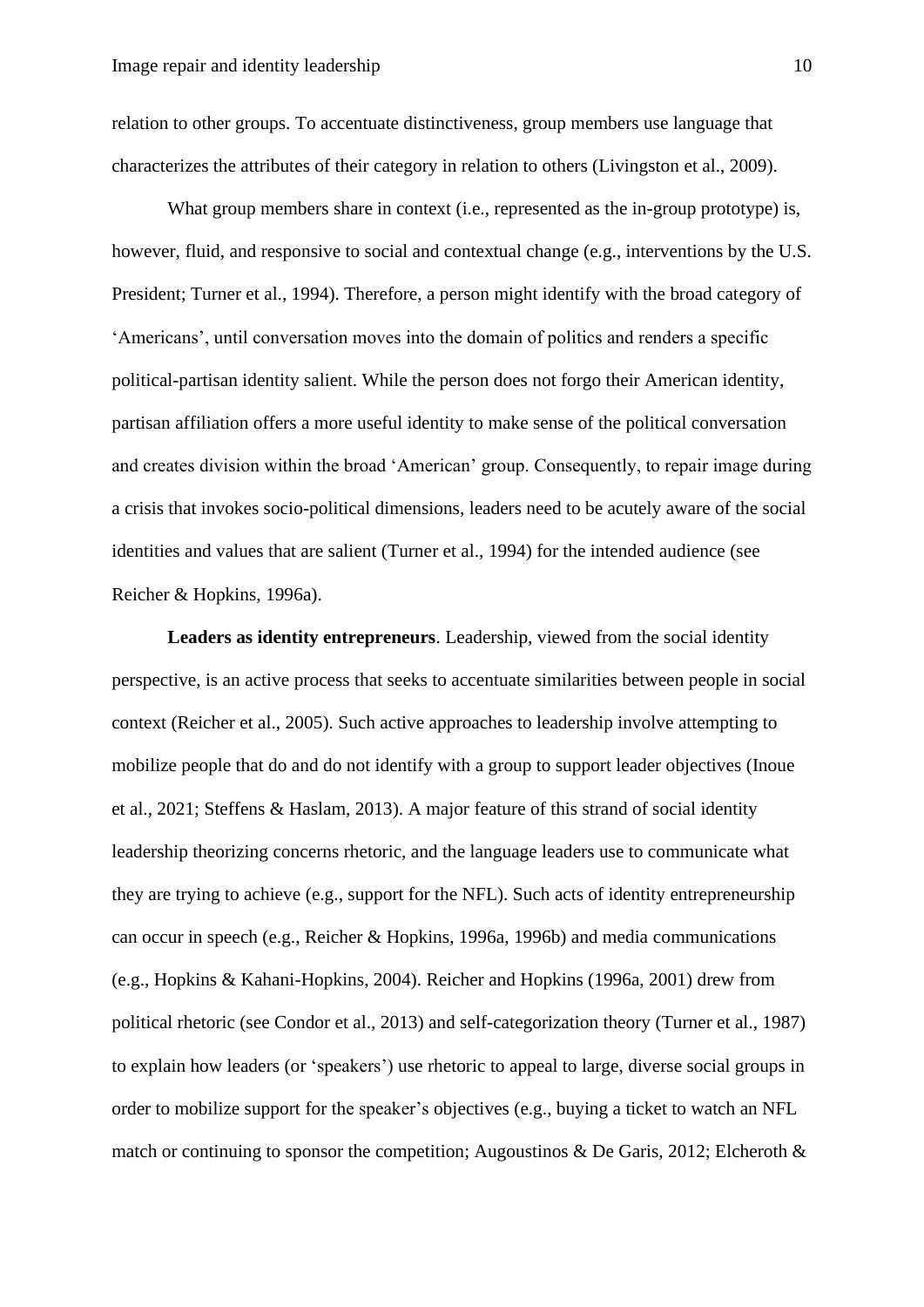Reicher, 2014; Klein & Licata, 2003). This work has subsequently been incorporated within the social identity approach to leadership as a feature of theorizing about identity entrepreneurship.

Identity leadership and entrepreneurship can occur in small, clearly defined groups (e.g., Haslam et al., 2020). However, in contrast, research conducted in politics indicates how identity leadership rhetoric can be used to influence large disparate groups of people that do and do not share a common identity with the leader (Augoustinos & De Garis, 2012; Reicher & Hopkins, 1996a; Steffens & Haslam, 2013). In such instances, political leaders have been shown to focus rhetoric on issues (e.g., workers' rights) that are broad enough to mobilize sufficient support to win elections (Reicher & Hopkins, 1996a). To successfully redefine social reality (e.g., perceptions of player protests) in large groups, leaders need to have a nuanced understanding of the identities and values that are implicated in a particular situation or context (Reicher et al., 2005). From this basis, leaders can use rhetoric to connect with and promote values that are contextually relevant and important to stakeholders with the intention of mobilizing support for their version of events (e.g., Klein & Licata, 2003; Steffens & Haslam, 2013). Existing research on the rhetoric used to change social reality in large groups suggests that leaders use three related rhetorical strategies: [re]defining in-group boundaries (i.e., target), exemplifying shared features of the category (i.e., source), and communicating a compelling vision for the group (i.e., content: see Reicher & Hopkins, 1996a; Haslam et al., 2020).

Firstly, leaders need to be clear about the intended audience for their rhetoric. That is, who the speaker intends to include in category boundaries and, ultimately, influence (Reicher & Hopkins, 1996a; Reicher et al., 2005). Reicher and Hopkins (1996a, 1996b) demonstrate how leaders can rhetorically construct different versions of the same group (i.e., Great Britain) that include and exclude people based on the leader's political persuasion. Defining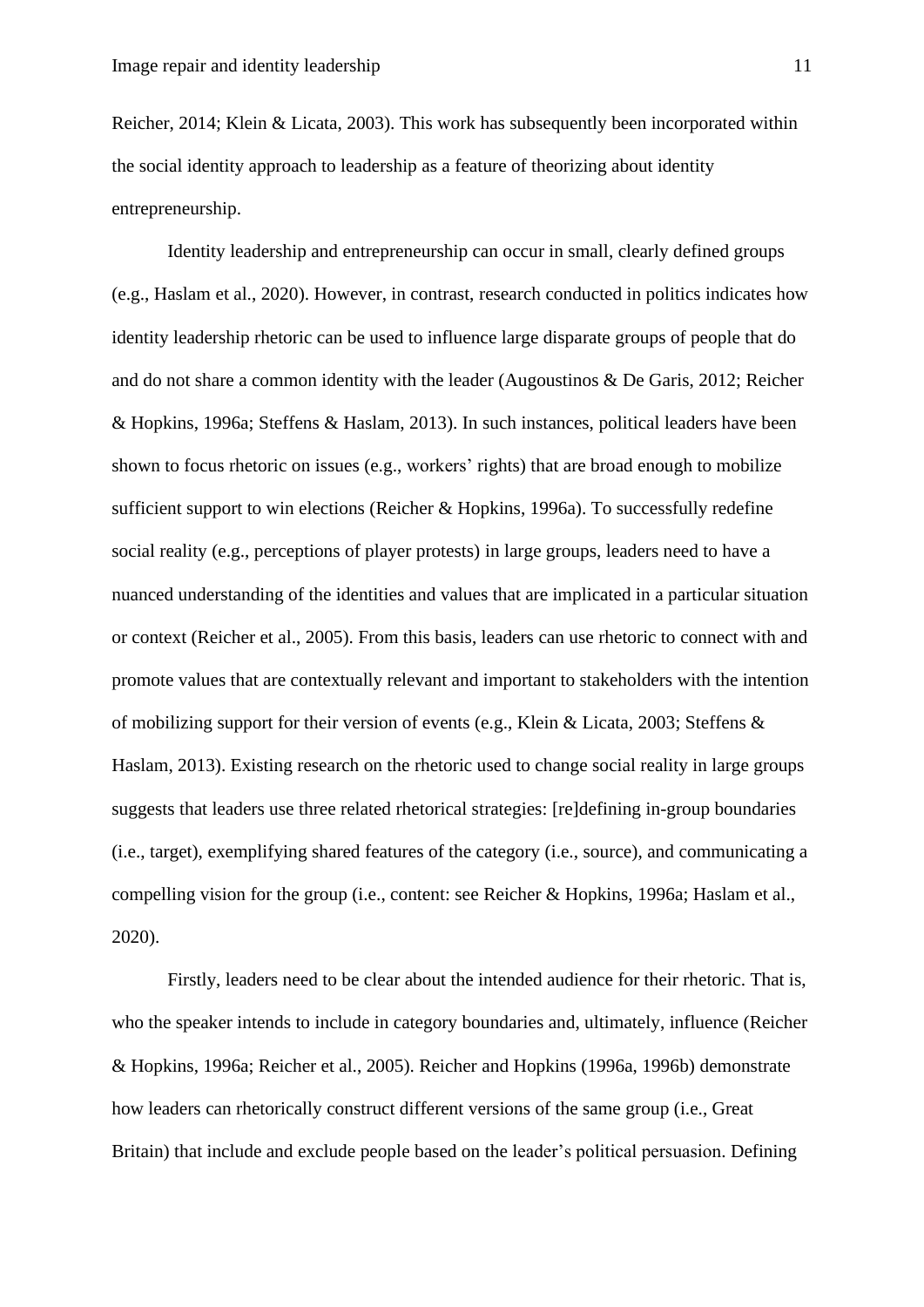who a group is for acts as the initial step in the entrepreneurial process of mobilizing support from large groups of people (Haslam et al., 2020; Reicher & Hopkins, 1996a). Reicher et al., (2020) discuss how Nelson Mandela used rhetoric to redefine the 1995 Springbok Rugby team as an inclusive symbol of South African identity. The Springboks were historically defined as a symbol of an exclusive 'white' South African identity, which Mandela reconstructed into a Rainbow Nation by articulating new *category boundaries,* that sought to include previously excluded Black South Africans*.* 

Secondly, to achieve social influence *through* groups (Turner, 2005), speakers *seek to position* themselves as exemplars of the in-group prototype they seek to advance (Haslam et al., 2020)<sup>2</sup>. In lay terms, successful leaders position themselves as ideal representatives of what makes members of a group similar (De Cremer et al., 2010). This is a critical feature of identity leadership as researchers have found prototypical leaders are able to mobilize greater levels of support towards their goals (e.g., Augoustinos & De Garis, 2012; Hogg, 2001; Platow et al., 2015; Reicher et al., 2018; Steffens et al., 2016). As the social context changes, however, so does the in-group prototype (Hogg & Reid, 2006). Therefore, leaders need to be acutely aware of contextual shifts and resistance to group goals so that their rhetoric accentuates their representativeness of group characteristics that are meaningful to the intended audience.

Thirdly, identity leaders use rhetoric to set out a future vision for their group (Reicher et al., 2005). In short, identity content sets out what the speaker is mobilizing people towards (Steffens & Haslam, 2013). For example, Augoustinos and De Garis (2012) examined how Barack Obama adopted language about the American Dream in his rhetoric leading up to the 2008 election. Through this 'trope', Obama sought to mobilize Americans to support his, and

<sup>2</sup> This does not imply that the leader *is* prototypical in the eyes of stakeholders. Rather, that the speaker uses rhetoric to *try* and demonstrate their credentials as an exemplar of what makes group members similar.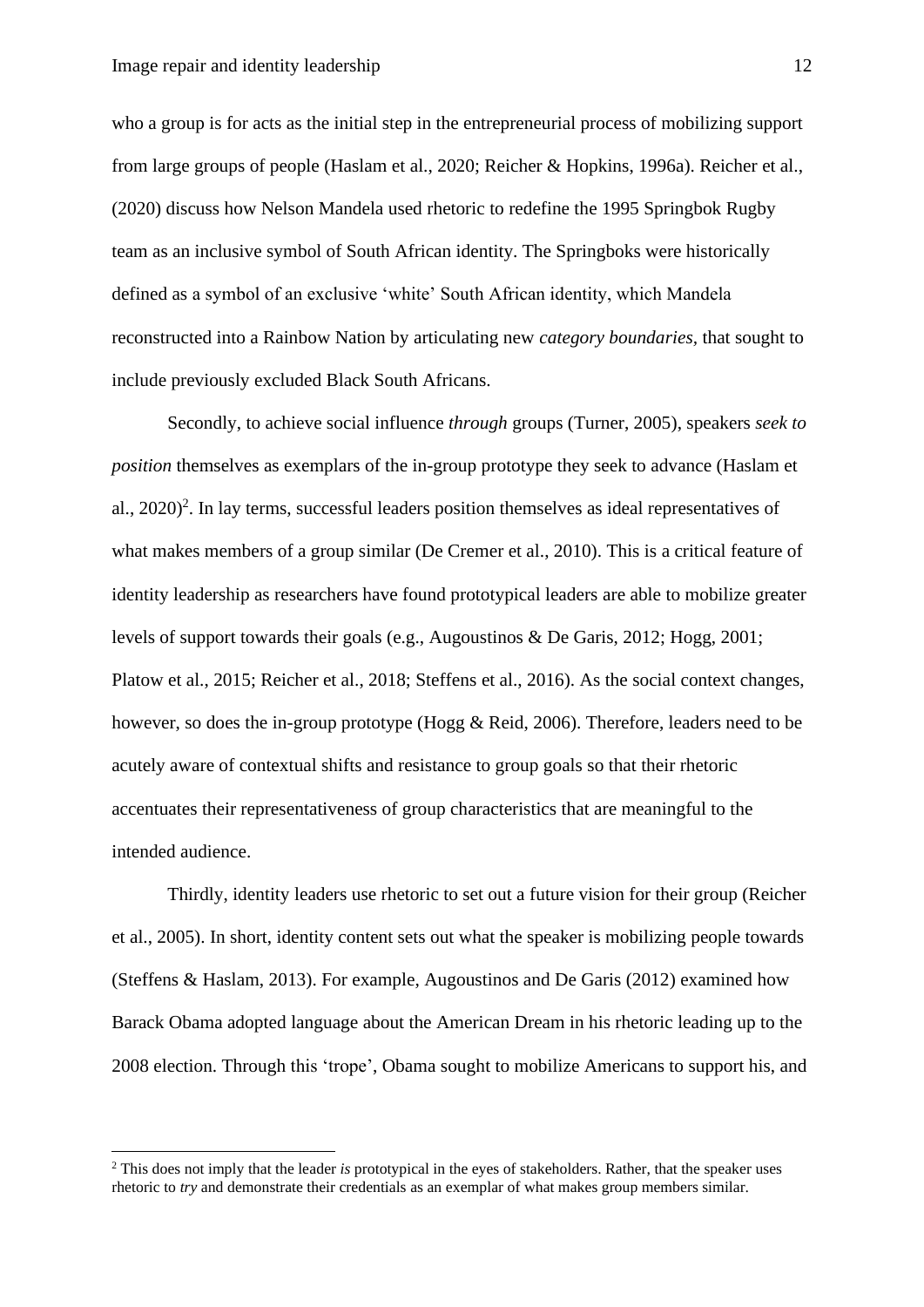the Democratic party's goal to win the Election. To do so, he articulated a future vision for Americans based on justice, equality, and freedom (i.e., what group members were mobilized towards) that he positioned himself as representative of through his rhetoric (i.e., as prototypical leader). Of course, many American voters were not persuaded by Obama's identity leadership; however, his arguments about the nation's identity were sufficiently compelling to mobilize a large enough group to vote for him to win the Election (Augoustinos & De Garis, 2012).

# **Identity leadership as a form of Image Repair During Crises**

Use of the social identity approach to leadership in political and social psychology demonstrates that leaders can create and define social categories with the purpose of mobilizing different groups of people to support a leader's objectives and goals (e.g., voting in an election). This line of reasoning and analysis can be applied to the image repair strategies of sport organizations and their leaders who may use, intentionally or not, identity leadership to placate and address specific concerns which arise from crises. Benoit (1997) postulates that an organization suffers an image crisis when it is held responsible for an event or action that is perceived as offensive. The social identity approach to leadership complements and extends IRT by explaining how leaders behave entrepreneurially to deliver rhetoric that reimagines and reinterprets the features of a crisis that are socially and psychologically salient for stakeholders. In political crises, like the anthem protests, we argue that sport organizations may work to redefine an event's offensiveness and organizational responsibility by deploying active identity leadership which includes articulating (i) who the identity is for, (ii) the proposed prototypicality of the leader[s], and (iii) the support for their own interpretation of the event in question.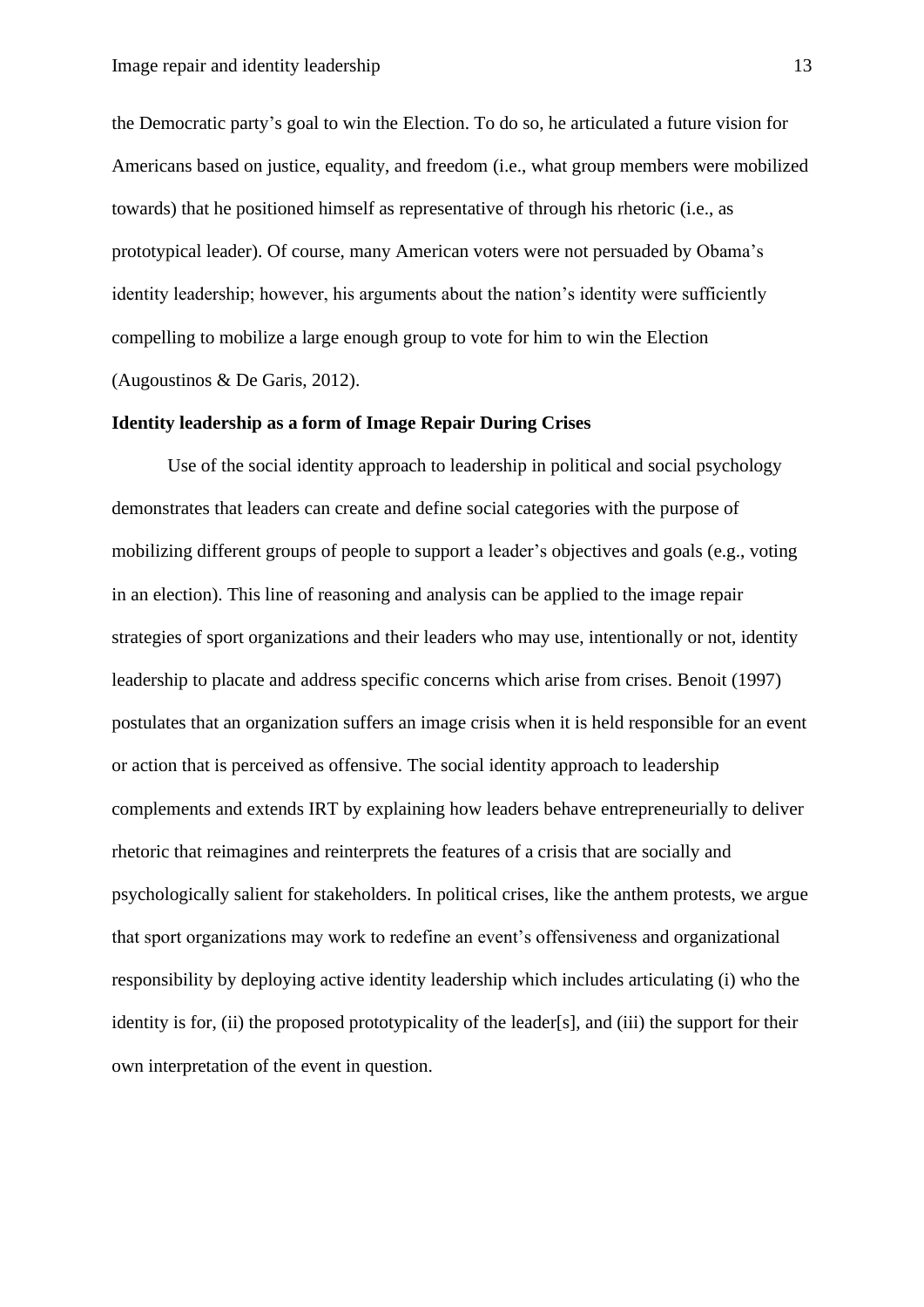Aligned with the social identity approach to leadership we draw from discursive social psychology (DSP) to make sense of the rhetoric used by the NFL throughout the anthem protests (Litton & Potter, 1985). DSP draws from discourse and rhetoric analysis to provide an analytical framework to understand social issues (Potter, 1998). We do not claim to be analyzing what the NFL was *trying* to do in response to the crisis, or why. Our purpose is to reveal the NFL's rhetoric 'in action' as the NFL [re]constructed identity content and ingroup boundaries in relation to the unfolding crisis. As Reicher and Hopkin's (1996a) show in their analysis of opposing political parties discussing the same worker's strike, the aim of DSP is not to determine who was correct, but to uncover how events are contextualized in relation to prior events (e.g., terrorism versus campaigning) and presented with calls to action (e.g., condemnation or support) to mobilize stakeholders in context (Elcheroth & Reicher, 2014). In this study, the focus is on how the NFL used language to define categories to repair their image during and after the anthem protests.

# **Data**

Twenty-one press releases and transcripts of interviews containing communications by NFL Commissioner Roger Goodell about the National Anthem protests were accessed from the NFL communications website [\(https://nflcommunications.com\)](https://nflcommunications.com/) and NFL news website [\(https://www.nfl.com/\)](https://www.nfl.com/) to form a textual corpus. The communications were disseminated by the NFL between July 2016 and December 2020. As NFL Commissioner, Goodell was the speaker responsible for communicating identity arguments about the league's interpretation of the protests and vision for the league. The use of press releases, interview transcripts, and political speeches is considered typical based on previous research that has analyzed how individuals (e.g., politicians) use language to create social categories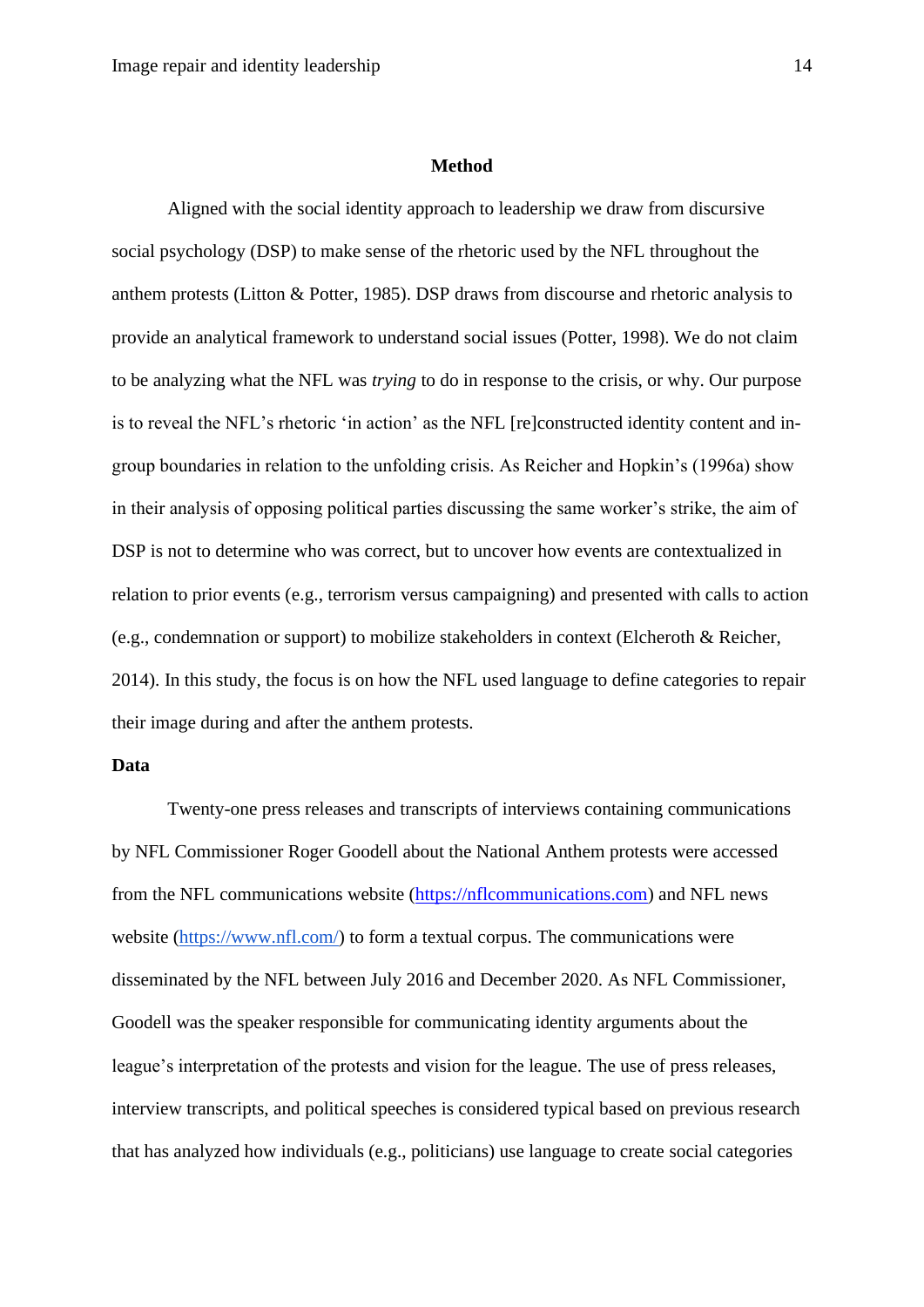(e.g., Klein & Licata, 2003; Reicher & Hopkins, 1996a). The NFL's owned and operated websites provided an excellent resource to access the organization's communications in relation to the anthem protests. Searches were conducted on the official NFL website and NFL communications website using the terms 'National Anthem', 'National Anthem protest', 'Colin Kaepernick', 'protest' and 'Black Lives Matter' to retrieve any communications from the NFL or League Commissioner Roger Goodell (Goodell from here on) that included discussions about the anthem protests and/or BLM movement.

#### **Analysis**

In DSP, primacy is given to naturally occurring sequences of discourse and social interaction (Parker, 2012). Therefore, rather than breaking ordered textual data into themes (e.g., Braun & Clarke, 2006), DSP theorists place emphasis on the construction of speech in relation to social context. For this reason, the order of statements and language is important to the way in which text is interpreted. Sequential analysis and presentation ensure that the framing of messages in a speech remain connected to the full content of what was said (Reicher & Hopkins, 1996a). For example, a sentence alone may be read as an endorsement of a protest, yet in the context of a full speech or text, may have been a veiled criticism.

We explored how the NFL rhetorically constructed its identity in response to the Anthem protests and BLM as the social context of the protests changed over time. Grouping data into themes across all years of observations would have detached the NFL's statements from the social and contextual situations to which it responded (e.g., Edwards & Potter, 1992; Reicher & Hopkins, 1996a). Guided by DSP, we coded the data iteratively and inductively in the sequence Goodell made the statements (i.e., from  $2016 - 2020$ ) to identify (i) category arguments, (ii) features of in and out-groups described, (iii) how arguments were presented and achieved (Reicher & Hopkins, 1996a), and (iv) what the NFL mobilized stakeholders to achieve (Haslam et al., 2020). Providing a clear definition of the group Goodell intended to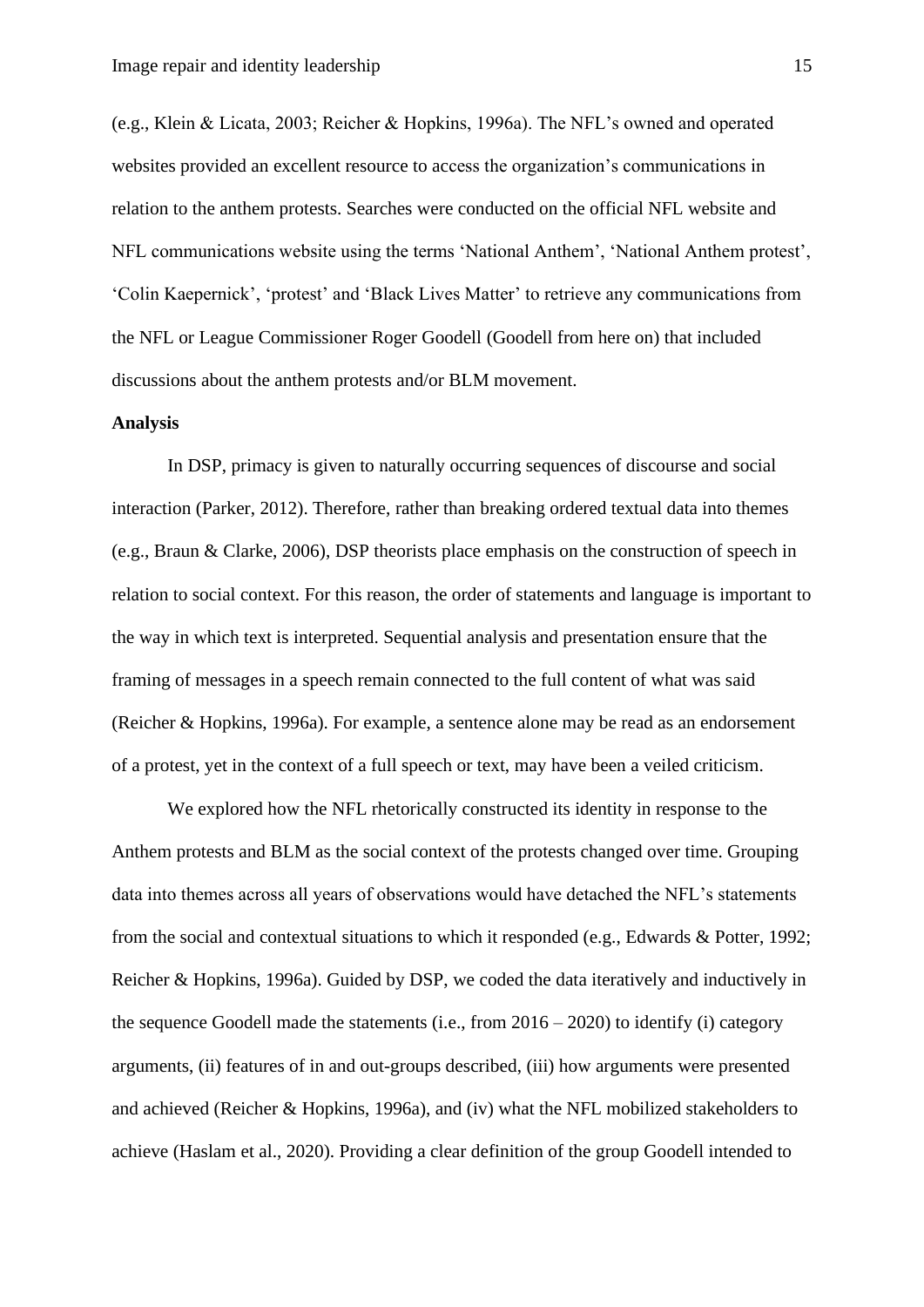communicate with is complicated because, as identity leadership researchers have argued (Reicher & Hopkins, 1996a), his rhetoric likely focused on appealing to as many Americans (and non-Americans with an interest in the league) as possible. In this instance, we can speculate that Goodell was *trying* to lead a group consisting of NFL (and its franchises) employees, players, fans, sponsors, media partners, and the public following the protests. Ultimately, only the NFL and Goodell can 'know' the intended audiences that were targeted with the rhetoric we have analyzed.

In many instances, category arguments are implicit in leader rhetoric (Reicher & Hopkins, 1996a). For example, when Goodell stated: "I think it's important to have respect for our country", rather than interpreting this as his personal attitude, DSP theorists argue it is as an interactional discursive feature that attaches values to a social category[ies] (i.e., Americans; Gibson, 2009). Likewise, to express certain attitudes (e.g., valuing the military) and behaviors (e.g., standing during the anthem) as 'respectful of our country', Goodell implicitly positioned countervailing attitudes (e.g., devaluing the military) and behaviors (e.g., sitting during the anthem) as disrespectful.

The NFL statements were coded by both researchers in three rounds of coding. First, Authors 1 and 2 coded the data independently and met to discuss the findings. Second, we restructured the data from discrete statements in an NVIVO project to a sequential set of statements in a shared Microsoft Word document for the second round of coding that focused on the ordering of comments. Author 2 initially coded the round two data prior to Author 1 reviewing the analysis. Third, we identified nine features of category arguments, which the NFL used to articulate their identity in relation to two major categories: patriotism and activism (see Table 1). Our analysis focuses on the two main category arguments that emerged from our interpretations of the NFL's response to the anthem protests: (i) patriotism and (ii) activism for social change. These category arguments were repeated in Goodell's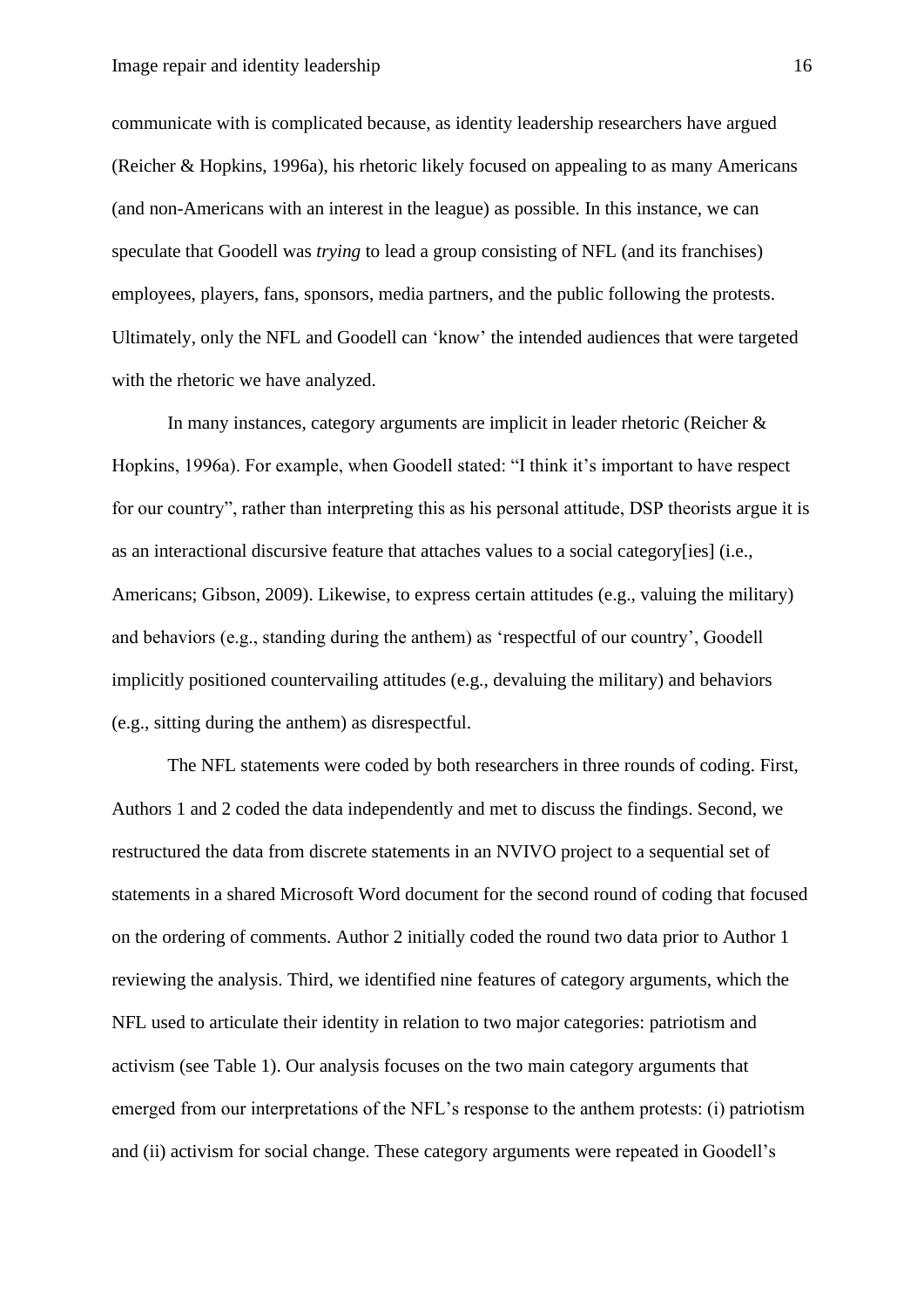rhetoric and identity leadership work because the protest created questions about the NFL's patriotism for patriarchal patriots, and their commitment to social change (i.e., through activism) for constructive patriots. This is consistent with previous research that has identified how Kaepernick's protest struck at these two identity issues for the NFL (e.g., Montez de Oca & Suh, 2019). Our analysis is not a commentary on the effectiveness of the NFL's identity leadership in changing how different stakeholders viewed the protests. Rather, we follow Reicher and Hopkin's (1996a) precedent by seeking firstly "to demonstrate presence" (p. 356) of identity leadership in Goodell's rhetoric as the crisis unfolded.

# **Findings and Discussion**

### **2016: Response to first protest**

In 2016, Kaepernick's sat and then knelt during the pre-match national anthem in protest against police brutality toward black Americans. This challenged the NFL's longstanding patriotic, militaristic, and apolitical identity (Montez de Oca & Suh, 2020; Oriard, 2010; Rugg, 2016). In the opinion of certain stakeholders, the NFL was responsible for permitting unpatriotic protests. To other stakeholders, the NFL was perceived as not supporting the issues Kaepernick raised. Both viewpoints led to negative appraisals of the NFL's image. Consequently, the NFL used rhetoric to [re]define its identity (Reicher & Hopkins, 1996a) in the context of the protests to mobilize support from stakeholders. The arguments expressed by the NFL are characteristic of political leader rhetoric as the NFL sought to align its identity with broad values that were salient in the social context (i.e., patriotism and activism).

-------------- Insert Table 1 about here -----------------

Goodell made a single statement about the protest after Kaepernick first knelt (NFL, 7th September, 2016). In this statement, he initially *bolstered* (Benoit, 1997) the NFL's identity and "offset the negative feelings connected with the wrongful act" (p. 180):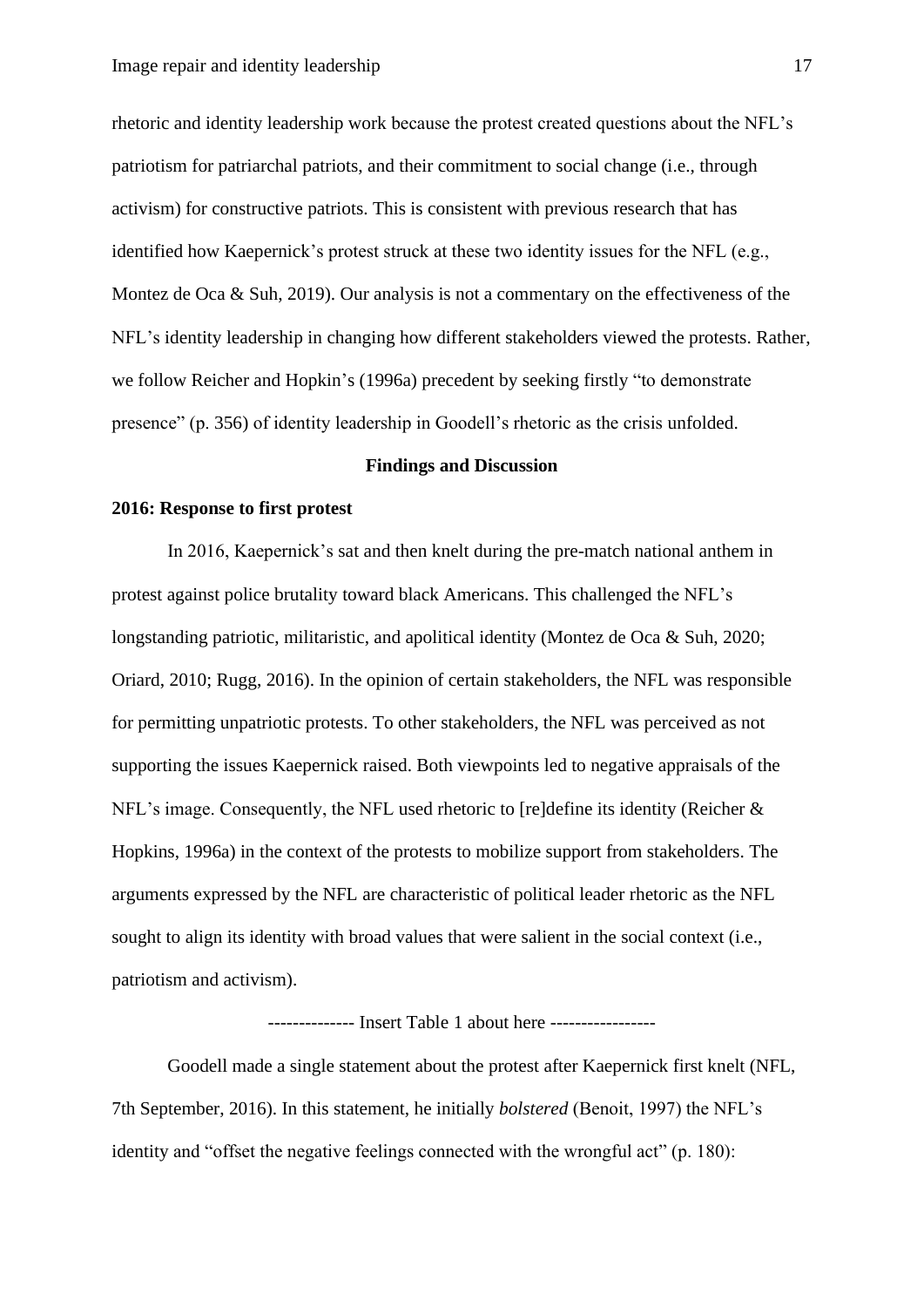Well my personal thoughts are I support our players when they want to see change in society, and we don't live in a perfect society. We live in an imperfect society. On the other hand, we believe very strongly in patriotism in the NFL. I personally believe very strongly in that. I think it's important to have respect for our country, for our flag, for the people who make our country better; for law enforcement, and for our military who are out fighting for our freedoms and our ideals. These are all important things for us, and that moment is a very important moment. (NFL, 7th September, 2016)

Goodell responded to the Anthem protest by reasserting the NFL's established in-group position as America's game (Butterworth, 2012), defining key attributes of the league's identity (Livingstone et al., 2009) such as valuing patriotism and law enforcement. He then positioned himself as a prototypical representation ("I personally believe") of this category content (Reicher & Hopkins, 1996a) expressing his own 'patriotism' by stating how important law enforcement, militarism, and freedom were to him. This content was supplemented with his (i.e., The NFL's) beliefs about the importance of respecting 'our country', 'our flag', and 'people who make our country better'. Through defining category boundaries and content based on the NFL's traditionally patriotic values, Goodell's rhetoric positioned himself as an ideal source (Haslam et al., 2020) to represent the league during the crisis.

In the next part of his statement, Goodell discussed Kaepernick's activism in relation to the NFL's identity, *shifting blame* (Benoit, 1997) for the crisis to the player:

So, I don't necessarily agree with what he is doing. We encourage our players to be respectful in that time [during the anthem] and I like to think of it as a moment where we can unite as a country. And that's what we need more, and that's what I think football does - it unites our country. So I would like to see us focusing on our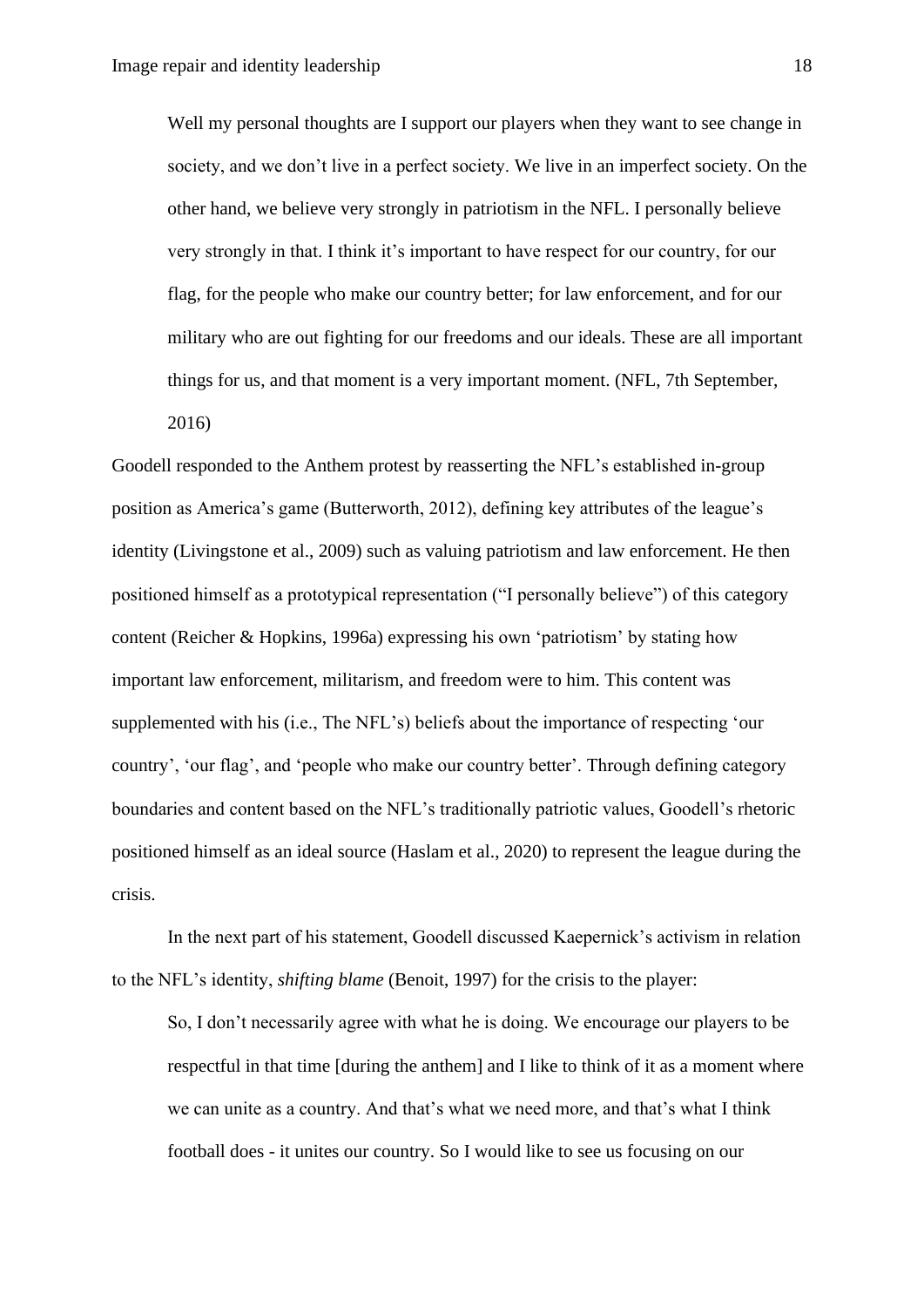similarities and trying to bring people together. Players have a platform, and it's his right to do that. We encourage them to be respectful and it's important for them to do that (NFL, 7th September, 2016)

A main feature of category construction concerns the version of events communicated by leaders (Reicher & Hopkins, 1996a). Faced with the issue that some stakeholders perceived the NFL to be unpatriotic, Goodell portrayed Kaepernick as an *isolated actor* that did not represent the version of events he sought to communicate. Kaepernick was referred to in individual terms (i.e., "he is doing" and "his right to do that"), whilst collective pronouns (i.e., "our") were used to describe players that aligned with the content Goodell communicated in his rhetoric. Specifically, that 'our' players behave respectfully during the anthem in contrast to an out-group that was 'disrespectful' (i.e., Kaepernick). In emphasizing in-group normative attitudes and behaviors in the opening to his 2016 statement, Goodell then placed Kaepernick and those that agreed with the protest outside group boundaries (cf. Reicher & Hopkins, 1996a).

In the next part of his statement, having appealed to patriarchal patriots (Montez de Oca & Suh, 2020), Goodell focused on category arguments about social change, which included rhetoric more aligned with the values of constructive patriots (Montez de Oca & Suh, 2020). This is typical of efforts to mobilize large and complex audiences by communicating a vision for the group that that is appealing to different factions or subgroups (Haslam et al., 2020):

I think it's important if they see things they want to change in society, and clearly, we have things that can get better in society, and we should get better. But we have to choose respectful ways of doing that so that we can achieve the outcomes we ultimately want and do it with the values and ideals that make our country great (NFL, 7th September, 2016).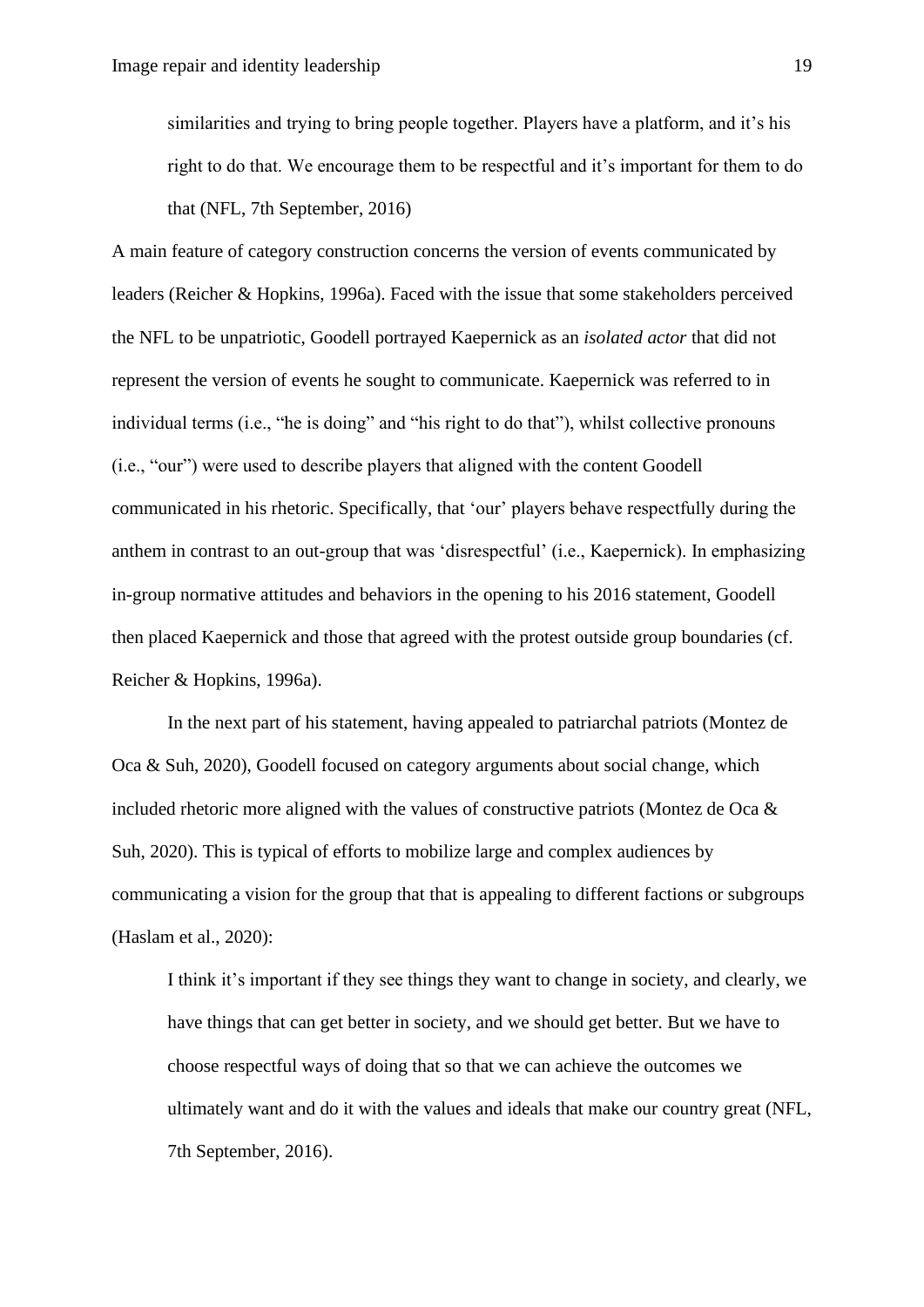Goodell switched category arguments in which he *transcended* (Benoit, 1997) the protest and acknowledged the importance of the social issues that Kaepernick [he] protested. However, he maintained that protests during the anthem were incongruent with the NFL's existing identity because they were not *respectful* of the flag. His language presented 'acceptable' forms of activism that would reduce the offensiveness of the protests and place them "in a more favorable context" (Benoit, 1997, p. 181) for patriarchal patriots (Montez de Oca & Suh, 2020). Goodell's apparent acceptance demonstrated what Martin and McHendry Jr (2016) termed the supporter-critic stance where the vision for the NFL recognized the right to protest but did not offer an acceptable way of doing so. In Goodell's 2016 statement he expressed category arguments that reflected the NFL's traditional 'American' values with an initial acknowledgement that the social issues [that '*they' or 'he'*] protested were important. In doing so, he extended group boundaries to constructive patriots, albeit in a limited capacity. However, in 2016 Goodell did not offer clarity about how 'things we want to change in society' might be addressed. Rather, he focused on mobilizing support for the league's traditional values of patriotism as demonstrated through the flag, anthem, and military.

## **2017: Evolved position and unavoidable politicization**

There was clear flexibility in the category arguments (Elcheroth & Reicher, 2014) presented in 2017 that demonstrated a temporal dimension to the rhetoric Goodell expressed (Klein & Licata, 2003). The first communication on August  $15<sup>th</sup>$  2017 continued the category arguments put forth in 2016 to *bolster* the NFL's traditional identity (Oriard, 2010). In this statement, Kaepernick was not mentioned. Instead, Goodell focused on other players:

Well, I think it's one of those things where I think we have to understand that there are people with different viewpoints. It's something that I think everybody wants. The national anthem is a special moment to me. It's a point of pride. That is a really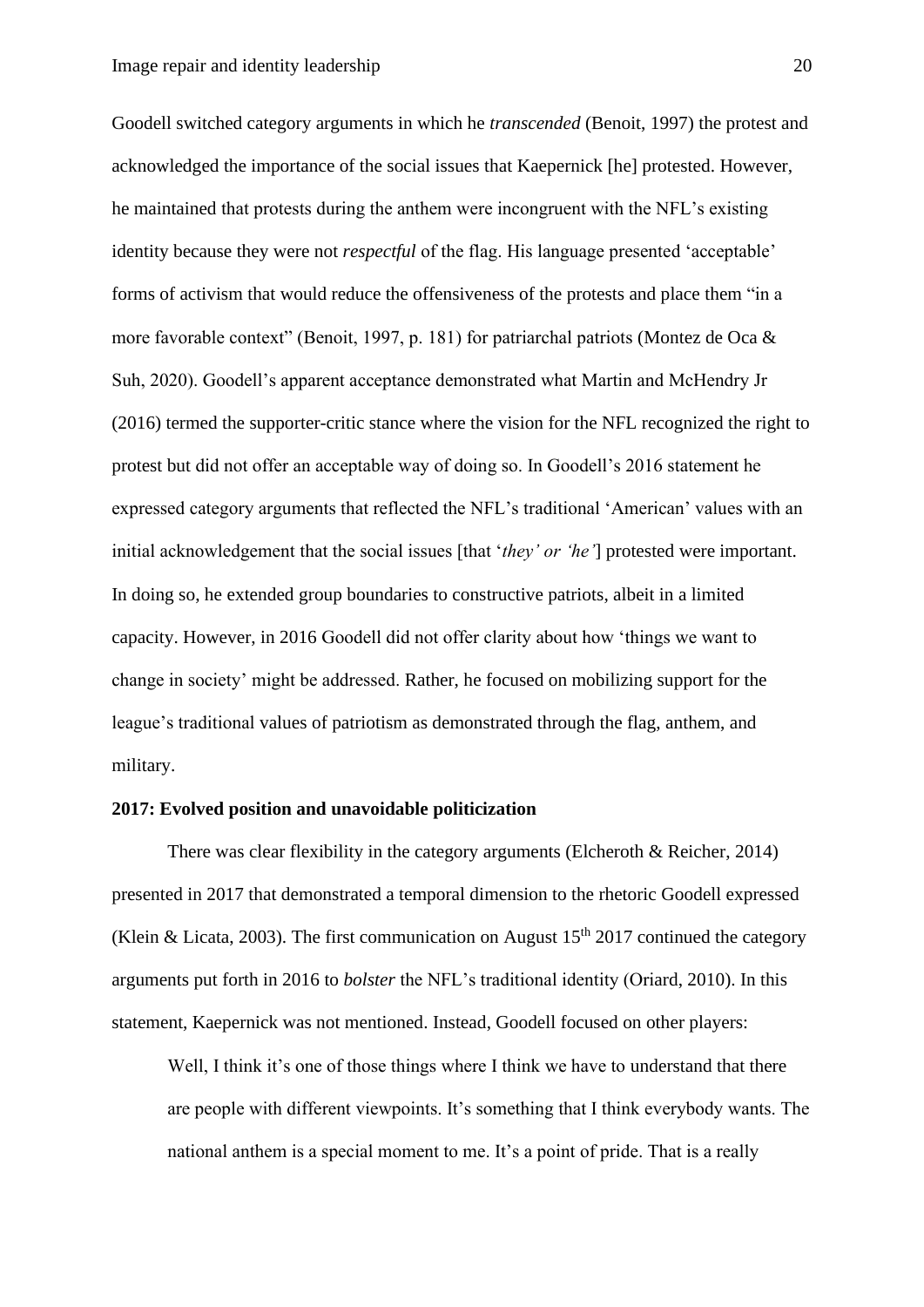important moment…. But we also have to understand that people do have rights and we want to respect those (NFL, 15th August, 2017).

In this passage, Goodell first reasserted his prototypicality stating how important the anthem was 'to him'. He then included rhetoric about the importance of 'respecting' the rights of players with different viewpoints. Rather than scapegoating or discussing Kaepernick in 2017, Goodell's rhetoric focused on players that exemplified forms of activism that aligned with the vision Goodell communicated for the NFL and people that supported it (Reicher & Hopkins, 1996a). This identity content addressed criticism that NFL players were *unpatriotic* in a new way, by presenting players as prototypical (e.g., Hogg & Reid, 2006) exemplars of the NFL's reworked attempts to mobilize stakeholders towards their interpretation of the protests.

But I was with the Jets a few weeks ago and one of the players was there in the fan forum actually and we were talking about this and they were asked the same question.

And they said you know, there's a time and a place. (NFL, 15th August, 2017) In this part of the statement, Goodell used a player as the source (Haslam et al., 2020) to define 'appropriate' activism. A main feature of the flexibility (cf. Elcheroth & Reicher, 2014) the NFL displayed in their rhetoric in 2017 was shifting from presenting Kaepernick as a lone and disrespectful actor to focusing on how 'patriotic' NFL players engaged in activism:

The responsibility of doing it at the right time and in the right way. And what we see is a lot of players going into the community and really taking the platform they have and being active and creating dialogue and *actually making really positive change*. And that's what I think is so important. Protest to progress is what I call it…. And we've seen our players lead that. We saw that in Denver with Brandon Marshall. We saw it with Doug Baldwin in Seattle. They went out and did some really great things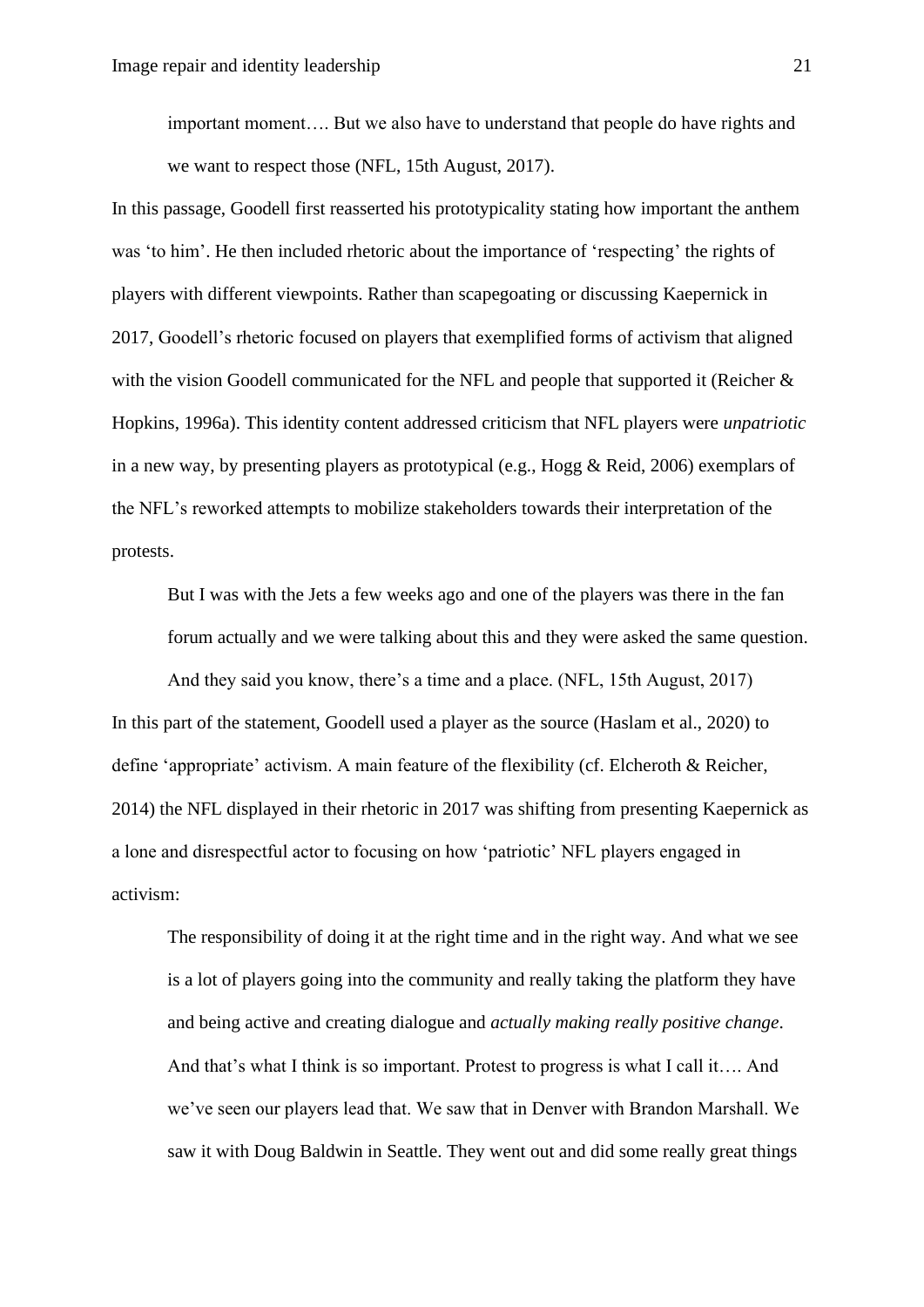in the community to affect change in a positive way. That's what we want to see our

players do and I think that's a positive thing (NFL, 15th August, 2017)

Critically, Goodell used the terms *positive* and *actual* to bolster an emerging form of 'patriotic activism' that was conducted by players *in their communities* away from the national anthem or game days. In doing so, he reinterpreted the issue Kaepernick protested to fit with the NFL's reworked version of patriotic identity (cf. Reicher & Hopkins, 1996a) in a way that reduced the offensiveness of the protests to both patriarchal and constructive patriots (Montez de Oca & Suh, 2020). This argument was achieved by presenting the out-group's 'ineffective protests' (i.e., what *they* did 'wrong') in contrast to the 'effective' work of 'patriotic' American NFL players. Goodell labelled this '*protest to progress*', which displayed a temporality (Elcheroth & Reicher, 2014) to the league's identity content and ingroup boundaries.

To establish which social issues were important to stakeholders, Goodell introduced the concept of dialogue in his rhetoric. This language presented the NFL as keen to learn from 'patriotic' players about issues that were important in their communities. Then, he presented prototypical players as examples (cf. Hogg & Reid, 2006) of activism that accorded with the version of American patriotism the NFL were mobilizing (i.e., 'what we want to see our players do'). In doing so, Goodell expressed the importance of players standing during the anthem, alongside the importance of activism, combining issues of interest to patriarchal and constructive patriots (Montez de Oca & Suh, 2020).

On the 23rd of September 2017, incumbent U.S. President Donald Trump stated that any player that protested during the anthem should be fired (Graham, 2017). Trump's intervention led to more protests, with a record 204 players kneeling on September 24th compared to six players in the previous round (MacDonald, 2017). This threatened the NFL as it rendered political affiliation salient to make sense of Trump's intervention and the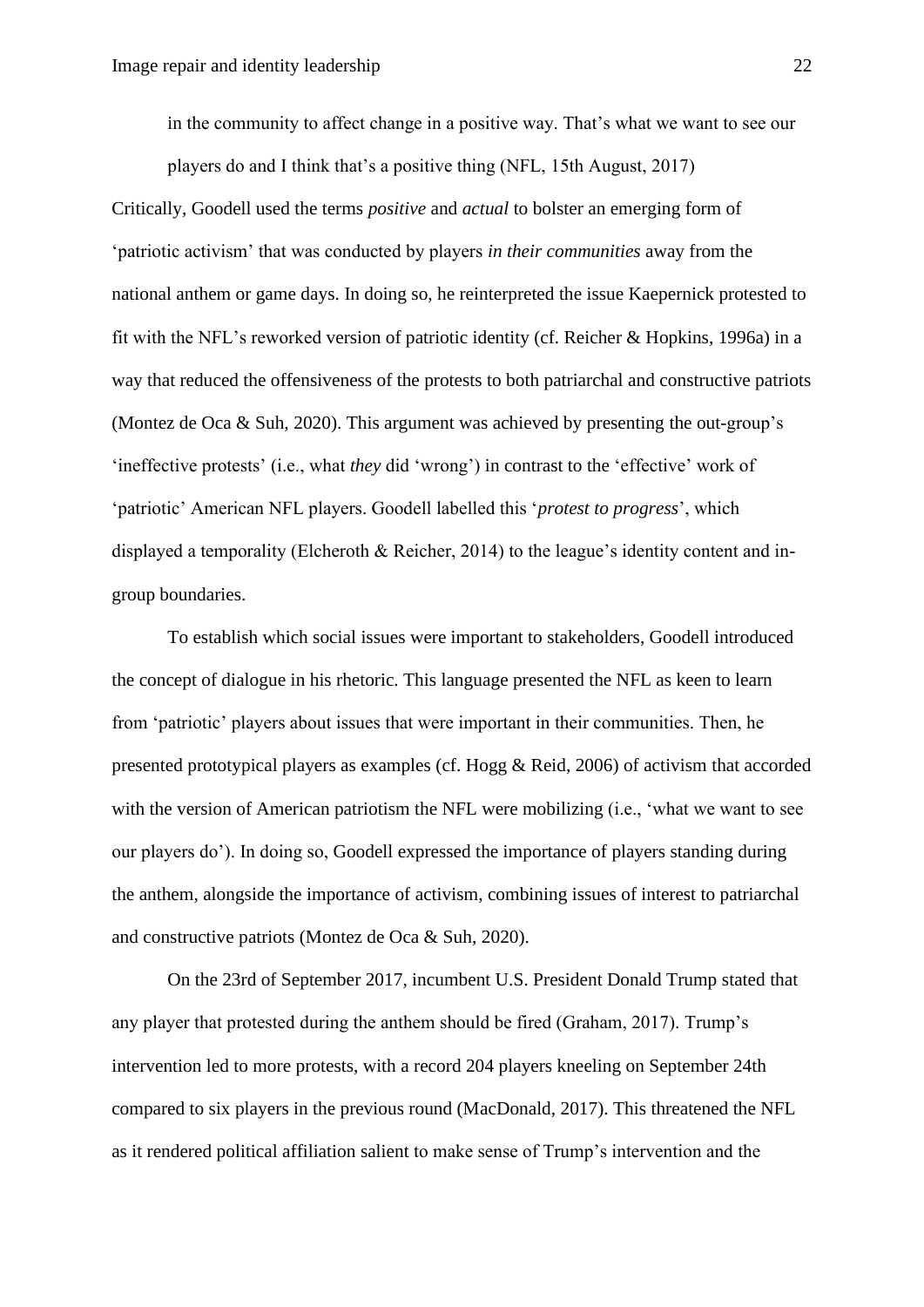NFL's actions (if it was not already for stakeholders; cf. Turner et al., 1994). Polarization complicates image repair strategies as messages targeted at one audience can be interpreted differently by another.

Until this point in the crisis, the NFL's rhetoric and image repair showed little deviation from their traditional stance on patriotism (Butterworth, 2012); however, Trump's comments provided a new, divisive, competing category argument for 'patriotism' that fitted into his leadership narrative (Reicher et al., 2018) to which the NFL had to respond. This aligned with prior studies that demonstrate how group representations in rhetoric change in response to environmental shifts (Klein & Licata, 2003). To manage stakeholder polarization, the NFL defined a more inclusive identity (Reicher & Hopkins, 1996a) that related to the values of stakeholders (see Montez de Oca & Suh, 2020) with different political identities; rather than reiterating their traditional stance on patriotism, which had been co-opted by the Trump administration into an exclusionary identity (Reicher et al., 2018).

Goodell responded to Trump's intervention by developing earlier rhetoric about players' work in 'our communities'. He also supported this message by broadening the scope of *dialogue* to include 'community leaders and law enforcement' alongside the NFL and its players to support the new and old identity content conveyed. The following part of the statement explained the new value the NFL placed on learning about issues in 'our communities'

What we've had is unprecedented dialogue over the last year with our players, our owners, with community leaders and law enforcement.... What we plan to do is have a very in-depth discussion with the players and owners next week to make sure we truly understand the issues and also understand the approach we want to take together with the players to address these issues in our communities (NFL, 11th October, 2017).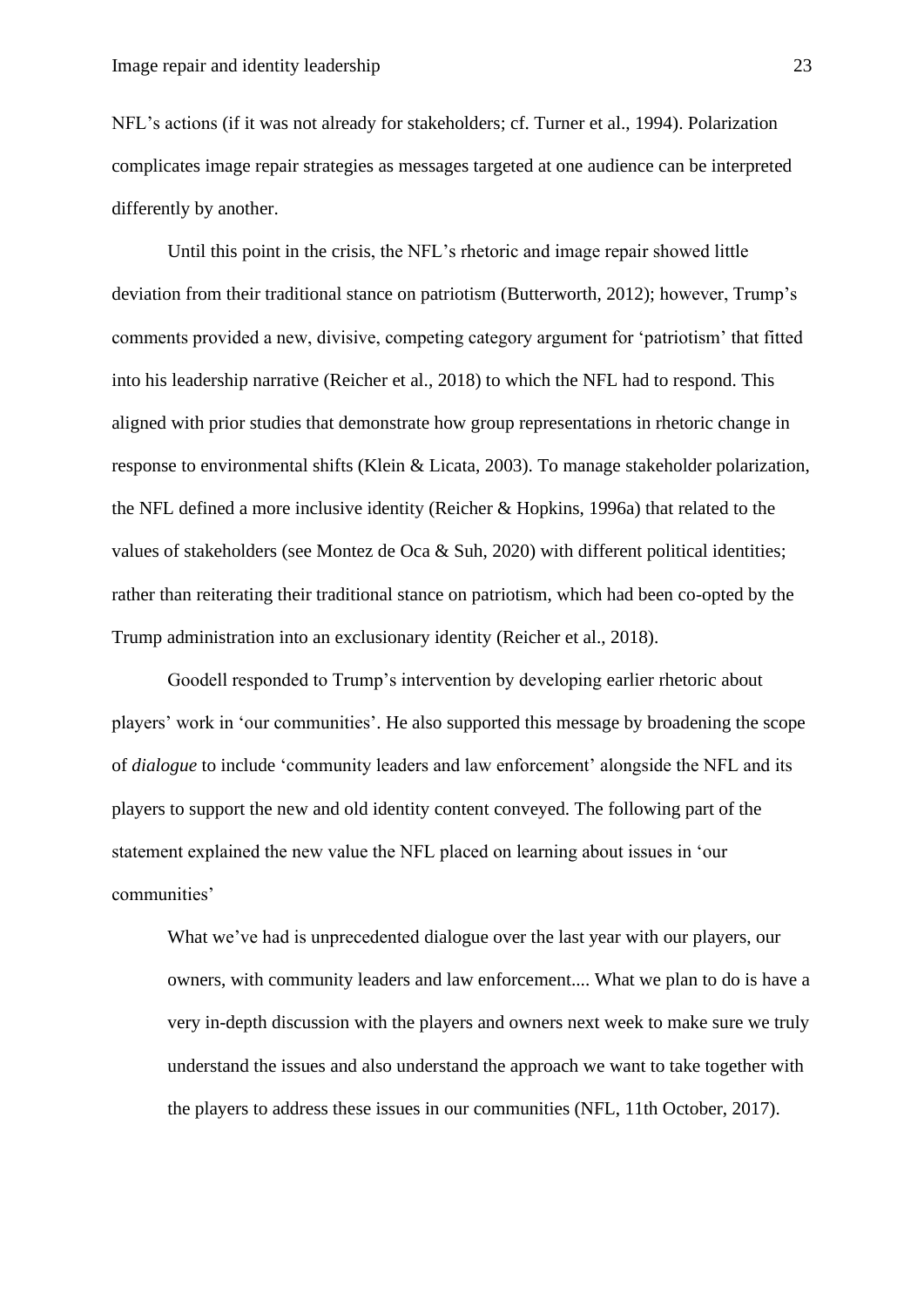The change was distinct from the use of "different viewpoints" earlier in 2017, because it included community leaders (i.e., focused on social change) and law enforcement (i.e., valued by patriarchal patriots) as sources collaborating to make a difference in American communities. In previous rhetoric, Goodell had referred generically to change in 'our country' and 'society'; whilst the work of players was conducted in 'the communities'. The use of the nebulous term 'our communities' was significant because it allowed Goodell to abstract (cf. Turner et al., 1987) social change and activism to a level at which any American could relate (Augoustinos & De Garis, 2012). This is an example of selecting issues that are broadly appealing to the intended audience (Reicher & Hopkins, 1996a). Goodell used existing features of the NFL's version of American patriotism that some stakeholders identified with; however, his rhetoric included new category arguments about social progress because of changes in the social context (Klein & Licata, 2003):

The agenda will be a continuation of how to make progress on the important social issues that players have vocalized. Everyone who is part of our NFL community has a tremendous respect for our country, our flag, our anthem and our military (this point was restated on the 18th of October in a subsequent statement), and we are coming together to deal with these issues in a civil and constructive way (NFL, 11th October, 2017).

Goodell's rhetoric developed to define the category boundaries (Reicher & Hopkins, 1996a) he mobilized noting that that *all* intended in-group members respected the country, flag, anthem, and military. He positioned disrespect of the anthem (i.e., protest) as uncivil, unconstructive, and incongruent with the values of the NFL and communicated reworked identity content that sought to mobilize stakeholders towards making '*actual*', *'civil',*  '*positive*', and *'constructive'* change privately, in 'our communities'. This rhetoric deployed arguments that presented a version of events that reduced the offensiveness of the protests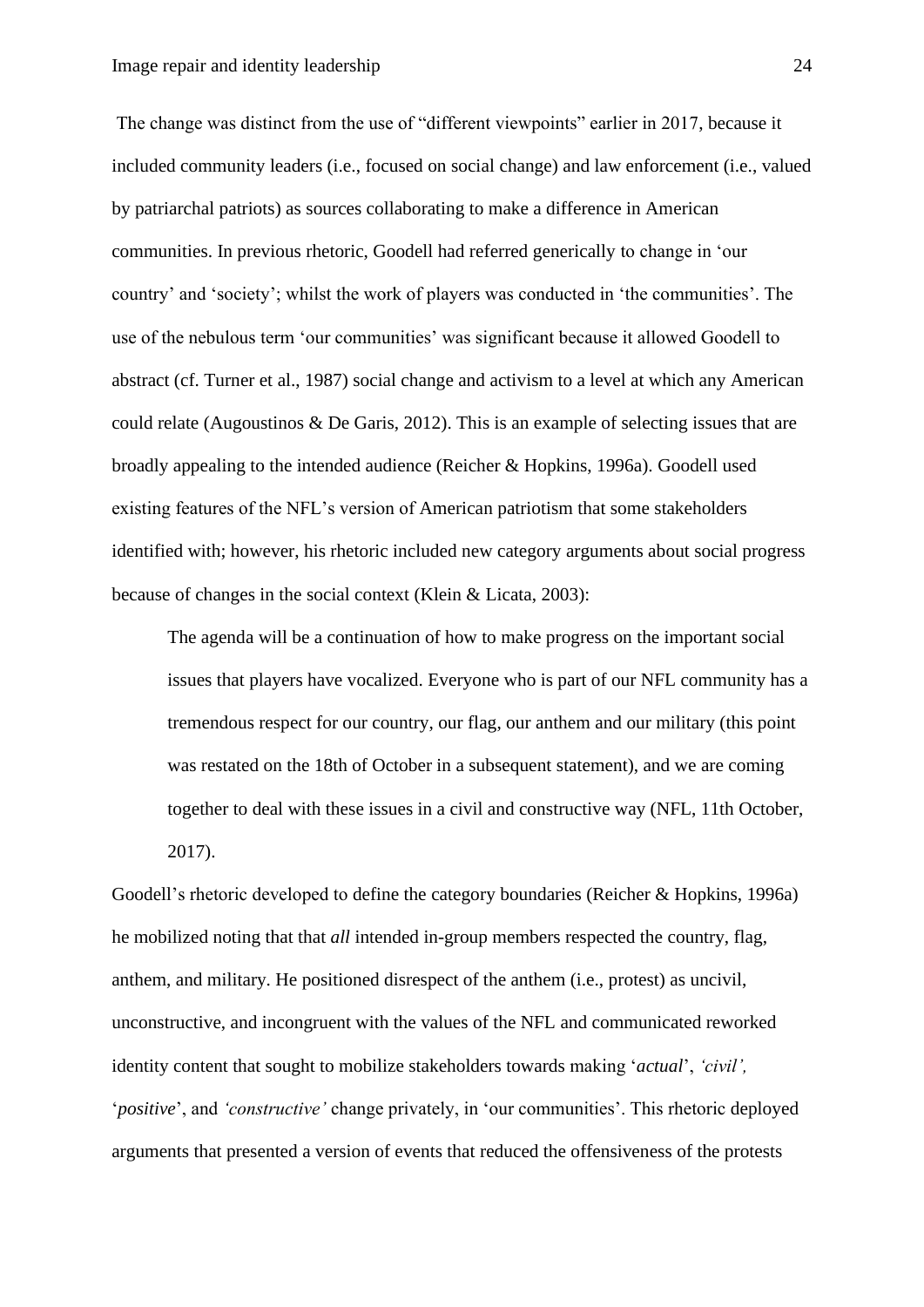(Benoit, 1997) to patriarchal patriots (Montez de Oca & Suh, 2020) by presenting the anthem as a 'uniting space' for 'patriotic' Americans. However, developing on rhetoric disseminated in 2016, social change and issues in 'our communities' were a consistent aspect of NFL rhetoric in 2017 onwards that sought to reduce polarization and appeal to constructive patriots (Montez de Oca & Suh, 2020). The NFL communicated activism as an important organizational value; however, in Goodell's speech, it was defined as an activity delivered outside of game day rituals and focused on improving 'our communities' in support of organizational goals (cf. Haslam et al., 2020).

On October 18th, Goodell gave another press conference about the NFL's national anthem policy (see NFL Communications, 18th October 2017) after further criticism from Trump (Pedersen, 18th October, 2017). This constituted Goodell's largest discussion of the protests, which covered, for example, the proposed national anthem policy, the NFL's patriotic values, and the political division between stakeholders. His statement largely reinforced and extended category arguments presented in previous statements. Additionally, the NFL's image repair drew upon *minimization* to diminish the scale of the problem (Benoit, 1997):

We also have to focus on the fact that we have six or seven players that are involved with the protest at this point and what we try to do is deal with the underlying issue and understand what it is they are protesting and what we can do to address that (NFL Communications, 18<sup>th</sup> October, 2017).

Through minimization, the NFL construed the small number of athletes still protesting ('six or seven') as a minority out-group (Tajfel & Turner, 1979). He also discussed the minority of players protesting using the othering language he applied to Kaepernick in 2016 (i.e., what 'they' are protesting). At this stage in the crisis, protestors were acting incongruently with the vision of activism that Goodell had described – on behalf of the NFL, which valued social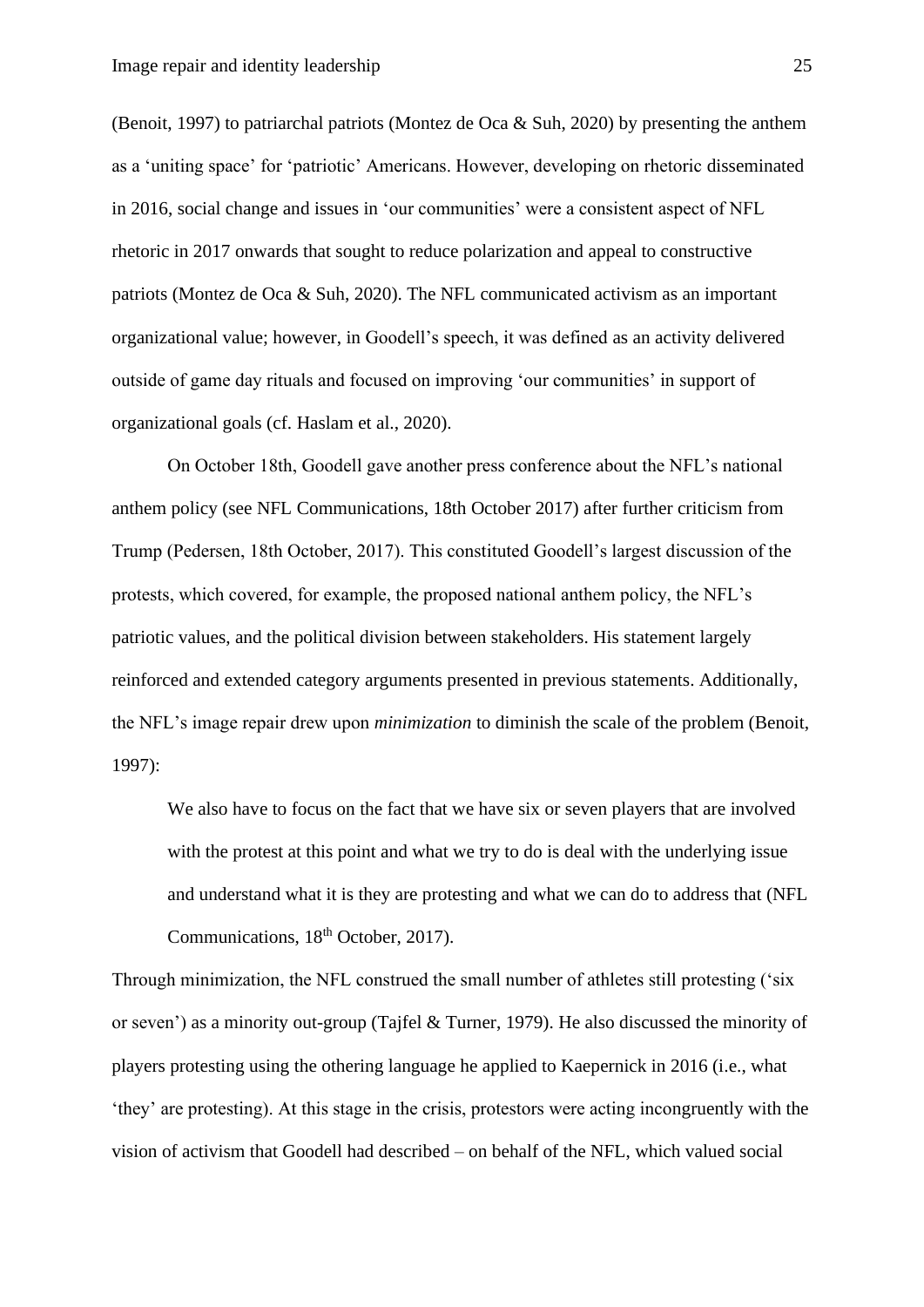change, but only when it occurred away from NFL stadia. In the next part of the statement, Goodell focused on the issues raised by protestors; framing them as inclusive issues that were relevant to *all* Americans:

They are talking about changes that will make our communities better, where there is bipartisan support for across our nation. It is need-focused. They are talking about what we can do to support them to effectuate that legislative change. That is very positive. They are talking about equality issues – making sure we are doing everything we possibly can to give people an opportunity, whether it is education or economic, and what we can do to effectuate that. We believe that, with the players, we can help them and support them. Those are our issues – national issues, American issues – that are all important (NFL Communications,  $18<sup>th</sup>$  October, 2017).

Goodell's rhetoric was the clearest attempt by the NFL to address the politicization and polarization created by the anthem protests by articulating more inclusive identity content. He developed the language 'our communities', by discussing equality as an issue that had 'bipartisan support' because it was an American issue (cf. Augoustinos & De Garis, 2012). Goodell consistently referred to protesting players as 'they' and 'them', defining them as part of an out-group. In doing so, he distanced the protestors work from the NFL's reworked identity content (Haslam et al., 2020). However, in the last three lines of this passage, he argued that 'with the players' the NFL could achieve its vision for achieving social change in 'our communities' and addressing issues that were of importance to all Americans. This rhetoric positioned the protestors as inhibitors of the NFL's vision to make 'positive' and 'actual' change in American communities.

To reinforce the new identity, Goodell again described the activism of prototypical players (cf. Hogg & Reid, 2006):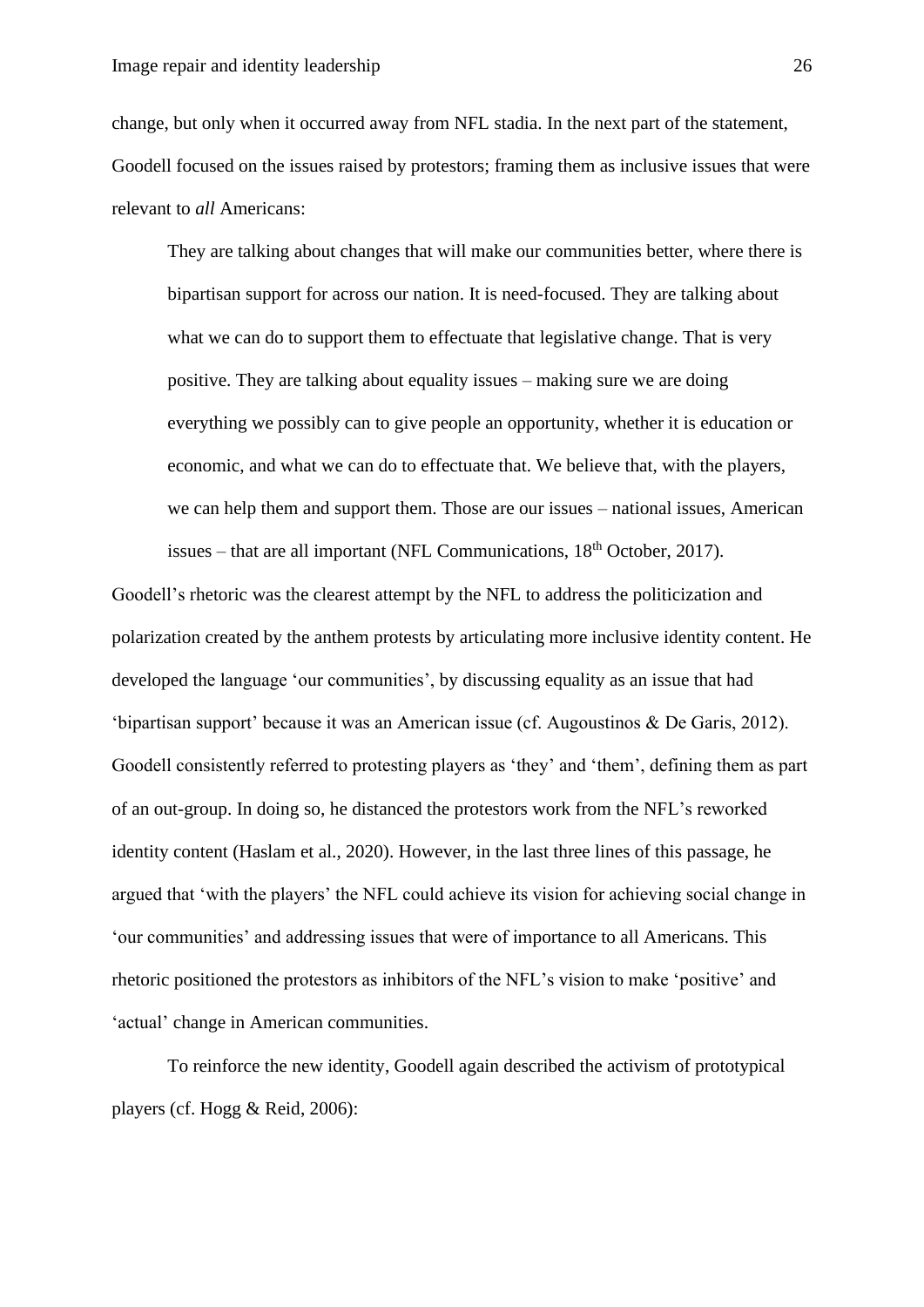We also spent a great deal of time with our owners alone today discussing our efforts with our players. There is a great deal of support for the efforts that our players have identified. They not only support but recognize that these are important issues for our communities. They are American issues and certain things that we want as clubs and as the league that we want to support and be a part of and help lead with our players. I think those are the key issues (NFL Communications,  $18<sup>th</sup>$  October, 2017).

By providing examples of activism that accorded with the NFL's vision, these players provided a source of credibility for the identity content Goodell articulated (Haslam et al., 2020). Lastly, he confirmed the NFL's overall objective of remaining apolitical by stating, "We are trying to stay out of politics. We are not looking to get into politics. What we are looking to do is continue to keep people focused on football" (NFL Communications, 18th October, 2017). It is worth noting that despite the magnitude of the protests in 2017, the NFL and Goodell did not discuss them frequently.

# **2018 Attempted formalization of category position**

Like 2016, the NFL issued a single major communication about the anthem protests in 2018. Having articulated a vision for how 'activism should be enacted' to preserve features of the NFL's position in relation to American patriotism, the next major event in the protests relating to the NFL's image repair and identity leadership was corrective action (Benoit, 1997) via the announcement of an updated National Anthem policy in May 2018. The policy moved beyond prior rhetoric seeking to legislate that players should stand for the anthem or remain in the changing room (i.e., the NFL and players). Goodell outlined this proposal by articulating 'deviant' behavior that did not accord with in-group values. The NFL stated that the club represented by a protesting player would be fined. Announcing the policy, Goodell stated: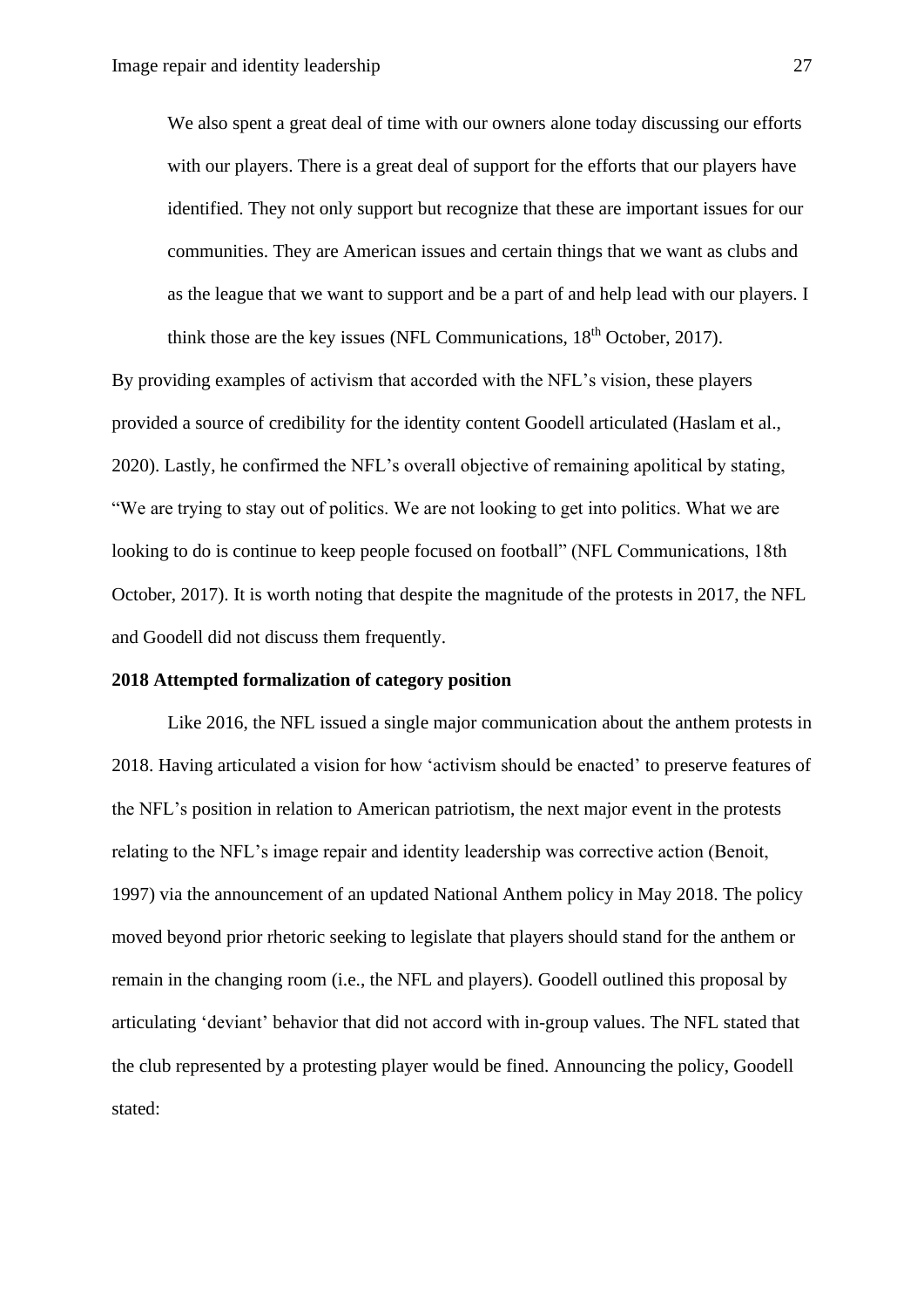The policy adopted today was approved in concert with the NFL's ongoing commitment to local communities and our country — one that is extraordinary in its scope, resources, and alignment with our players. We are dedicated to continuing our collaboration with players to advance the goals of justice and fairness in all corners of our society. (NFL, 23rd May, 2018)

Goodell's rhetoric referred to social change and fairness as features of the NFL's identity (i.e., 'we are dedicated'), that he described as part of the league's 'commitment' to 'local communities', 'our country', and 'appropriate' ways to achieve social change. Goodell went on to bolster (Benoit, 1997) this version of the NFL's patriotism stating: "It was unfortunate that on-field protests created a false perception among many that thousands of NFL players were unpatriotic. This is not and was never the case". Building on his rhetoric in 2017, Goodell sought to mobilize support for the NFL's goals (cf. Haslam et al., 2020) by construing social issues that should be addressed aside from gameday and in collaboration with the league. However, this was coupled with rhetoric that sought to justify giving leaders control over activism that was discordant with the identity content Goodell articulated.

In response to the NFL's announcement, which sought to legislate against the anthem protests, the NFL Players Association changed the context (Elcheroth & Reicher, 2014), by challenging the policy. They argued that it contradicted previous promises by the NFL and infringed on player rights (NFL Players Association, 23rd May, 2018; NFL Players Association, 10th July, 2018). Following the filing of a grievance, discussions between the NFL and the NFL Players Association continued but the new policy was not updated. This contextual shift (cf. Turner et al., 1994) directly challenged the NFL's rhetoric around the new legislation and the power of the NFL Players Association rendered the attempt to legislate against 'inappropriate' methods of activism broadly ineffective.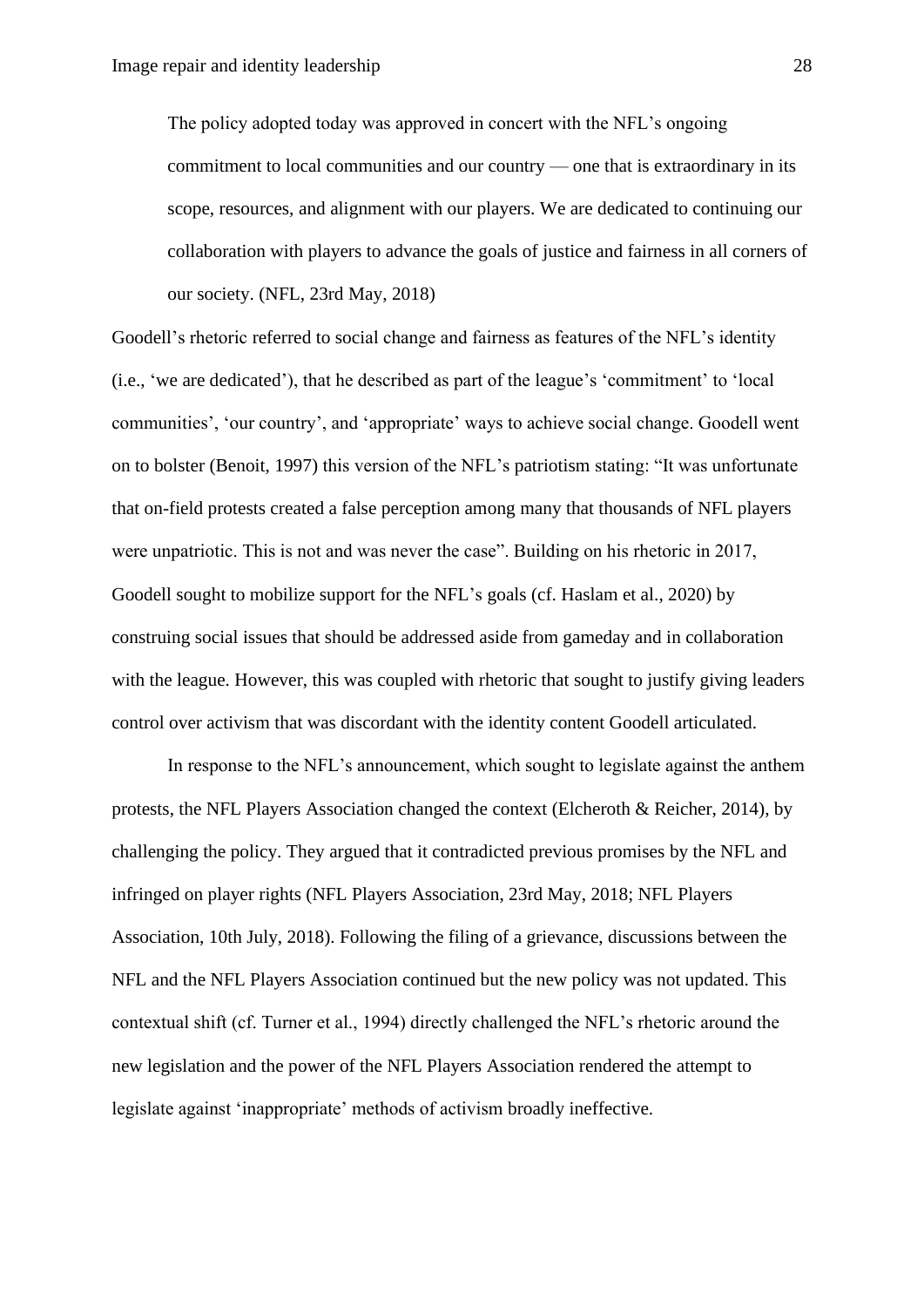#### **2020 We, the National Football League, admit we were wrong.**

The NFL did not discuss the national anthem protests in 2019 and settled collusion grievances filed by Colin Kaepernick and Eric Reid. The NFL social change initiatives agreed with players and owners operated off the field to placate protesters, and only a couple of athletes continued to kneel during the anthem. In May 2020, following the murder of George Floyd by his arresting police officers, the issue of police brutality against black and minority American communities became a national issue. In response, the NFL highlighted the social change initiatives it had developed since 2017 as part of its identity, but the organization's image amongst stakeholders was diminished as the NFL was widely criticized for its lackluster response (Kaye, 30th May, 2020). Most damning, a group of top players released a video in which they demanded that the NFL addressed the problem of racism in America. In response, Goodell released a video apology (see NBC, 6th June, 2020 for full transcript, omitted here due to space limitations). The apology maintained certain features of previous identity content. In Goodell's opening line, "It has been a difficult time in our country, in particular, black people in our country" he referred to 'our country' twice, using language that defined an inclusive in-group defined by shared nationality and locality rather than political affiliation (Augoustinos & De Garis, 2012). Goodell mirrored earlier rhetoric by using language that positioned him (despite previous statements) as prototypical of the identity content he communicated (Reicher & Hopkins, 1996a). He used rhetorical flexibility (Elcheroth & Reicher, 2014) now adopting protest as a viable form of activism: "I personally protest with you and want to be a part of the much-needed change in this country". He expanded on identity content communicated in 2016 and 2017 by overtly acknowledging the need to act against racism: "And the protests around the country are emblematic of the centuries of silence, inequality, and oppression of black players, coaches, fans, and staff". This was the first occasion on which the NFL had acknowledged systematic issues faced by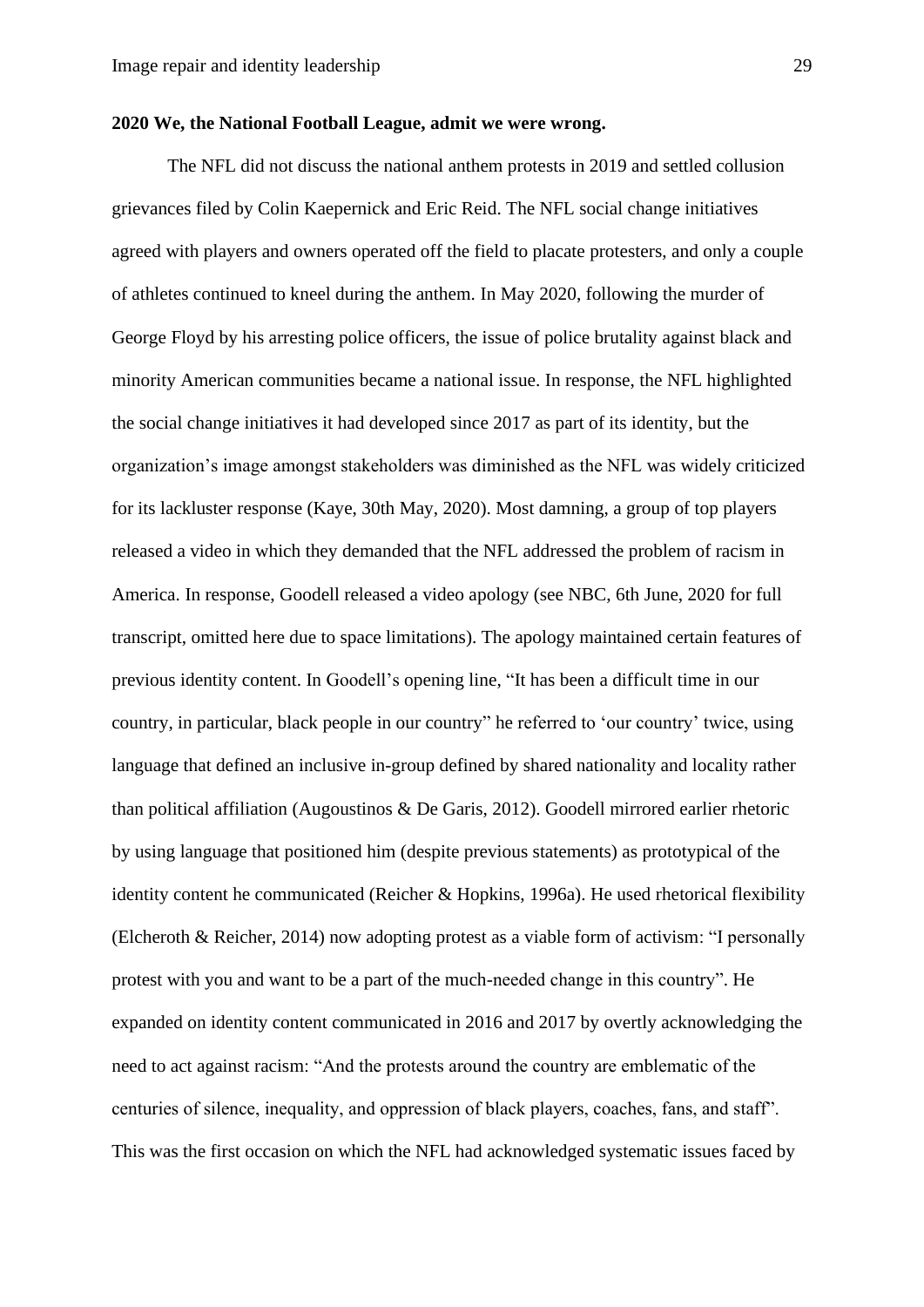black and minority communities in America (the issue Kaepernick protested) and represented a further revision of identity content to repair the negative image held by stakeholders.

From an image repair perspective, Goodell displayed mortification (Benoit, 1997) for the NFL's previous stance on racism and encouraged protest (a form of activism he had actively tried to suppress since 2016). By apologizing, the NFL indicated that previous values were not acceptable and redefined group boundaries to include people previously offended by their actions, irrespective of whether this was genuine or part of a 'political project' (see Klein & Licata, 2003). However, the NFL showed no contrition about their national anthem policy, or treatment of Kaepernick and other protestors. In 2020, NFL players continued to kneel during the national anthem and Goodell indicated that it is unlikely a player will ever be disciplined for doing so (Haislop, 20th September, 2020).

The difference in the language Goodell used to [re]define the NFL's identity to repair its image in response to Kaepernick's original protests in 2016 was stark. The NFL transitioned from bolstering their traditionally militaristic identity content rooted in the flag, military, and law enforcement in 2016 to displaying mortification and ostensibly new, more inclusive identity content that was 'supportive' of protesters in 2020. Evidently, it is possible for sports organizations and their leaders to construct and reconstruct identity content and group boundaries (Reicher & Hopkins, 1996a) in response to the image crisis. Furthermore, as social issues developed and the context changed (Elcheroth & Reicher, 2014), we observed how Goodell's rhetorical arguments redefined a vision for the league to encompass a broader group of stakeholders (regardless of political persuasion) to self-categorize with the NFL to reduce the offensiveness of the crisis.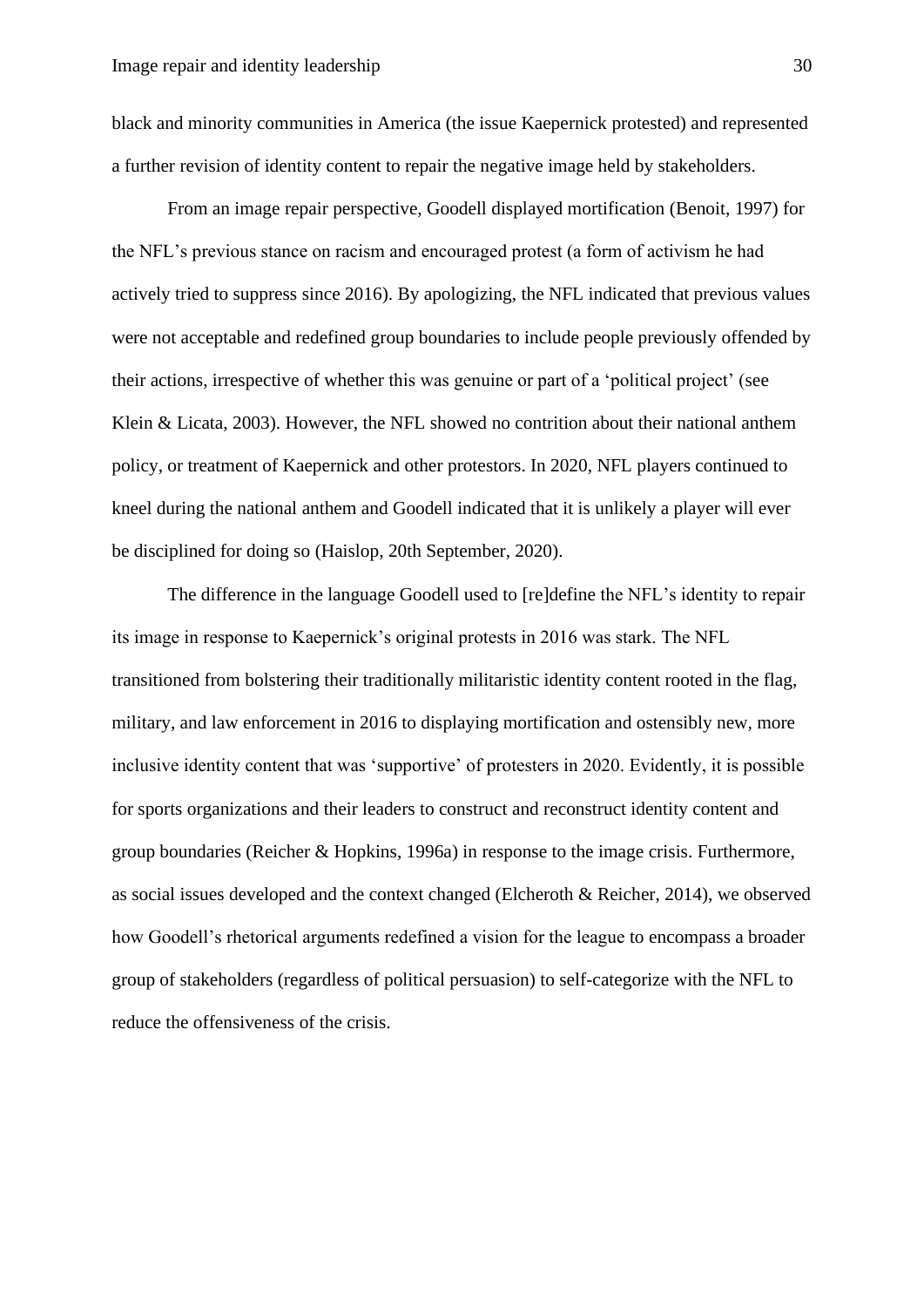## **Conclusion**

#### **Theoretical implications**

Our first theoretical contribution stems from combining IRT (Benoit, 1997) with the social identity approach to leadership (Haslam et al., 2020). Image crises exist because an organization is perceived to be responsible for an action that caused offense to a group of stakeholders. Moreover, IRT provides a set of tools which organizations can use to respond when implicated in a crisis. However, in this manuscript, we have demonstrated that these responses alone are insufficient to explain the political rhetoric that the NFL used in response to the anthem protests. Rather than seeking only to bolster, transcend, minimize, blame shift, or deny, the NFL's rhetoric (consciously or not) redefined the league's identity in relation to a quickly changing social and political landscape (cf. Elceroth & Reicher, 2014; Reicher & Hopkins, 1996a). To do this, the league communicated a vision of American identity (cf. Augoustinos  $\&$  De Garis, 2012) that espoused the importance of patriotism (e.g., the flag, anthem, military) and social activism (e.g., making change in American communities) to address issues attributed to patriarchal and constructive patriots during the crisis (Montez de Oca & Suh, 2019). Therefore, the NFL redefined its category content, boundaries, and sources to deliver rhetoric that engaged with political divides in its stakeholder base and provided an important contribution to extant IRT research.

Our contribution also addresses a shortcoming in previous IRT theorizing that has found somewhat inconsistent outcomes associated with different crisis responses (Hambrick, 2018). Here, we show that despite responding by bolstering its traditional identity, the NFL was flexible (Elceroth & Reicher, 2014) and responsive to the crisis over time. In this sense, the NFL's rhetoric started by reinforcing traditional in-group features before the social context invoked a need to address the concerns of stakeholders focused on social justice. This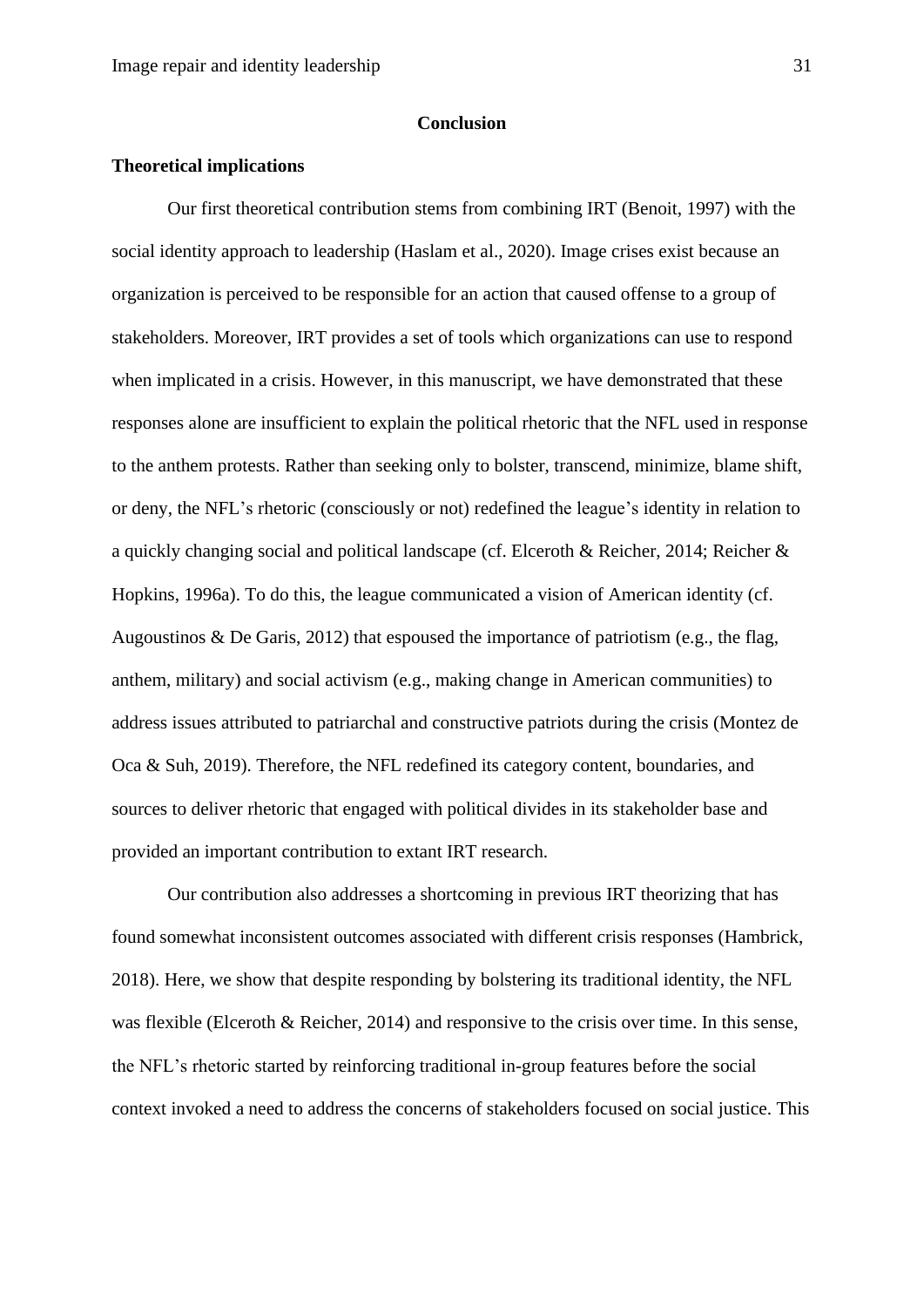builds on recent work that discusses the fluidity of social identities in sport management (Delia, 2020; Doyle et al., 2017).

Our second theoretical contribution is to highlight the benefits of considering how organizations use identity leadership to mobilize their intended audiences towards their goals. To date, in sport management, there is scant information about how sport organizations can use language and rhetoric to present social and psychological groups in terms that appeal to stakeholders in context. Our use of the social identity approach to leadership makes a valuable contribution to existing theory and reinvigorates the way in which sport managers might think about, for example, how to respond to crises, develop markets, or gain support for new policies. The next step will be to identify, to what extent social identity leadership *actually* changes how stakeholders view an issue and identify with an organization.

# **Managerial implications**

Sport organizations exist in a political world. Increasingly, athletes and players are empowered to speak about the social and political issues that are meaningful to them in public settings, such as when competing, being awarded prizes, or via huge audiences on social and broadcast media. For example, during the Tokyo Olympic Games 2020 [2021], and Euro 2020 [2021] the International Olympic Committee and Union of European Football Associations, respectively, responded to issues around human rights and LGBTQ+ inclusion. Therefore, as others have opined (e.g., Thorson & Serazio, 2018), an apolitical position seems an increasingly untenable one for sport organizations to take. It is also a dangerous standpoint, because where organizational values on key social issues are unclear internally (e.g., racism, homophobia, social justice), leaders will be poorly equipped to respond when they arise through abrupt changes in the social context. The lesson for all sport organizations from the NFL's experience is that apolitical neutrality in a digital landscape characterized by greater awareness of social issues is unsustainable.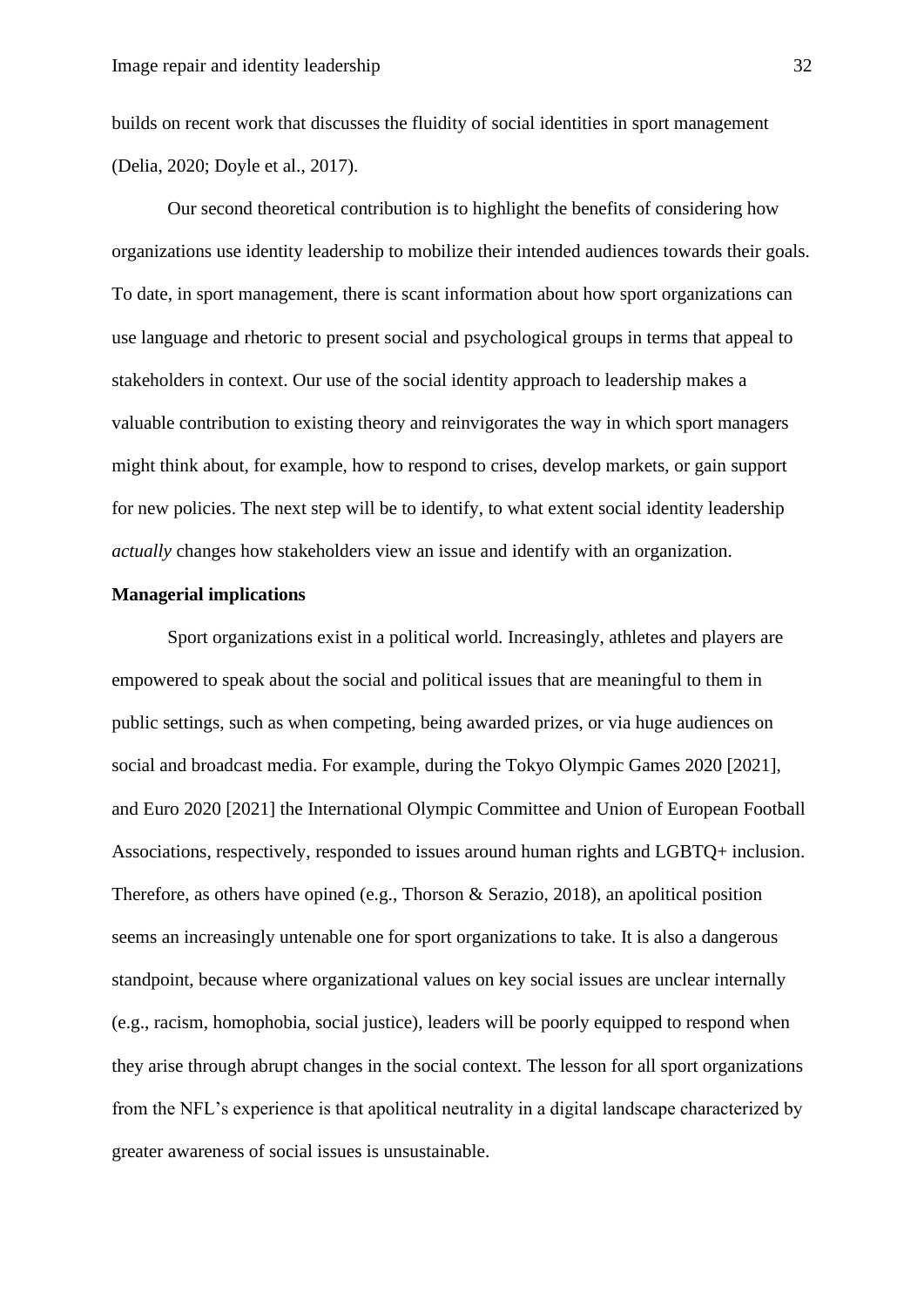### **Limitations and future research**

Although the analysis was appropriate to the aims of the article, it is important to recognize that the study was limited in several ways. First, we have only focused on messages from the NFL and Goodell not how they were perceived by audiences (i.e., effectiveness). To address this issue, future research might use experimental designs to explore reactions to different forms of leader rhetoric. Online sentiment and network analysis would also be well suited to measuring how identity leadership and rhetoric are perceived by stakeholders. Second, our analysis focused on text, yet the statements we analyzed were often delivered with other verbal and visual content. In this study we did not analyze this content, which is a limitation. In future work, researchers might analyze the visual environment and body language a leader used (e.g., such as a leader stood in front of a national flag to demonstrate their patriotism), to supplement the analysis we have presented in this paper. Last, our findings are naturally limited to the NFL context. The concepts introduced in this article can be transferred to other sports organizations and issues. For example, future research could compare how different organizations have used rhetoric to respond to specific image crises.

## **Closing comments**

In closing, we wish to make clear that social identity leadership as a tool to implement image repair is not intended to detract from nor dismiss the political issues being discussed. As sport management scholars, we need to remain open-eyed to the potentially cynical use of these tools to achieve market objectives under the guise of social change. Social identity leadership provides a framework through which leaders can seek to mobilize diverse groups under a shared identity. In doing so, sport organizations have scope to communicate compelling identity content to large groups of people that may or may not be designed to achieve the social change contained in language. It remains to be seen whether the NFL will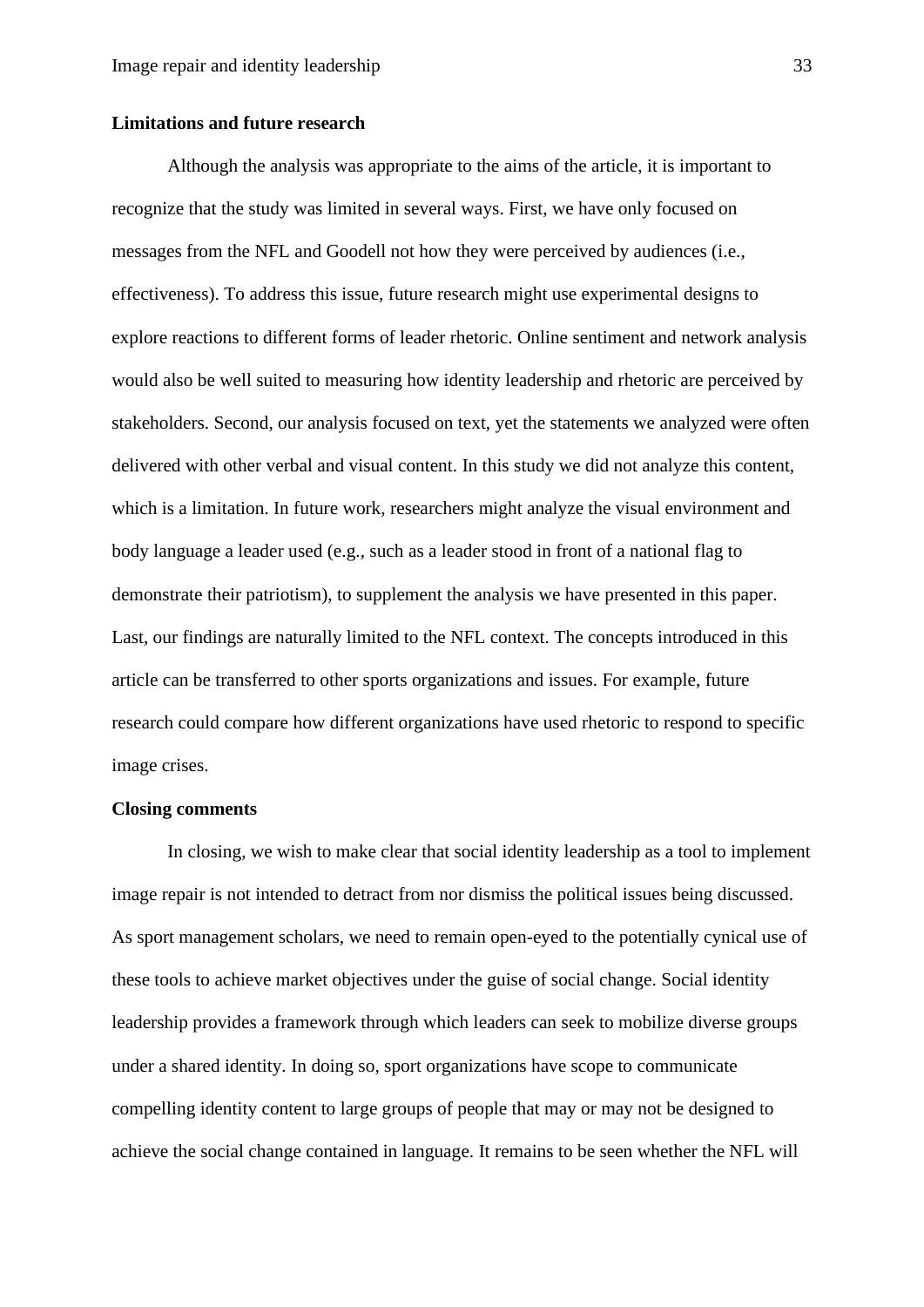follow through with the identity content it advanced and attempt to address the systemic social issues and violence against black and minority communities in America that Kaepernick originally protested. Or, on the other hand, whether the rhetoric used was purely a marketing tool (Rugg, 2020) dictated by issues of relevance in American society and politics at the time.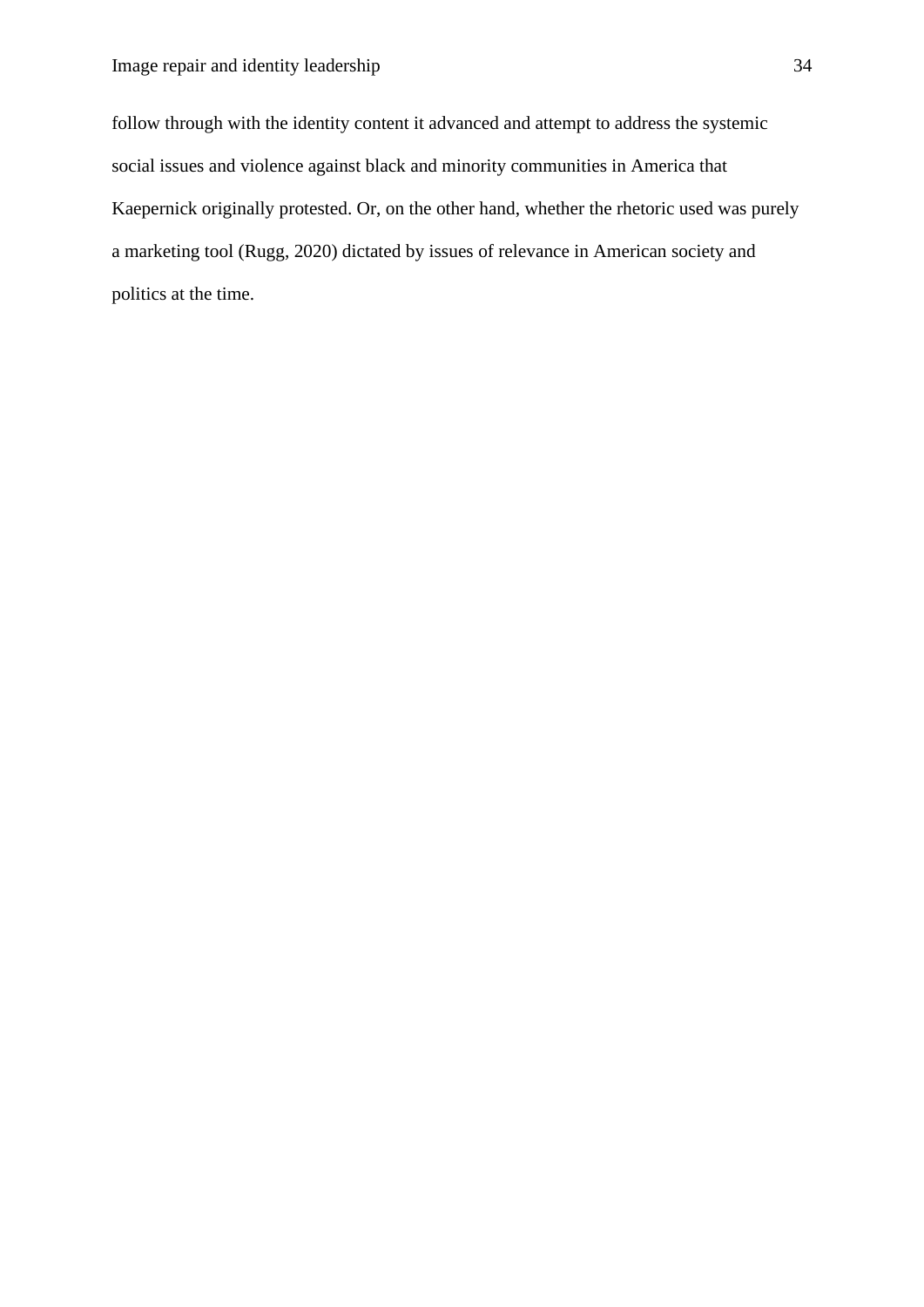#### **References**

- Anderson, S. M. (2020). United we stand, divided we kneel: Examining perceptions of the NFL anthem protest on organizational reputation. *Communication & Sport*, *8*(4-5), 591-610.
- Arendt, C., LaFleche, M., & Limperopulos, M. A. (2017). A qualitative meta-analysis of apologia, image repair, and crisis communication: Implications for theory and practice. *Public Relations Review*, *43*(3), 517-526.
- Ashforth, B. E., & Mael, F. (1989). Social identity theory and the organization. *Academy of Management Review*, *14*(1), 20-39.
- Augoustinos, M., & De Garis, S. (2012). 'Too black or not black enough': Social identity complexity in the political rhetoric of Barack Obama. *European Journal of Social Psychology*, *42*(5), 564-577.
- Benoit, W. L. (1997). Image repair discourse and crisis communication. *Public Relations Review*, *23*(2), 177-186.
- Braun, V., & Clarke, V. (2006). Using thematic analysis in psychology. *Qualitative research in psychology*, *3*(2), 77-101.
- Bruce, T., & Tini, T. (2008). Unique crisis response strategies in sports public relations: Rugby league and the case for diversion. *Public Relations Review*, *34*(2), 108-115.
- Butterworth, M. L. (2012). Militarism and memorializing at the pro football hall of fame. *Communication and Critical/Cultural Studies*, *9*(3), 241-258.
- Campbell, M. (2019). The PGA 2022 championship will be played at a Trump golf course. Here's why the move is a vote for racism. *The Star*. Retrieved from <https://www.thestar.com/>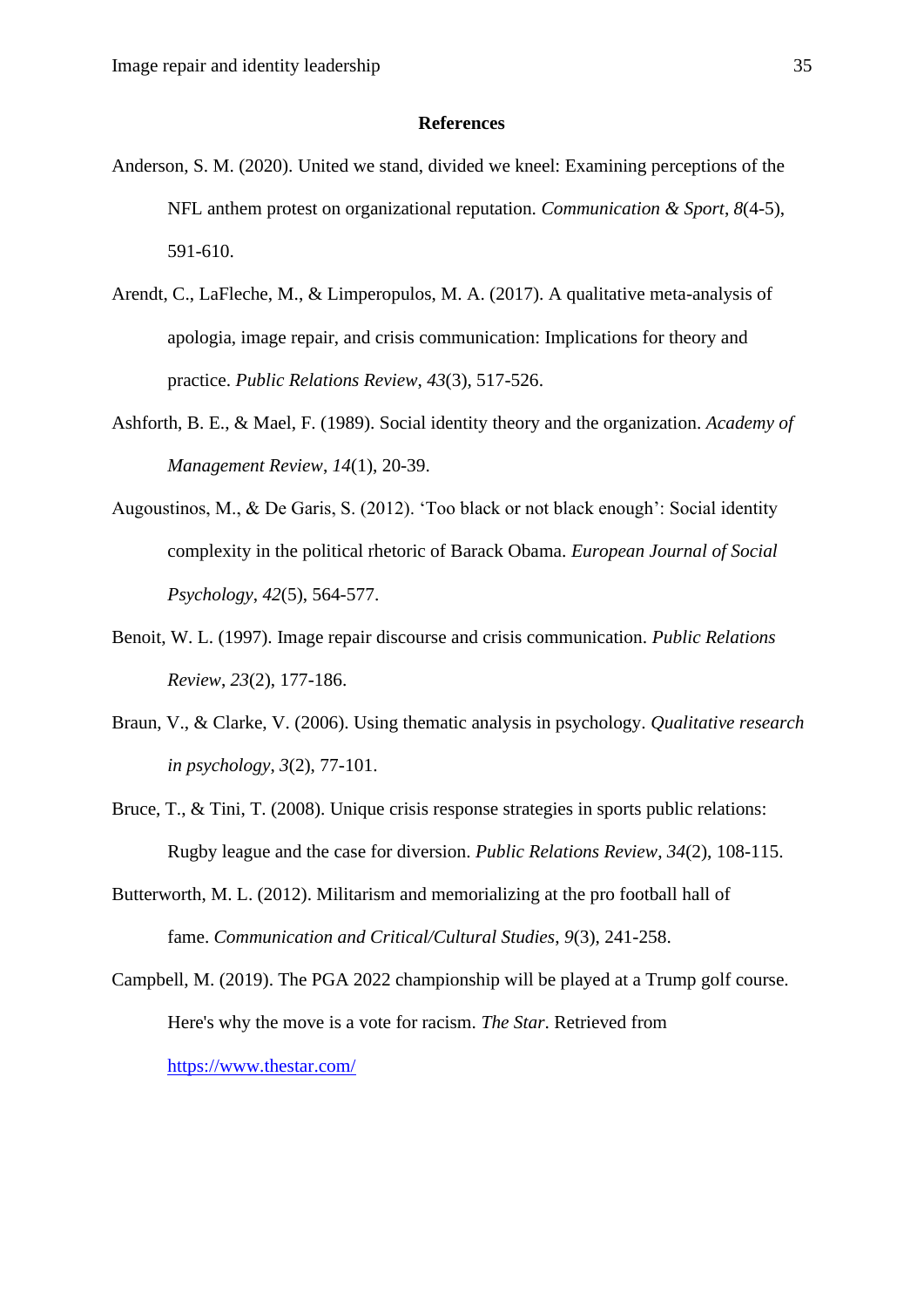- CBS. (2017, September 28). CBS News Protest Poll September 28, 2017. Retrieved from [https://drive.google.com/file/d/0ByVu4fDHYJgVQllieHFMTVk0eDdUdjhIbDg2bEJ](https://drive.google.com/file/d/0ByVu4fDHYJgVQllieHFMTVk0eDdUdjhIbDg2bEJqSW1YZ1FJ/view) [qSW1YZ1FJ/view](https://drive.google.com/file/d/0ByVu4fDHYJgVQllieHFMTVk0eDdUdjhIbDg2bEJqSW1YZ1FJ/view)
- Chaplin, K. S., & Montez de Oca, J. (2019). Avoiding the issue: University students' responses to NFL players' national anthem protests. *Sociology of Sport Journal*, *36*(1), 12-21.
- Compton, J., & Compton, J. (2015). Open letters from the National Football League, concussion prevention, and image-repair rhetoric. *International Journal of Sport Communication*, *8*(3), 266-275.
- Condor, S., Tileagă, C., & Billig, M. (2013). Political rhetoric. In L. Huddy, D. O. Sears, & J. S. Levy (Eds.), *The Oxford handbook of political psychology* (p. 262–297). Oxford University Press.
- De Cremer, D., Van Dijke, M., & Mayer, D. M. (2010). Cooperating when "you" and "I" are treated fairly: The moderating role of leader prototypicality. *Journal of Applied Psychology*, *95*(6), 1121.
- Delia, E. B. (2020). The psychological meaning of team among of women's sport. *Journal of Sport Management*, *34*(6), 579-590.
- Doyle, J. P., Lock, D., Funk, D. C., Filo, K., & McDonald, H. (2017). 'I was there from the start': The identity-maintenance strategies used by fans to combat the threat of losing. *Sport Management Review*, *20*(2), 184-197.
- Edwards, D. & Potter, J. (1992) Discursive Psychology. London: Sage Publications.
- Elcheroth, G., & Reicher, S. (2014). 'Not our war, not our country': Contents and contexts of Scottish political rhetoric and popular understandings during the invasion of Iraq. *British Journal of Social Psychology*, *53*(1), 112-133.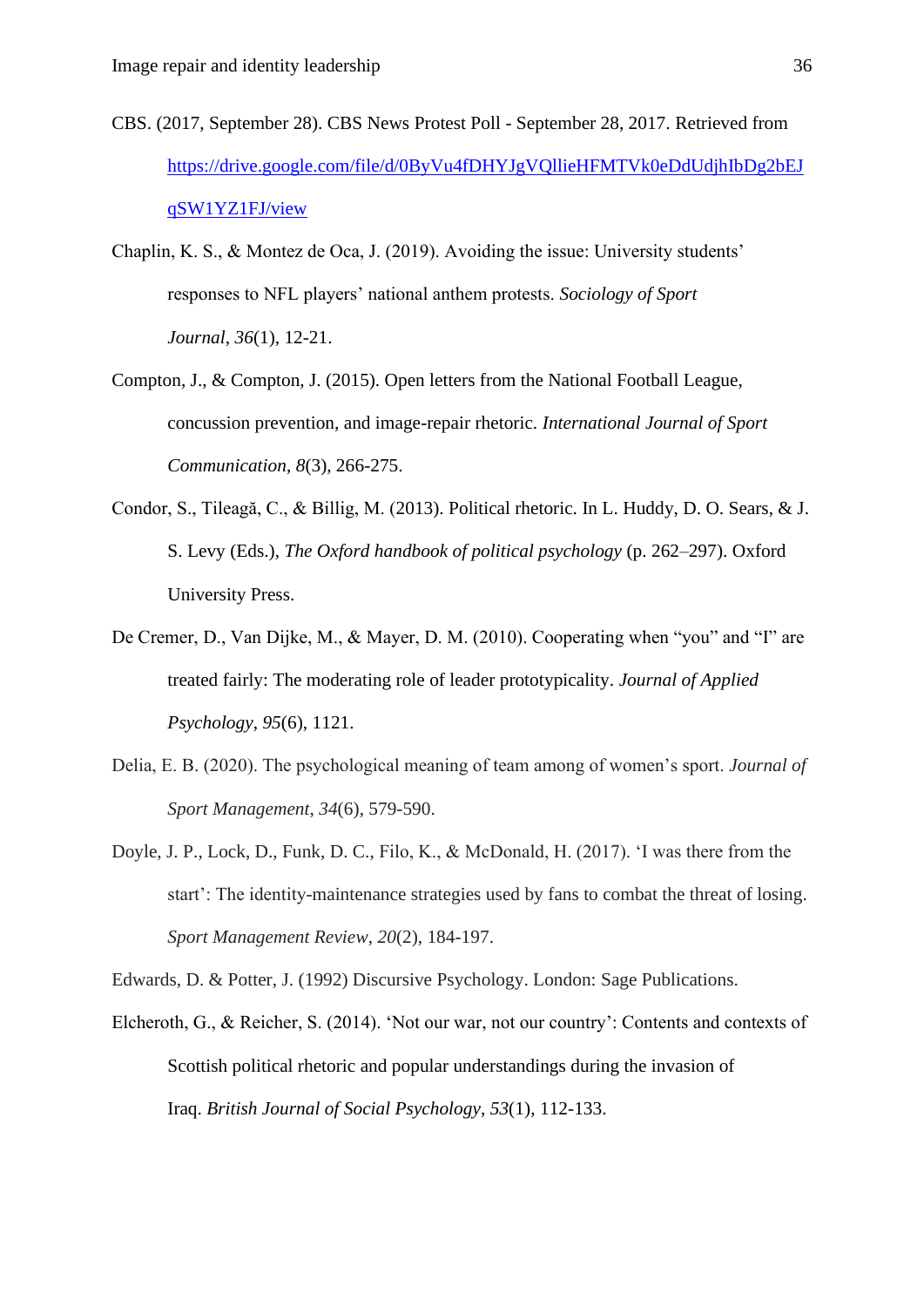- Evans, K. D. (2016, October 11). NFL viewership down and study suggests it's over protests. *The Undefeated*. retrieved from [https://theundefeated.com/](https://theundefeated.com/features/nfl-viewership-down-and-study-suggests-its-over-protests/)
- Frederick, E. L., Burch, L. M., Sanderson, J., & Hambrick, M. E. (2014). To invest in the invisible: A case study of Manti Te'o's image repair strategies during the Katie Couric interview. *Public Relations Review*, *40*(5), 780-788.
- Frederick, E., & Pegoraro, A. (2018). Scandal in college basketball: A case study of image repair via Facebook. *International Journal of Sport Communication*, *11*(3), 414-429.
- Gibson, S. (2009). The effortful citizen: Discursive social psychology and welfare reform. *Journal of Community & Applied Social Psychology*, *19*(6), 393-410.
- Graham, B. A. (2017, September 23). Donald Trump blasts NFL anthem protesters: 'Get that son of a bitch off the field'. *The Guardian*. Retrieved from <https://www.theguardian.com/>
- Haislop, T. (2020, September 20). What is the NFL's national anthem protest policy? Here are the rules for kneeling in 2020. *Sporting News*. Retrieved from <https://www.sportingnews.com/>
- Hambrick, M. E. (2018). Investigating athletes and their image repair strategies during crises. *In Billins, A. C, Coombs W. T, & Brown, K. Reputational Challenges in Sport* (pp. 137-152). Routledge.
- Hambrick, M. E., Frederick, E. L., & Sanderson, J. (2015). From yellow to blue: Exploring Lance Armstrong's image repair strategies across traditional and social media. *Communication & Sport*, *3*(2), 196-218.
- Haslam, S. A, Reicher, S, & Platow, M. (2020). *The New Psychology of Leadership: Identity, Influence and Power*. Psychology Press.
- Hogg, M. (2001). A social identity theory of leadership. *Personality and Social Psychology Review, 5*(3), 184–200.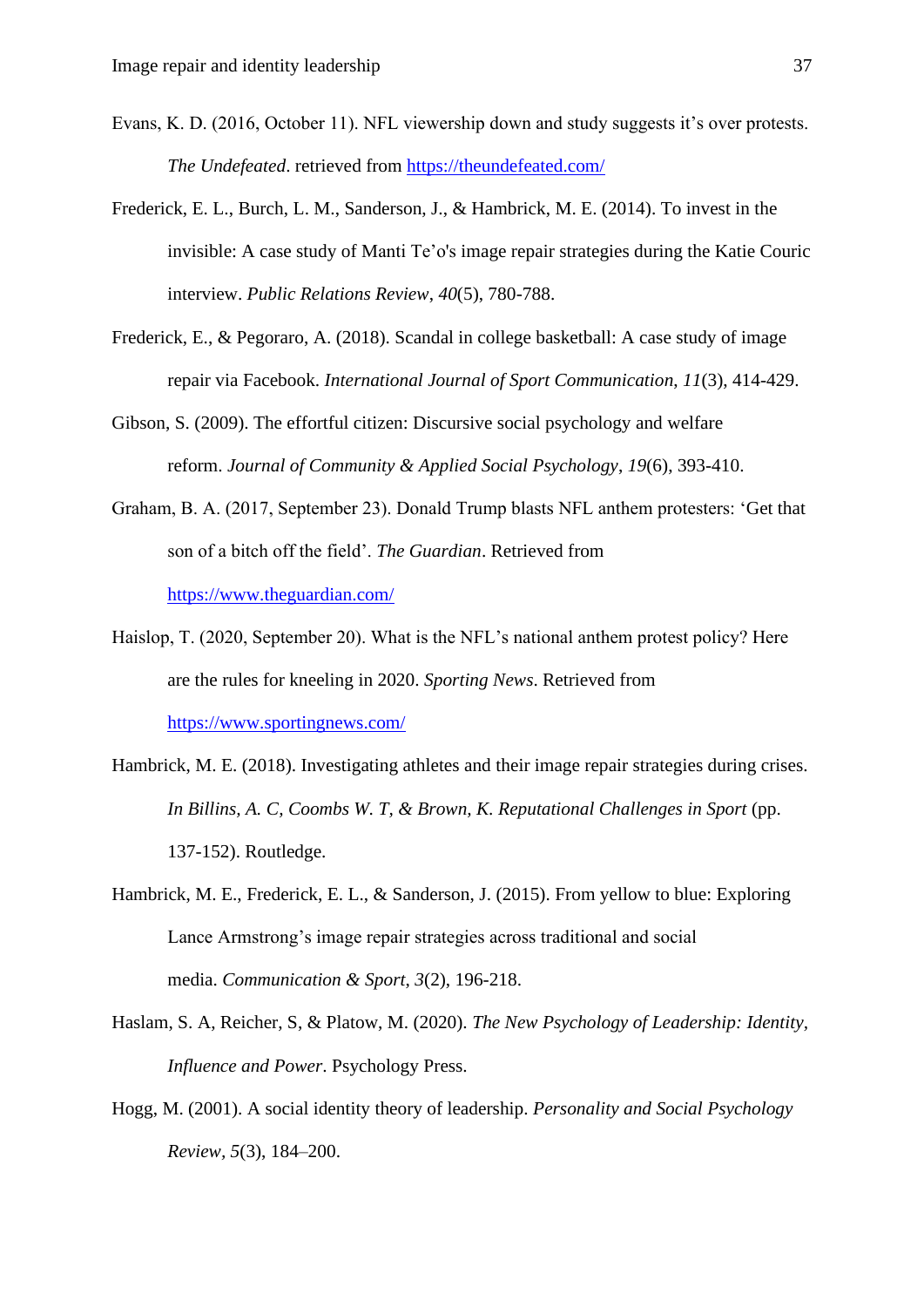- Hogg, M. A., & Reid, S. A. (2006). Social identity, self-categorization, and the communication of group norms. *Communication Theory*, *16*(1), 7-30.
- Hopkins, N., & Kahani‐Hopkins, V. (2004). The antecedents of identification: A rhetorical analysis of British Muslim activists' constructions of community and identity. *British Journal of Social Psychology*, *43*(1), 41-57.
- Inoue, Y., Lock, D., Gillooly, L., Shipway, R., & Swanson, S. (2021). The organizational identification and well-being framework: Theorizing about how sport organizations contribute to crisis response and recovery. *Sport Management Review*. https://doi.org/10.1080/14413523.2021.1917246
- International Olympic Committee. (2020). Olympic Charter. Retrieved from https://olympics.com/ioc/olympic-charter
- Intravia, J., Piquero, A. R., & Piquero, N. L. (2018). The racial divide surrounding United States of America national anthem protests in the National Football League. *Deviant Behavior*, *39*(8), 1058-1068.
- Kaye, M. (2020, May 30). Roger Goodell, NFL ripped on social media over statement about George Floyd tragedy. *NJ Media.* Retrieved from https://www.nj.com/
- King, S. (2008). Offensive lines: Sport-state synergy in an era of perpetual war. *Cultural Studies? Critical Methodologies*, *8*(4), 527-539.
- Klein, O., & Licata, L. (2003). When group representations serve social change: The speeches of Patrice Lumumba during the Congolese decolonization. *British Journal of Social Psychology*, *42*(4), 571-593.
- Lawrence, A. (2019). The NFL is 70% black, so why is its TV coverage so white? *The Guardian*. Retrieved from<https://www.theguardian.com/>
- Litton, I., & Potter, J. (1985). Social representations in the ordinary explanation of a 'riot'. *European Journal of Social Psychology*, *15*(4), 371-388.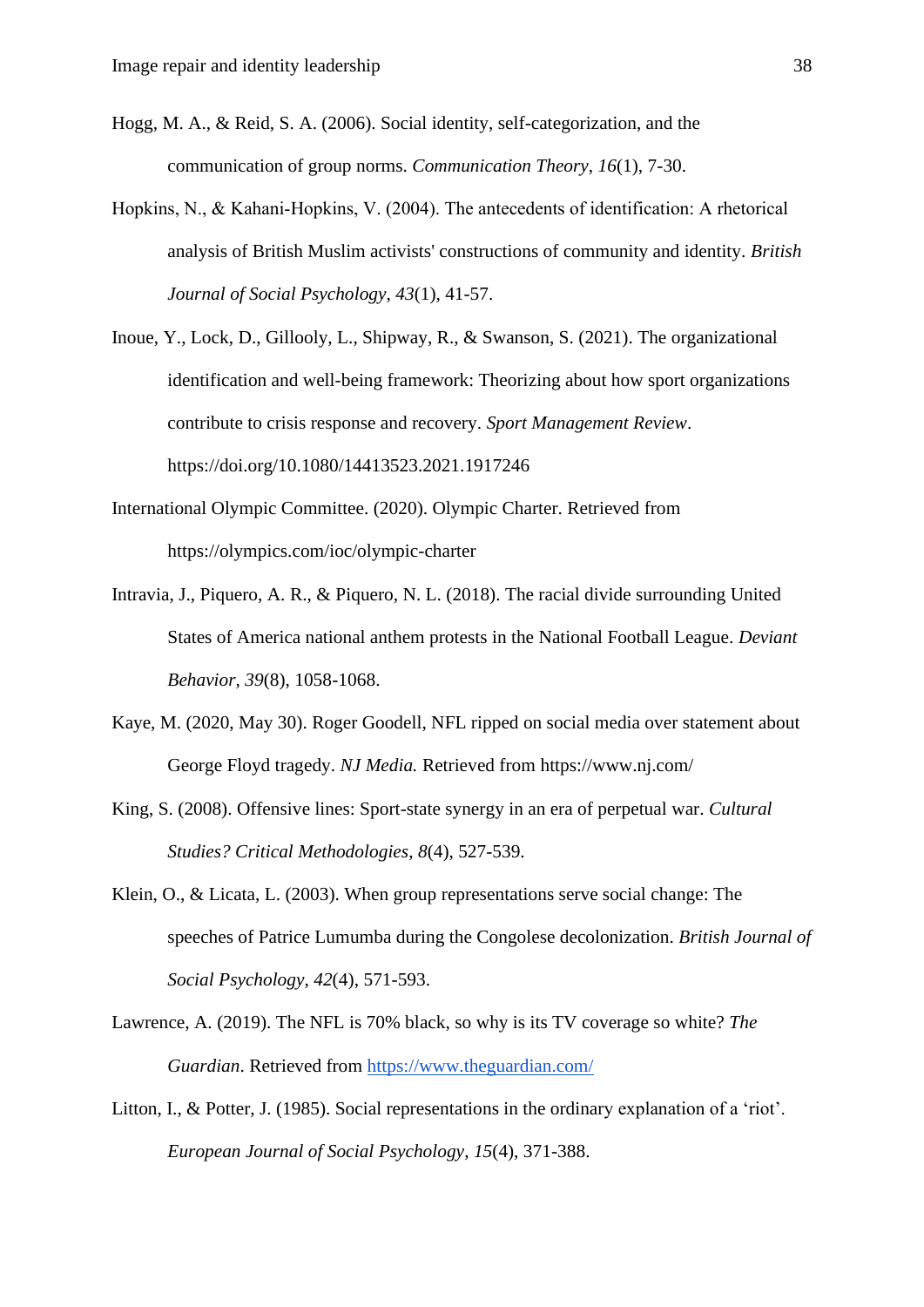- Livingstone, A. G., Spears, R., & Manstead, A. S. (2009). The language of change? Characterizations of in‐group social position, threat, and the deployment of distinctive group attributes. *British Journal of Social Psychology*, *48*(2), 295-311.
- Ma, L. (2020). How the interplay of consumer-brand identification and crises influences the effectiveness of corporate response strategies. *International Journal of Business Communication*, doi.org/10.1177/2F2329488419898222.
- MacDonald, B. (2017). How teams protested on 'Monday Night Football' and in every NFL game following Trump's national anthem comments. *LA Times*. Retrieved from <https://www.latimes.com/>
- Martin, S., & McHendry Jr, G. F. (2016). Kaepernick's Stand: Patriotism, Protest, and Professional Sports. *Journal of Contemporary Rhetoric*, *6*(3/4), 88-98.
- Maurice, C. (2016). Politics and sport: How FIFA, UEFA and the IOC regulate political statements by athletes. *Law In Sport*. Retrieved from<https://www.lawinsport.com/>
- McDonnell, M. H. (2019). Why 'woke' NBA is struggling to balance its values with Chinese expansion. *The* Conversation. Retrieved from<https://theconversation.com/>
- Meng, J., & Pan, P. L. (2013). Revisiting image-restoration strategies: An integrated case study of three athlete sex scandals in sports news. *International Journal of Sport Communication*, *6*(1), 87-100.
- Montez de Oca, J., & Suh, S. C. (2020). Ethics of patriotism: NFL players' protests against police violence. *International Review for the Sociology of Sport*, *55*(5), 563-587.
- Murty, K. S., Holyfield-Moss, B., Vyas, A. G., & Roebuck, J. B. (2018). African American students' perceptions toward NFL kneeling and Trump's reaction: Racial justice V. patriotism. *Journal of Law and Judicial System*, *1*(4), 45-56.
- Mushnick, P. (2018). Who's NFL fooling saying it isn't political? *New York Post*. Retrieved from<https://nypost.com/>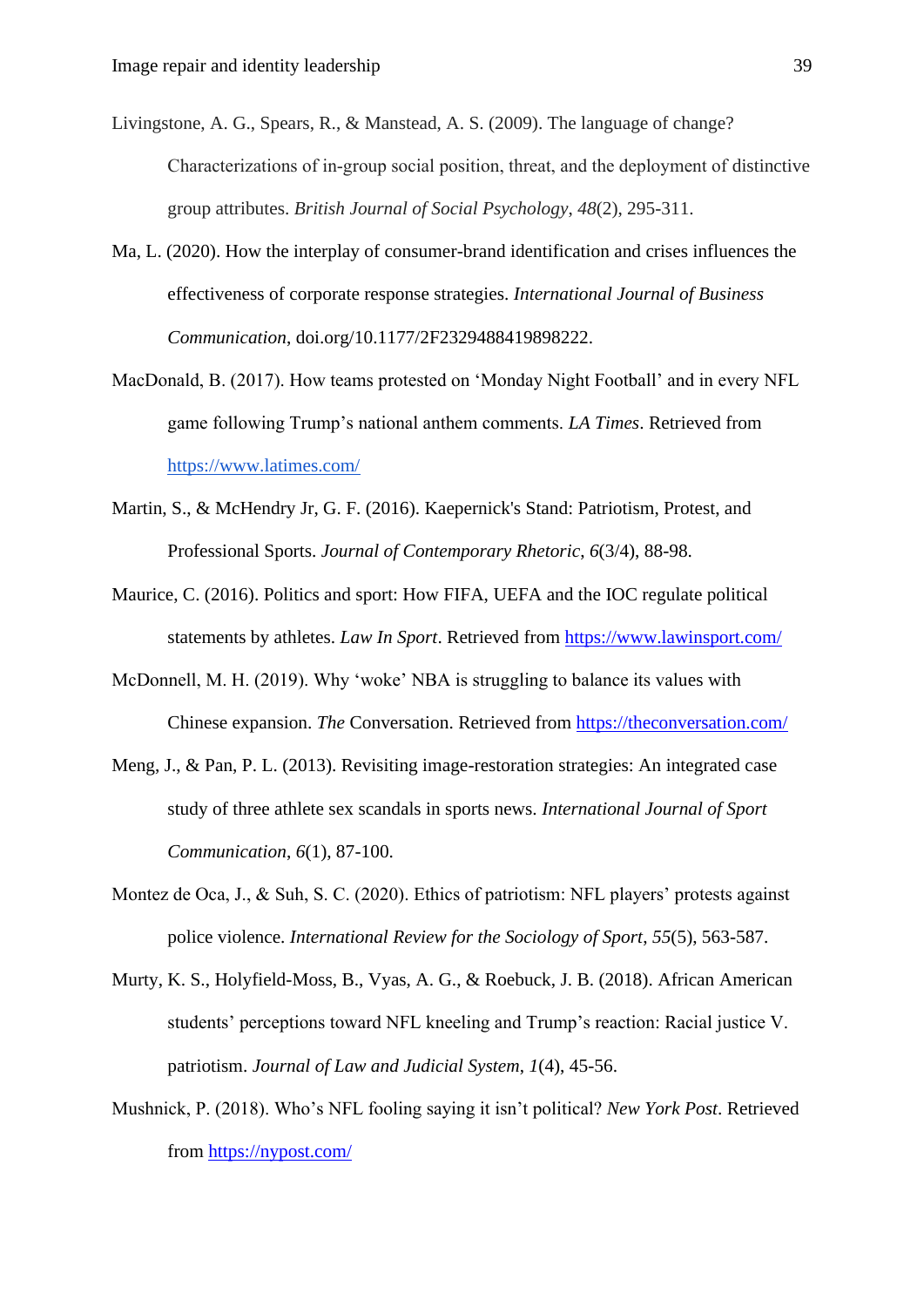- Næss, H. E. (2019). Good intentions, vague policies: A thematic analysis of recommendations by the United Nations, the European Commission and the OECD on sporting events and human rights. *Journal of Global Sport Management*, *4*(1), 25- 37.
- NBC. (2020, June 6). Roger Goodell releases statement condemning racism admits NFL was wrong not listening. Retrieved from <https://www.nbcsports.com/>
- NFL Communications. (2017, October 10). Joint NFL-NFLPA statement on NFL meetings next week. *NFL Communications.* Retrieved from<https://nflcommunications.com/>
- NFL Communications. (2017, October 18). NFL Commissioner Roger Goodell News Conference - 2018 Fall Meeting. *NFL Communications.* Retrieved from <https://nflcommunications.com/>
- NFL Players Association. (2018, July 10). NFLPA Files Grievance Challenging NFL's New Anthem Policy; Will Talk to NFL About Solution. *NFL Players Association*. Retrieved from<https://nflpa.com/>
- NFL Players Association. (2018, May 23). NFLPA Statement on New Anthem Policy. *NFL Players Association*. Retrieved from<https://nflpa.com/>
- NFL. (2016, September 7). Goodell recognizes Kap's right to protest, disagrees with action. *NFL*. Retrieved from<http://www.nfl.com/>
- NFL. (2017, August 15). Roger Goodell offers opinion on anthem protests. *NFL*. Retrieved from [http://www.nfl.com/\]](http://www.nfl.com/)
- NFL. (2018, January 23). NFL launches campaign to build on commitment to social change. *NFL*. Retrieved from<http://www.nfl.com/>
- NFL. (2018, May 23). Roger Goodell's statement on national anthem policy. *NFL*. Retrieved from<http://www.nfl.com/>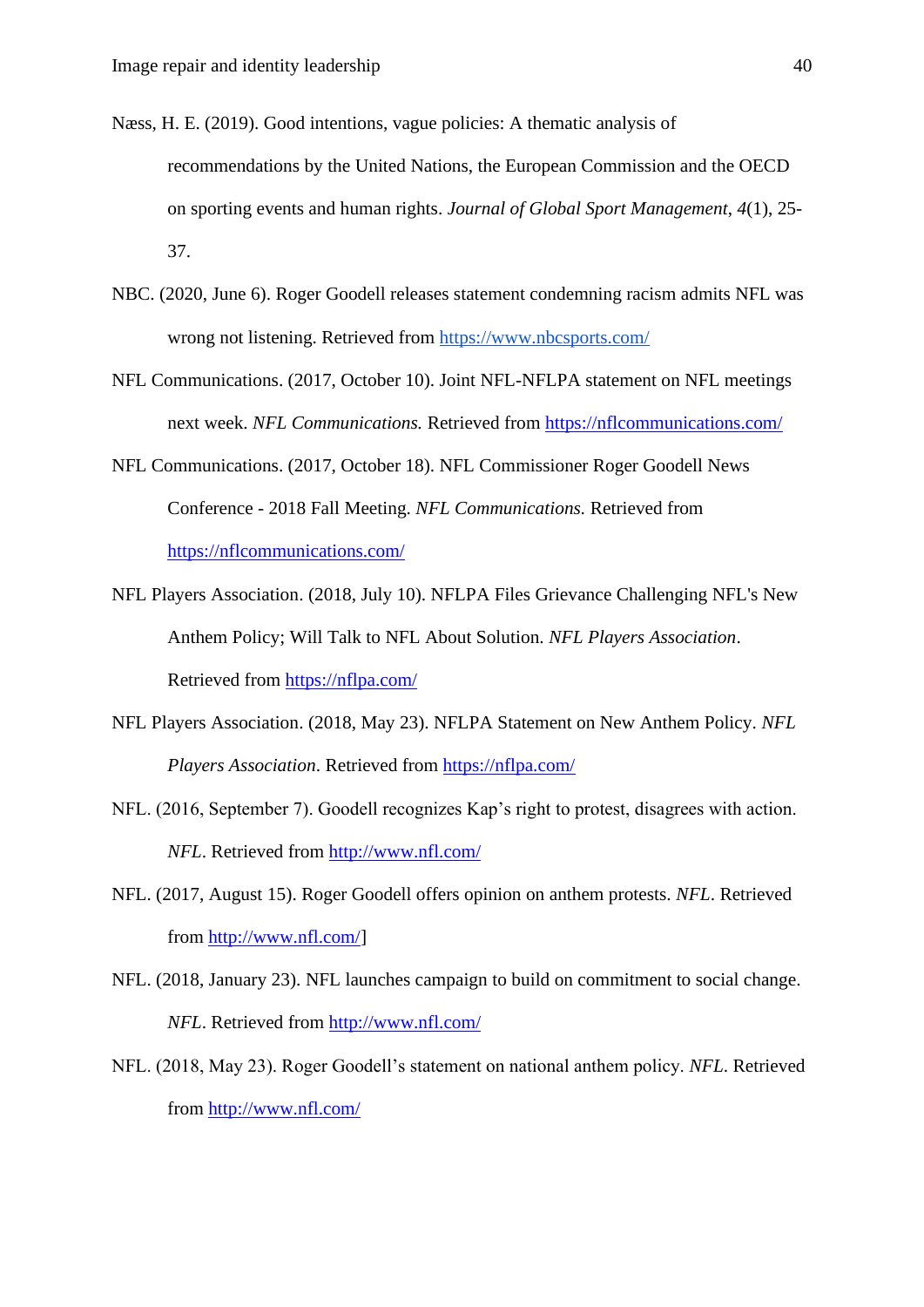- Oakes, P. J., Turner, J. C., & Haslam, S. A. (1991). Perceiving people as group members: The role of fit in the salience of social categorizations. *British Journal of Social Psychology*, *30*(2), 125-144.
- Onwumechili, C., & Bedeau, K. (2017). Analysis of FIFA's attempt at image repair. *Communication & Sport*, *5*(4), 407-427.
- Oriard, M. (2010). *Brand NFL: Making and selling America's favorite sport*. University of North Carolina Press.
- Page, T. G. (2019). Beyond attribution: Building new measures to explain the reputation threat posed by crisis. *Public Relations Review*, *45*(1), 138-152.
- Parker, I. (2012). Discursive social psychology now. *British Journal of Social Psychology*, *51*(3), 471-477.
- Pedersen, E. (2017, October 18th). NFL Commissioner Roger Goodell responds to Donald Trump outrage — sort of. *Deadline*. Retrieved from [https://deadline.com/](https://deadline.com/2017/10/roger-goodell-donald-trump-kneeling-protest-nfl-press-conference-1202190621/)
- Pfahl, M. E., & Bates, B. R. (2008). This is not a race, this is a farce: Formula One and the Indianapolis Motor Speedway tire crisis. *Public Relations Review*, *34*(2), 135-144.
- Platow, M. J., Haslam, S. A., Reicher, S. D., & Steffens, N. K. (2015). There is no leadership if no-one follows: Why leadership is necessarily a group process. *International Coaching Psychology Review*, *10*(1), 20-37.
- Potter, J. (1998). Discursive social psychology: From attitudes to evaluative practices. *European Review of Social Psychology*, *9*(1), 233-266.
- Reicher, S., & Haslam, S. A. (2019). Engaged followership and engaged fellowship: Toward a unified analysis of harm-doing and helping. In L. S. Newman (Ed.), *Confronting humanity at its wors*t (pp. 195–219). Oxford University Press.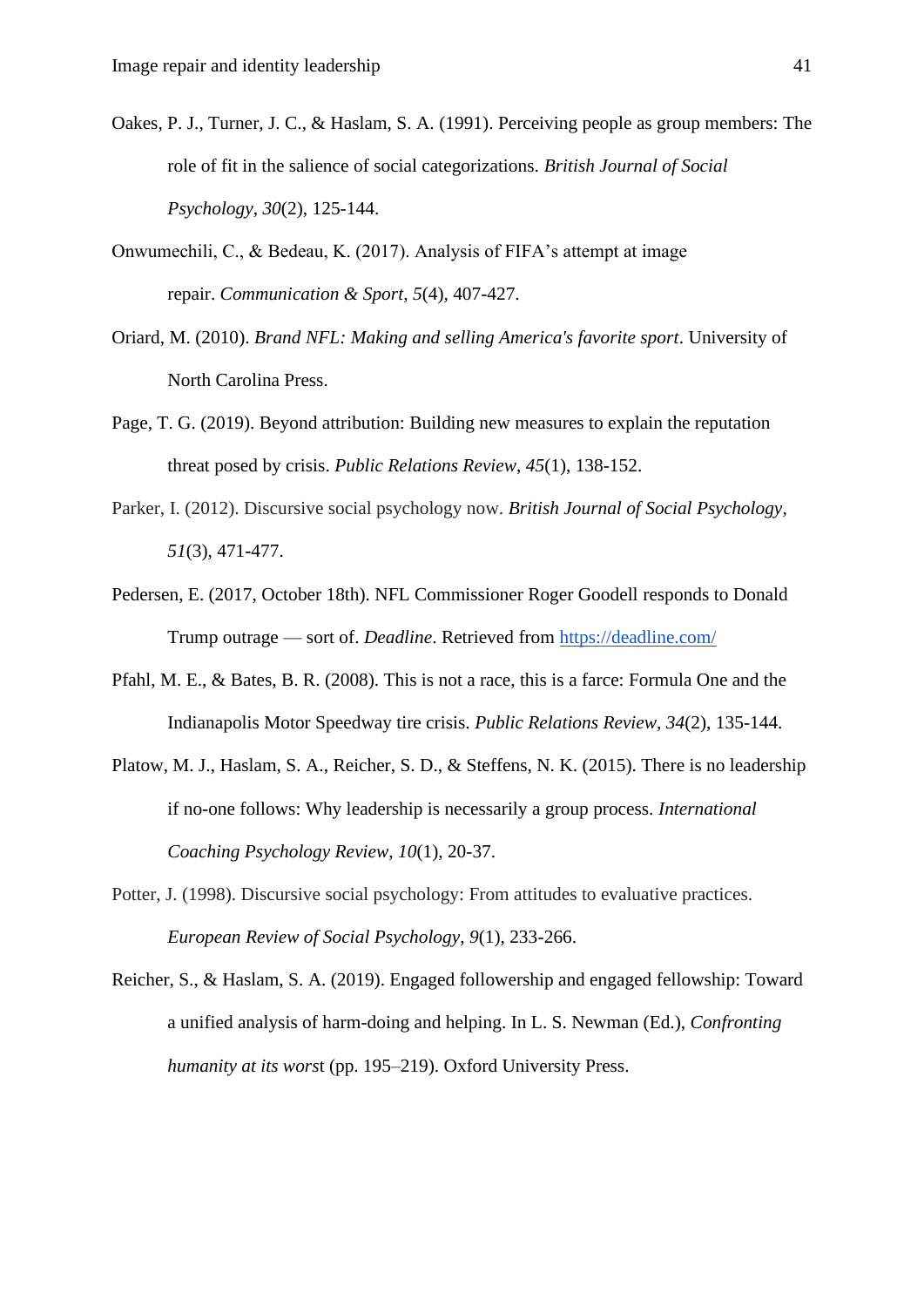- Reicher, S., & Hopkins, N. (1996a). Self-category constructions in political rhetoric; an analysis of Thatcher's and Kinnock's speeches concerning the British miners' strike (1984–5). *European journal of social psychology*, *26*(3), 353-371.
- Reicher, S., & Hopkins, N. (1996b). Seeking influence through characterizing self-categories: An analysis of anti‐abortionist rhetoric. *British Journal of Social Psychology*, *35*(2), 297-311.
- Reicher, S., & Hopkins, N. (2001). Psychology and the end of history: A critique and a proposal for the psychology of social categorization. *Political Psychology*, *22*(2), 383- 407.
- Reicher, S., Haslam, S. A., & Hopkins, N. (2005). Social identity and the dynamics of leadership: Leaders and followers as collaborative agents in the transformation of social reality. *The Leadership Quarterly*, *16*(4), 547-568.
- Reicher, S. D., Haslam, S. A., & Platow, M. J. (2018). Shared social identity in leadership. *Current opinion in psychology*, *23*, 129-133.
- Reicher, S, Schertzinge, & Neville (2020). The political psychology of sport. *In Haslam, S. A, Fransen, K., & Boen, P. The New Psychology of Sport and Exercise: The Social Identity Approach.* Sage.
- Richardson, V. (2018 February 6). Survey: Main reason for NFL's ratings slide was player take-a-knee protests. *The Washington Times*. Retrieved from <https://www.washingtontimes.com/>
- Rovell, D. (2017, January 5). NFL TV viewership dropped an average of 8 percent this season. *ESPN.* Retrieved from<https://www.espn.com/>
- Rovell, D. (2018, January 4). NFL television ratings down 9.7 percent during 2017 regular season. *ESPN.* Retrieved from<https://www.espn.com/>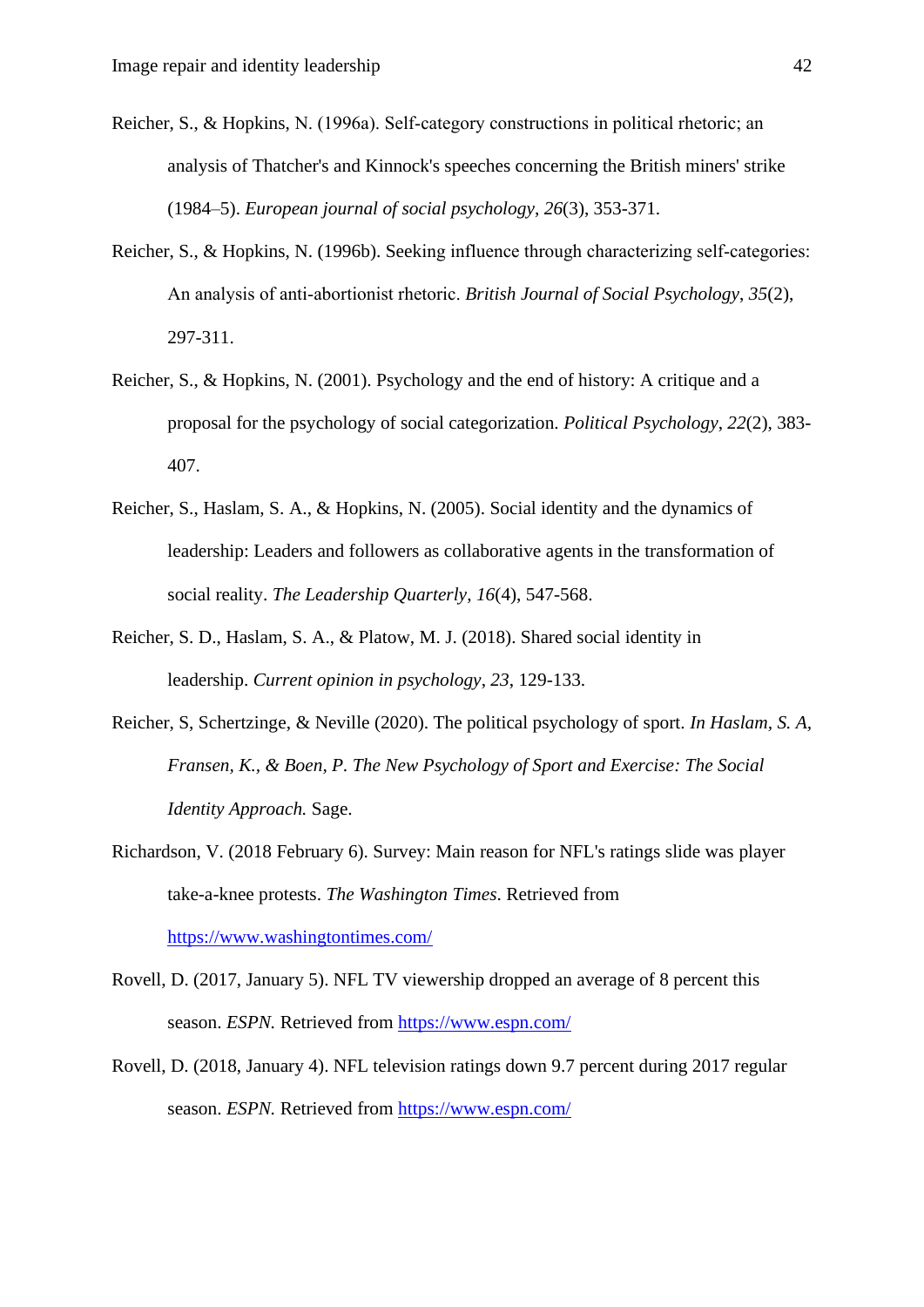- Rugg, A. (2016). America's game: The NFL's "Salute to Service" campaign, the diffused military presence, and corporate social responsibility. *Popular Communication*, *14*(1), 21-29.
- Rugg, A. (2020). Incorporating the protests: The NFL, social change, and the constrained activism of the "Inspire Change" campaign. *Communication & Sport*, *8*(4-5), 611- 628.
- Sanderson, J. (2008). "How do you prove a negative?" Roger Clemens's image-repair strategies in response to the Mitchell Report. *International Journal of Sport Communication*, *1*(2), 246-262.
- Schmidt, S. H., Frederick, E. L., Pegoraro, A., & Spencer, T. C. (2019). An analysis of Colin Kaepernick, Megan Rapinoe, and the national anthem protests. *Communication & sport, 7*(5), 653-677.
- Schmittel, A., & Hull, K. (2015). "Shit Got Cray Cray# MYBAD": An Examination of the image-repair discourse of Richie Incognito during the Miami Dolphins' bullying scandal. *Journal of Sports Media*, *10*(2), 115-137.
- Smith, L. (2019). Stand Up, Show Respect: Athlete Activism, Nationalistic Attitudes, and Emotional Response. *International Journal of Communication*, *13*, 2376–2397.
- Steffens, N. K., & Haslam, S. A. (2013). Power through 'us': Leaders' use of we-referencing language predicts election victory. *PloS one*, *8*(10), 1-6.
- Steffens, N. K., Mols, F., Haslam, S. A., & Okimoto, T. G. (2016). True to what we stand for: Championing collective interests as a path to authentic leadership. *The Leadership Quarterly*, *27*(5), 726-744.
- Stratmoen, E., Lawless, T. J., & Saucier, D. A. (2019). Taking a knee: Perceptions of NFL player protests during the National Anthem. *Personality and Individual Differences*, *137*, 204-213.